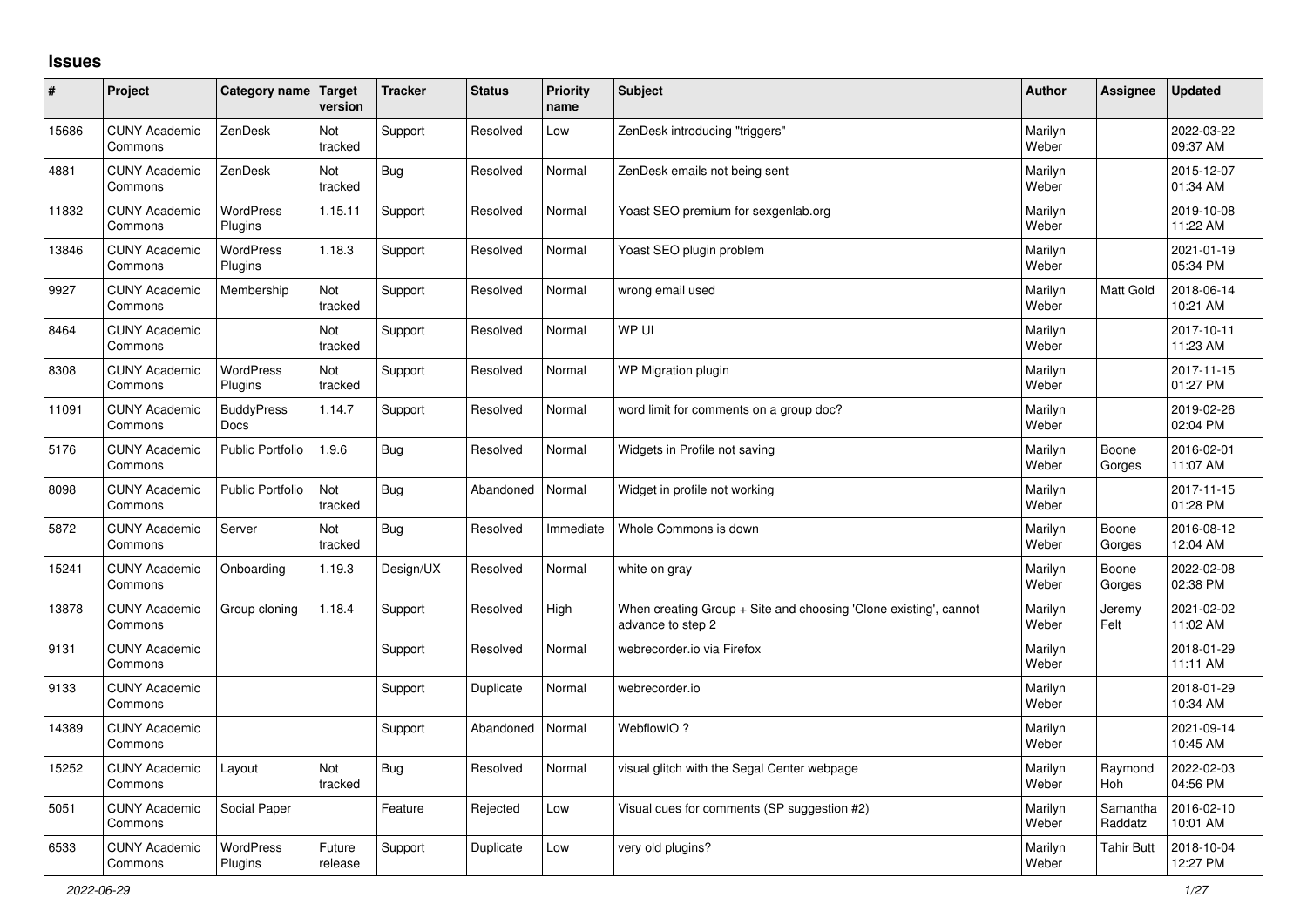| $\sharp$ | Project                         | Category name   Target            | version        | <b>Tracker</b> | <b>Status</b>        | <b>Priority</b><br>name | <b>Subject</b>                                          | <b>Author</b>    | <b>Assignee</b>     | <b>Updated</b>         |
|----------|---------------------------------|-----------------------------------|----------------|----------------|----------------------|-------------------------|---------------------------------------------------------|------------------|---------------------|------------------------|
| 9470     | <b>CUNY Academic</b><br>Commons |                                   |                | Bug            | Resolved             | Normal                  | Users not appearing via "Add New"                       | Marilyn<br>Weber |                     | 2018-03-22<br>07:44 PM |
| 10273    | <b>CUNY Academic</b><br>Commons | Registration                      | Not<br>tracked | Support        | Reporter<br>Feedback | Normal                  | users combining CF and campus address                   | Marilyn<br>Weber |                     | 2019-09-18<br>10:58 AM |
| 4102     | <b>CUNY Academic</b><br>Commons | User<br>Experience                | 1.8.1          | Design/UX      | Resolved             | Normal                  | Username rules                                          | Marilyn<br>Weber | Samantha<br>Raddatz | 2015-06-01<br>01:23 PM |
| 6866     | <b>CUNY Academic</b><br>Commons |                                   | Not<br>tracked | Support        | Resolved             | Normal                  | User would like to have her account deleted             | Marilyn<br>Weber | Matt Gold           | 2017-11-15<br>05:49 PM |
| 7771     | <b>CUNY Academic</b><br>Commons | Membership                        | Not<br>tracked | Support        | Resolved             | Normal                  | User would like to be uncoupled from sites              | Marilyn<br>Weber | Boone<br>Gorges     | 2017-03-09<br>12:38 PM |
| 7223     | <b>CUNY Academic</b><br>Commons | Membership                        | Not<br>tracked | Bug            | Resolved             | Normal                  | User with two profiles would like to merge them         | Marilyn<br>Weber | Boone<br>Gorges     | 2017-01-10<br>02:07 PM |
| 7337     | <b>CUNY Academic</b><br>Commons | Membership                        | Not<br>tracked | Bug            | Resolved             | Normal                  | User with new email                                     | Marilyn<br>Weber |                     | 2017-01-06<br>11:05 AM |
| 11127    | <b>CUNY Academic</b><br>Commons | Membership                        | Not<br>tracked | Support        | Resolved             | Normal                  | user with new campus affiliation                        | Marilyn<br>Weber |                     | 2019-02-19<br>02:09 PM |
| 14718    | <b>CUNY Academic</b><br>Commons |                                   | Not<br>tracked | Support        | Resolved             | Normal                  | User wants to recover deleted account                   | Marilyn<br>Weber |                     | 2021-08-30<br>02:46 PM |
| 14784    | <b>CUNY Academic</b><br>Commons |                                   |                | Support        | Reporter<br>Feedback | Normal                  | User report of logo problem when using Customizer theme | Marilyn<br>Weber |                     | 2021-09-17<br>10:25 AM |
| 9779     | <b>CUNY Academic</b><br>Commons | Membership                        | Not<br>tracked | Support        | Resolved             | Normal                  | user not sure if she is registered.                     | Marilyn<br>Weber |                     | 2018-12-10<br>03:53 PM |
| 11915    | <b>CUNY Academic</b><br>Commons |                                   | Not<br>tracked | Support        | Resolved             | Normal                  | User not in list                                        | Marilyn<br>Weber |                     | 2019-10-28<br>10:13 AM |
| 11211    | <b>CUNY Academic</b><br>Commons | <b>WordPress</b><br><b>Themes</b> | 1.14.8         | Support        | Resolved             | Normal                  | user needs to edit the HTML coding                      | Marilyn<br>Weber |                     | 2019-03-12<br>11:20 AM |
| 7724     | <b>CUNY Academic</b><br>Commons |                                   | Not<br>tracked | Support        | Abandoned            | Normal                  | User name confusion                                     | Marilyn<br>Weber | Boone<br>Gorges     | 2017-11-15<br>11:12 AM |
| 10227    | <b>CUNY Academic</b><br>Commons |                                   |                | Support        | Resolved             | Normal                  | user incorrectly entered her email address              | Marilyn<br>Weber | <b>Matt Gold</b>    | 2018-08-26<br>08:55 PM |
| 9996     | <b>CUNY Academic</b><br>Commons | Membership                        | Not<br>tracked | Support        | Rejected             | Normal                  | user email change request                               | Marilyn<br>Weber |                     | 2018-07-16<br>10:49 AM |
| 5772     | <b>CUNY Academic</b><br>Commons | Membership                        | Not<br>tracked | Support        | Resolved             | Normal                  | User email change and forgotten password                | Marilyn<br>Weber | Matt Gold           | 2017-11-15<br>06:18 PM |
| 11003    | <b>CUNY Academic</b><br>Commons |                                   | Not<br>tracked | Support        | Resolved             | Normal                  | user email change                                       | Marilyn<br>Weber |                     | 2019-01-24<br>02:50 PM |
| 9659     | <b>CUNY Academic</b><br>Commons | Account<br>settings               |                | Support        | Resolved             | Normal                  | user email change                                       | Marilyn<br>Weber | <b>Matt Gold</b>    | 2018-04-24<br>12:08 PM |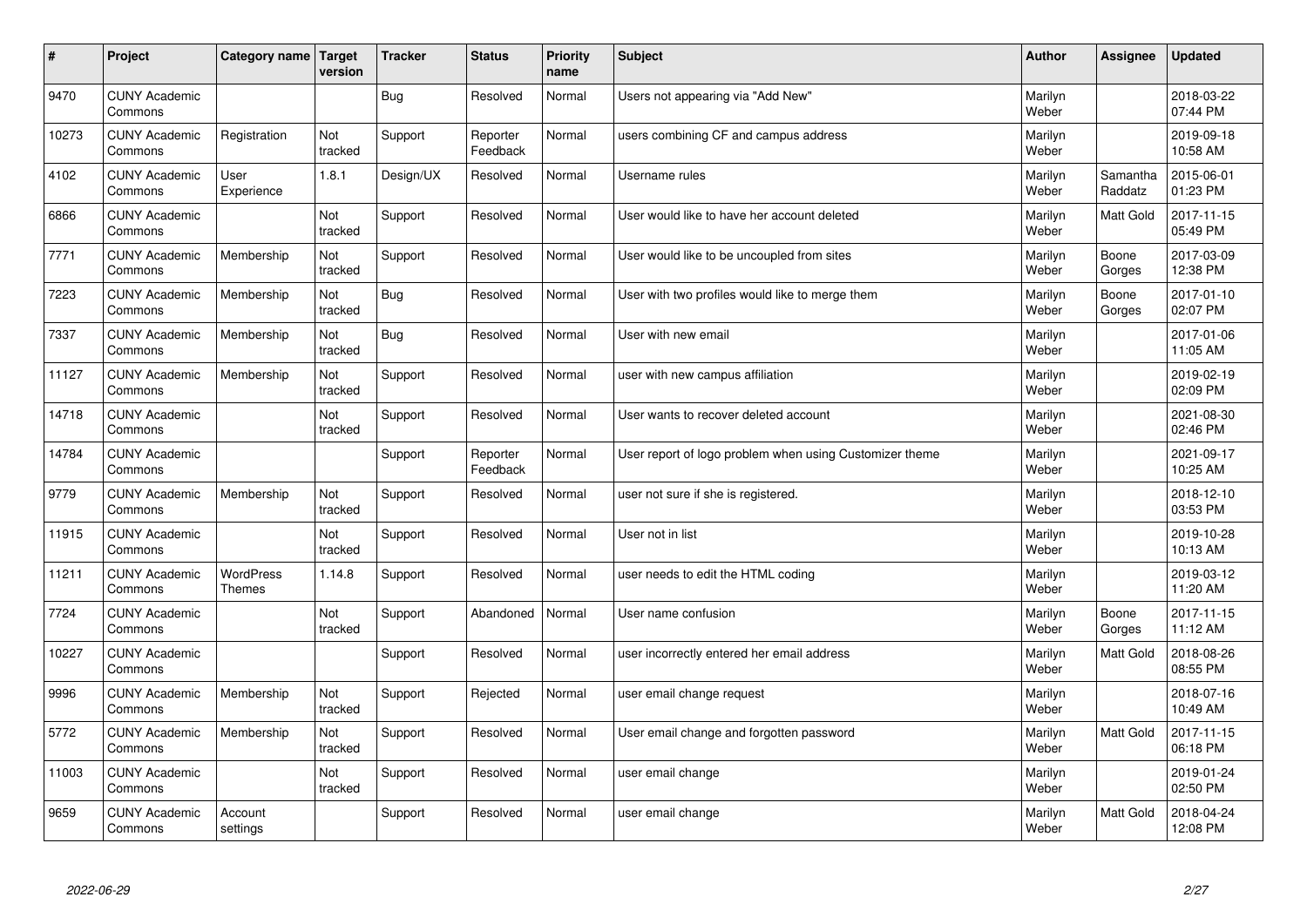| $\sharp$ | Project                         | Category name   Target            | version        | <b>Tracker</b> | <b>Status</b>        | <b>Priority</b><br>name | <b>Subject</b>                                        | <b>Author</b>    | Assignee        | <b>Updated</b>         |
|----------|---------------------------------|-----------------------------------|----------------|----------------|----------------------|-------------------------|-------------------------------------------------------|------------------|-----------------|------------------------|
| 8566     | <b>CUNY Academic</b><br>Commons | Membership                        | Not<br>tracked | Support        | Resolved             | Normal                  | user email change                                     | Marilyn<br>Weber |                 | 2017-11-15<br>01:27 PM |
| 7803     | <b>CUNY Academic</b><br>Commons |                                   |                | Bug            | Resolved             | Normal                  | user email change                                     | Marilyn<br>Weber |                 | 2017-03-16<br>11:58 AM |
| 9767     | <b>CUNY Academic</b><br>Commons | Registration                      | Not<br>tracked | Support        | Resolved             | Normal                  | user deleted account but now needs one                | Marilyn<br>Weber |                 | 2018-05-11<br>02:39 PM |
| 4831     | <b>CUNY Academic</b><br>Commons | <b>Public Portfolio</b>           | 1.9.4          | Bug            | Resolved             | Normal                  | User cannot update profile                            | Marilyn<br>Weber | Boone<br>Gorges | 2016-01-11<br>10:46 PM |
| 6091     | <b>CUNY Academic</b><br>Commons | Group<br>Invitations              | Not<br>tracked | Bug            | Resolved             | Normal                  | User cannot re-join a group                           | Marilyn<br>Weber | Boone<br>Gorges | 2016-09-28<br>01:47 PM |
| 12543    | <b>CUNY Academic</b><br>Commons | <b>Public Portfolio</b>           | Not<br>tracked | Support        | Resolved             | Normal                  | User cannot find profile edit button                  | Marilyn<br>Weber | scott voth      | 2020-03-22<br>02:49 PM |
| 6039     | <b>CUNY Academic</b><br>Commons | Membership                        | 1.9.28         | Bug            | Resolved             | High                    | User cannot change her email                          | Marilyn<br>Weber |                 | 2016-09-19<br>03:03 PM |
| 6812     | <b>CUNY Academic</b><br>Commons |                                   | Not<br>tracked | Support        | Resolved             | Normal                  | User cannot change email                              | Marilyn<br>Weber | Matt Gold       | 2016-12-01<br>06:24 PM |
| 12350    | <b>CUNY Academic</b><br>Commons | <b>Blogs</b><br>(BuddyPress)      | Not<br>tracked | Support        | Reporter<br>Feedback | Normal                  | URL creation problem                                  | Marilyn<br>Weber |                 | 2020-02-03<br>11:27 AM |
| 10101    | <b>CUNY Academic</b><br>Commons |                                   | 1.13.7         | Bug            | Resolved             | Normal                  | URL changes within Manage section of groups           | Marilyn<br>Weber |                 | 2018-08-03<br>01:54 PM |
| 13217    | <b>CUNY Academic</b><br>Commons |                                   |                | Support        | Rejected             | Normal                  | upload recordings of our past webinars?               | Marilyn<br>Weber |                 | 2020-08-25<br>07:56 AM |
| 3116     | <b>CUNY Academic</b><br>Commons | <b>WordPress</b><br>(Permissions) |                | <b>Bug</b>     | Resolved             | Normal                  | Updating the FAQ page                                 | Marilyn<br>Weber | Boone<br>Gorges | 2014-04-01<br>10:12 PM |
| 10941    | <b>CUNY Academic</b><br>Commons | Membership                        | Not<br>tracked | Support        | Resolved             | Normal                  | update user email                                     | Marilyn<br>Weber |                 | 2019-02-13<br>02:24 PM |
| 13929    | <b>CUNY Academic</b><br>Commons |                                   | 1.18.4         | Support        | Resolved             | Normal                  | update error message                                  | Marilyn<br>Weber | Boone<br>Gorges | 2021-02-09<br>11:05 AM |
| 8768     | <b>CUNY Academic</b><br>Commons |                                   | Not<br>tracked | Support        | Resolved             | Normal                  | unsafe redirect?                                      | Marilyn<br>Weber |                 | 2017-10-06<br>12:14 PM |
| 4012     | <b>CUNY Academic</b><br>Commons |                                   | 1.7.20         | Bug            | Resolved             | Normal                  | Two users reporting same Forbidden 403 error message. | Marilyn<br>Weber |                 | 2015-05-01<br>08:13 PM |
| 12165    | <b>CUNY Academic</b><br>Commons | <b>BuddyPress</b><br>(misc)       | Not<br>tracked | Support        | Resolved             | Normal                  | two reports of Profile problems                       | Marilyn<br>Weber | Boone<br>Gorges | 2019-12-04<br>05:06 PM |
| 10838    | <b>CUNY Academic</b><br>Commons |                                   | 1.15.3         | Support        | Rejected             | Normal                  | two plugin/theme requests from a digital fellow       | Marilyn<br>Weber |                 | 2019-06-11<br>10:31 AM |
| 10133    | <b>CUNY Academic</b><br>Commons | <b>WordPress</b><br>(misc)        | Not<br>tracked | Support        | Resolved             | Normal                  | two Commons sites to be migrated elsewhere            | Marilyn<br>Weber |                 | 2018-12-10<br>03:54 PM |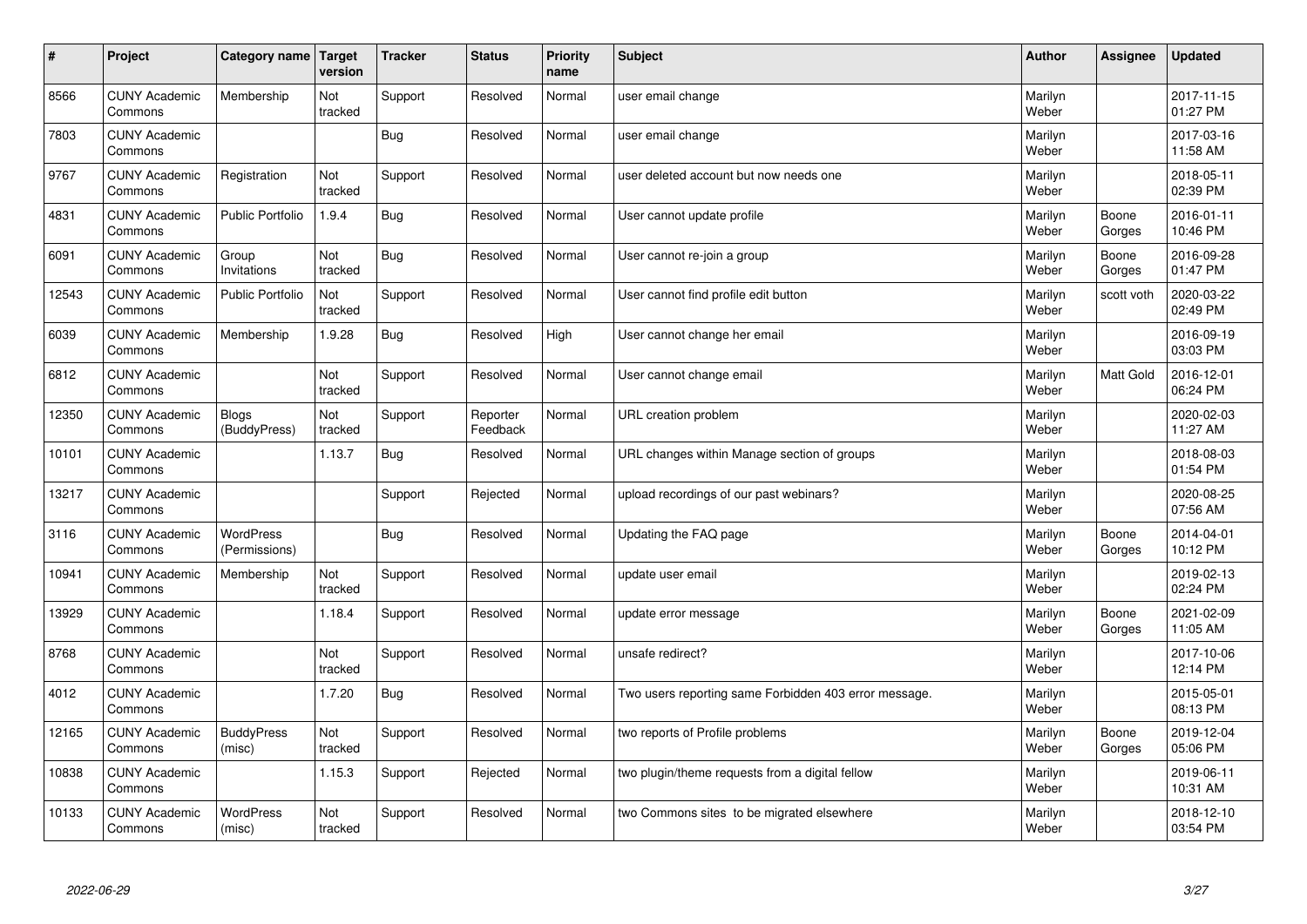| $\pmb{\#}$ | Project                         | Category name                     | Target<br>version | <b>Tracker</b> | <b>Status</b> | <b>Priority</b><br>name | <b>Subject</b>                                        | <b>Author</b>    | Assignee              | <b>Updated</b>         |
|------------|---------------------------------|-----------------------------------|-------------------|----------------|---------------|-------------------------|-------------------------------------------------------|------------------|-----------------------|------------------------|
| 14911      | <b>CUNY Academic</b><br>Commons | <b>WordPress</b><br><b>Themes</b> | Not<br>tracked    | Support        | New           | Normal                  | Twentytwentyone theme                                 | Marilyn<br>Weber |                       | 2021-10-28<br>10:37 AM |
| 3071       | <b>CUNY Academic</b><br>Commons | <b>WordPress</b><br>Themes        | 1.5.22            | Bug            | Resolved      | Normal                  | Twenty Fourteen theme differences                     | Marilyn<br>Weber | Boone<br>Gorges       | 2014-04-01<br>08:18 PM |
| 3197       | <b>CUNY Academic</b><br>Commons | Groups (misc)                     | 1.6.4             | <b>Bug</b>     | Resolved      | Normal                  | trying to set up a hidden group blog with no RSS feed | Marilyn<br>Weber | Boone<br>Gorges       | 2014-05-21<br>09:39 PM |
| 7684       | <b>CUNY Academic</b><br>Commons | Reply By Email                    | 1.10.12           | Bug            | Resolved      | High                    | trying to post too often error                        | Marilyn<br>Weber | Raymond<br><b>Hoh</b> | 2017-02-28<br>12:43 PM |
| 3533       | <b>CUNY Academic</b><br>Commons | Group<br>Invitations              | 1.7.8             | <b>Bug</b>     | Resolved      | Low                     | Trying to invite member to a new group                | Marilyn<br>Weber | Boone<br>Gorges       | 2015-04-01<br>09:13 PM |
| 5436       | <b>CUNY Academic</b><br>Commons |                                   | Not<br>tracked    | <b>Bug</b>     | Resolved      | Normal                  | Trying to change email settings for                   | Marilyn<br>Weber | Boone<br>Gorges       | 2016-04-21<br>10:12 PM |
| 12861      | <b>CUNY Academic</b><br>Commons |                                   |                   | Support        | Resolved      | Normal                  | trouble with YouTube                                  | Marilyn<br>Weber | Raymond<br>Hoh        | 2020-06-09<br>11:16 AM |
| 12905      | <b>CUNY Academic</b><br>Commons |                                   | 1.16.14           | Support        | Resolved      | Normal                  | trouble embedding a flipbook from Flipsnack           | Marilyn<br>Weber | Boone<br>Gorges       | 2020-06-23<br>10:53 AM |
| 11647      | <b>CUNY Academic</b><br>Commons |                                   | 1.15.6            | Support        | Resolved      | Normal                  | <b>Tribulant Newsletters update</b>                   | Marilyn<br>Weber |                       | 2019-07-18<br>02:27 PM |
| 10407      | <b>CUNY Academic</b><br>Commons |                                   | Not<br>tracked    | Support        | Resolved      | Normal                  | toolbar problem                                       | Marilyn<br>Weber | Boone<br>Gorges       | 2018-10-23<br>10:52 AM |
| 9130       | <b>CUNY Academic</b><br>Commons | Homepage<br>Slides                | Not<br>tracked    | Bug            | Resolved      | Normal                  | too many redirects                                    | Marilyn<br>Weber |                       | 2018-01-29<br>10:27 AM |
| 5629       | <b>CUNY Academic</b><br>Commons | <b>Public Portfolio</b>           | 1.10.4            | Support        | Resolved      | Normal                  | Title field in profile can't be edited                | Marilyn<br>Weber |                       | 2016-12-13<br>11:19 AM |
| 9499       | <b>CUNY Academic</b><br>Commons | WordPress<br>(misc)               | Not<br>tracked    | Support        | Resolved      | Normal                  | tiny question - preventing dates on posts?            | Marilyn<br>Weber | Raymond<br>Hoh        | 2018-04-04<br>03:55 PM |
| 7770       | <b>CUNY Academic</b><br>Commons | WordPress<br>Plugins              | Not<br>tracked    | <b>Bug</b>     | Abandoned     | Normal                  | Timeline.js problem                                   | Marilyn<br>Weber |                       | 2017-11-15<br>01:43 PM |
| 13512      | <b>CUNY Academic</b><br>Commons | <b>WordPress</b><br>Themes        | 1.17.7            | Support        | Resolved      | Normal                  | theme update                                          | Marilyn<br>Weber |                       | 2020-11-16<br>04:46 PM |
| 13738      | <b>CUNY Academic</b><br>Commons |                                   | 1.18.1            | Support        | Resolved      | Normal                  | theme requests from a non-CUY person                  | Marilyn<br>Weber |                       | 2020-12-23<br>11:34 AM |
| 4965       | <b>CUNY Academic</b><br>Commons | WordPress<br>Themes               | Not<br>tracked    | Feature        | Resolved      | Normal                  | Theme requested                                       | Marilyn<br>Weber | Boone<br>Gorges       | 2016-02-24<br>09:46 PM |
| 8941       | <b>CUNY Academic</b><br>Commons | WordPress<br><b>Themes</b>        | 1.13.1            | Support        | Resolved      | Normal                  | Theme request: ColorNews                              | Marilyn<br>Weber |                       | 2018-05-08<br>10:42 AM |
| 3136       | <b>CUNY Academic</b><br>Commons | <b>WordPress</b><br>Plugins       |                   | Bug            | Rejected      | Normal                  | The Easy Rotator                                      | Marilyn<br>Weber | Boone<br>Gorges       | 2014-04-01<br>10:26 PM |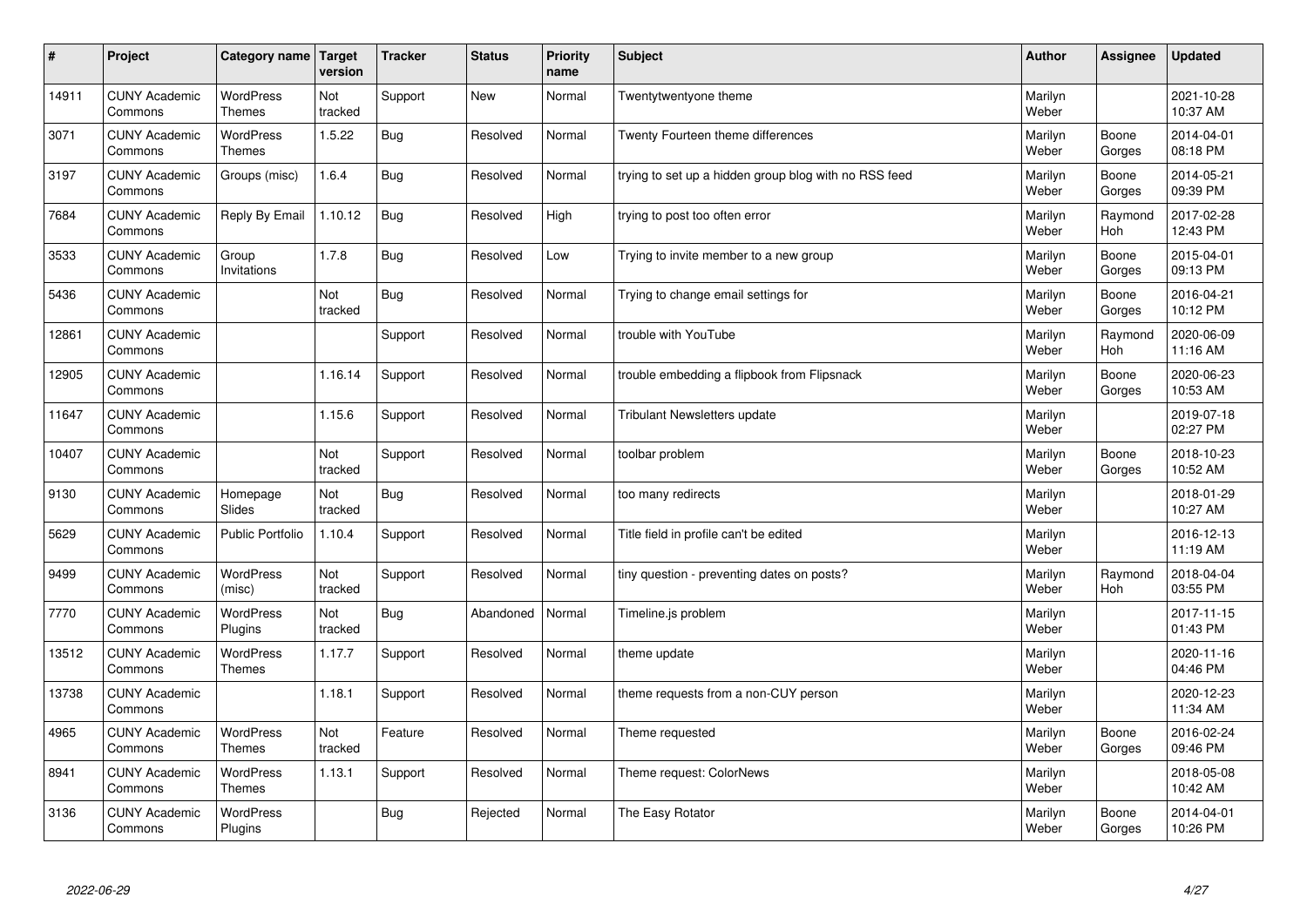| $\#$  | Project                         | Category name   Target      | version           | <b>Tracker</b> | <b>Status</b> | Priority<br>name | <b>Subject</b>                                                       | <b>Author</b>    | <b>Assignee</b>       | <b>Updated</b>         |
|-------|---------------------------------|-----------------------------|-------------------|----------------|---------------|------------------|----------------------------------------------------------------------|------------------|-----------------------|------------------------|
| 7685  | <b>CUNY Academic</b><br>Commons | Password<br>Reset           | Not<br>tracked    | Support        | Resolved      | Normal           | temporary password                                                   | Marilyn<br>Weber | Boone<br>Gorges       | 2017-02-15<br>07:36 PM |
| 7328  | <b>CUNY Academic</b><br>Commons | <b>WordPress</b><br>Plugins | Not<br>tracked    | Bug            | Resolved      | Normal           | technical issue with the Events Manager plugin                       | Marilyn<br>Weber | Raymond<br>Hoh        | 2017-11-15<br>06:19 PM |
| 9726  | <b>CUNY Academic</b><br>Commons | <b>WordPress</b><br>Plugins | Not<br>tracked    | Support        | Abandoned     | Normal           | technical error on Contact page                                      | Marilyn<br>Weber |                       | 2018-12-10<br>03:53 PM |
| 5621  | <b>CUNY Academic</b><br>Commons | <b>WordPress</b><br>Plugins | 1.9.17            | Feature        | Resolved      | Normal           | Taxonomy plugin request                                              | Marilyn<br>Weber | Boone<br>Gorges       | 2016-06-01<br>11:28 PM |
| 11961 | <b>CUNY Academic</b><br>Commons | Membership                  | Not<br>tracked    | Support        | Resolved      | Normal           | switch email for student user                                        | Marilyn<br>Weber |                       | 2019-10-09<br>01:56 PM |
| 13116 | <b>CUNY Academic</b><br>Commons | ZenDesk                     | 1.17.1            | Support        | Resolved      | Normal           | support/send us a message link obscured                              | Marilyn<br>Weber | Raymond<br>Hoh        | 2020-07-29<br>09:33 PM |
| 11029 | <b>CUNY Academic</b><br>Commons | Authentication              | 1.14.9            | Support        | Resolved      | Normal           | Sujatha Fernandes cannot edit her site                               | Marilyn<br>Weber | Raymond<br><b>Hoh</b> | 2019-03-26<br>12:10 PM |
| 4649  | <b>CUNY Academic</b><br>Commons | Registration                | Not<br>tracked    | Bug            | Resolved      | Urgent           | Submit button has disappeared                                        | Marilyn<br>Weber | Boone<br>Gorges       | 2015-09-22<br>11:47 AM |
| 4657  | <b>CUNY Academic</b><br>Commons | Group Forums                | 1.8.18            | <b>Bug</b>     | Resolved      | High             | Submit button disappears in new post mode in forum                   | Marilyn<br>Weber | Raymond<br>Hoh        | 2015-12-01<br>11:15 PM |
| 11294 | <b>CUNY Academic</b><br>Commons | Account<br>settings         | Not<br>tracked    | Support        | Resolved      | Normal           | student emgail change                                                | Marilyn<br>Weber | Matt Gold             | 2019-04-07<br>09:11 PM |
| 8553  | <b>CUNY Academic</b><br>Commons |                             | Not<br>tracked    | Support        | Resolved      | Normal           | storage limits?                                                      | Marilyn<br>Weber |                       | 2017-08-18<br>04:36 PM |
| 12986 | <b>CUNY Academic</b><br>Commons |                             |                   | Support        | Rejected      | Normal           | Someone is trying to create accounts using random CUNY entity emails | Marilyn<br>Weber |                       | 2020-07-02<br>09:47 PM |
| 11448 | <b>CUNY Academic</b><br>Commons | <b>BuddyPress</b><br>(misc) | 1.15.1            | Support        | Resolved      | Normal           | sole administrator listed on sites is not an admin at all?           | Marilyn<br>Weber | Raymond<br>Hoh        | 2019-05-14<br>11:15 AM |
| 9275  | <b>CUNY Academic</b><br>Commons |                             |                   | Support        | Rejected      | Normal           | soft chalk page?                                                     | Marilyn<br>Weber | Boone<br>Gorges       | 2018-04-09<br>10:37 AM |
| 8893  | <b>CUNY Academic</b><br>Commons | Social Paper                | 1.12.1            | Support        | Resolved      | Normal           | Social paper won't connect to group?                                 | Marilyn<br>Weber |                       | 2017-12-11<br>01:16 PM |
| 5205  | <b>CUNY Academic</b><br>Commons | Social Paper                | Future<br>release | Feature        | <b>New</b>    | Normal           | Social Paper folders                                                 | Marilyn<br>Weber |                       | 2016-02-11<br>10:24 PM |
| 14019 | <b>CUNY Academic</b><br>Commons | WordPress<br>Plugins        | 1.18.5            | Bug            | Resolved      | Normal           | smorales.commons.gc.cuny.edu                                         | Marilyn<br>Weber | Boone<br>Gorges       | 2021-02-23<br>11:06 AM |
| 13710 | <b>CUNY Academic</b><br>Commons |                             | Not<br>tracked    | Support        | Resolved      | Normal           | small change to Hosting Partner Handbook                             | Marilyn<br>Weber |                       | 2020-12-16<br>04:29 PM |
| 14075 | <b>CUNY Academic</b><br>Commons | <b>WordPress</b><br>Plugins | Not<br>tracked    | Bug            | Resolved      | Normal           | sludigitalportfolios.commons.gc.cuny.edu                             | Marilyn<br>Weber | Boone<br>Gorges       | 2021-03-01<br>10:46 AM |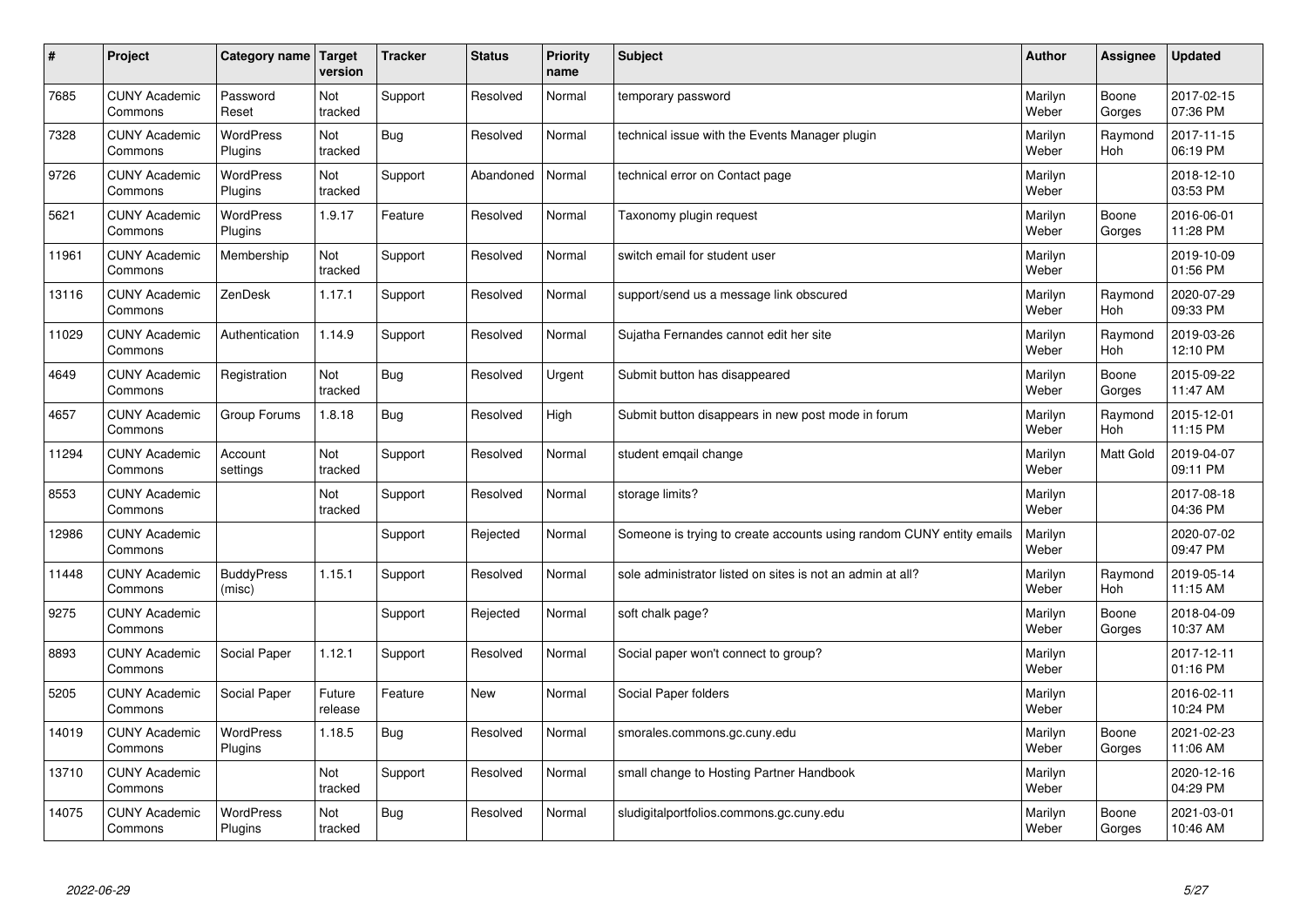| $\sharp$ | Project                         | Category name   Target            | version        | <b>Tracker</b> | <b>Status</b>        | <b>Priority</b><br>name | <b>Subject</b>                                                                             | <b>Author</b>    | Assignee              | <b>Updated</b>         |
|----------|---------------------------------|-----------------------------------|----------------|----------------|----------------------|-------------------------|--------------------------------------------------------------------------------------------|------------------|-----------------------|------------------------|
| 7700     | <b>CUNY Academic</b><br>Commons |                                   | Not<br>tracked | Support        | Abandoned            | Normal                  | slow loading Page on site                                                                  | Marilyn<br>Weber | Boone<br>Gorges       | 2017-11-15<br>11:02 AM |
| 15816    | <b>CUNY Academic</b><br>Commons |                                   | Not<br>tracked | Support        | New                  | Normal                  | slow loading at SPS                                                                        | Marilyn<br>Weber |                       | 2022-04-05<br>01:26 PM |
| 12393    | <b>CUNY Academic</b><br>Commons | <b>WordPress</b><br>(misc)        |                | Support        | Resolved             | High                    | size limit for files                                                                       | Marilyn<br>Weber |                       | 2020-02-18<br>10:13 AM |
| 10810    | <b>CUNY Academic</b><br>Commons | <b>WordPress</b><br>(misc)        | 1.14.2         | <b>Bug</b>     | Resolved             | Normal                  | Sites set as public are becoming private                                                   | Marilyn<br>Weber |                       | 2018-12-11<br>10:15 AM |
| 12354    | <b>CUNY Academic</b><br>Commons | <b>WordPress</b><br>Plugins       | 1.16.5         | Bug            | Resolved             | Urgent                  | sites (including Net-Art) are reporting critical issues                                    | Marilyn<br>Weber | Raymond<br><b>Hoh</b> | 2020-02-02<br>03:16 PM |
| 9033     | <b>CUNY Academic</b><br>Commons |                                   |                | Support        | Rejected             | Normal                  | Site search terms                                                                          | Marilyn<br>Weber |                       | 2017-12-22<br>01:10 PM |
| 6107     | <b>CUNY Academic</b><br>Commons |                                   |                | Bug            | Resolved             | High                    | site redirect?                                                                             | Marilyn<br>Weber | Boone<br>Gorges       | 2016-09-29<br>03:45 PM |
| 13160    | <b>CUNY Academic</b><br>Commons |                                   |                | Support        | Rejected             | Normal                  | site not working on iphone                                                                 | Marilyn<br>Weber |                       | 2020-08-25<br>10:58 AM |
| 11865    | <b>CUNY Academic</b><br>Commons | Onboarding                        | 1.15.10        | Bug            | Resolved             | Normal                  | Site name not appearing in "Membership" lists of Invitation modal                          | Marilyn<br>Weber | Boone<br>Gorges       | 2019-09-24<br>11:09 AM |
| 7767     | <b>CUNY Academic</b><br>Commons |                                   | Not<br>tracked | Bug            | Resolved             | Normal                  | Site loading problems                                                                      | Marilyn<br>Weber |                       | 2017-03-21<br>09:57 PM |
| 12360    | <b>CUNY Academic</b><br>Commons | <b>WordPress</b><br><b>Themes</b> | Not<br>tracked | Bug            | Reporter<br>Feedback | Normal                  | site just says "DANTE We are currently in maintenance mode, please<br>check back shortly." | Marilyn<br>Weber |                       | 2020-02-04<br>12:13 PM |
| 5713     | <b>CUNY Academic</b><br>Commons | <b>WordPress</b><br>(misc)        | Not<br>tracked | Bug            | Abandoned            | High                    | Site freezing                                                                              | Marilyn<br>Weber | Boone<br>Gorges       | 2017-11-15<br>10:58 AM |
| 13656    | <b>CUNY Academic</b><br>Commons |                                   |                | Bug            | Resolved             | High                    | site down                                                                                  | Marilyn<br>Weber |                       | 2020-12-11<br>12:50 PM |
| 11017    | <b>CUNY Academic</b><br>Commons |                                   | Not<br>tracked | Support        | Resolved             | Normal                  | site didn't save?                                                                          | Marilyn<br>Weber |                       | 2019-01-25<br>03:47 PM |
| 12190    | <b>CUNY Academic</b><br>Commons | <b>Blogs</b><br>(BuddyPress)      | Not<br>tracked | Support        | Resolved             | Normal                  | Site avatar in directory is not what user expects                                          | Marilyn<br>Weber |                       | 2019-12-12<br>08:51 PM |
| 11267    | <b>CUNY Academic</b><br>Commons |                                   |                | Support        | Rejected             | Normal                  | signing up with a nonCUNY signup code from the Register page                               | Marilyn<br>Weber |                       | 2019-03-26<br>03:00 PM |
| 3001     | <b>CUNY Academic</b><br>Commons | WordPress<br>(misc)               | Not<br>tracked | Support        | Resolved             | Normal                  | shortlink requested                                                                        | Marilyn<br>Weber | Boone<br>Gorges       | 2014-01-30<br>01:26 PM |
| 3029     | <b>CUNY Academic</b><br>Commons | cuny.is                           | Not<br>tracked | Support        | Resolved             | Normal                  | shortlink request                                                                          | Marilyn<br>Weber | Boone<br>Gorges       | 2014-02-12<br>10:03 AM |
| 14534    | <b>CUNY Academic</b><br>Commons | <b>WordPress</b><br>Plugins       | 1.18.12        | Support        | Resolved             | Normal                  | Share This Image plugin?                                                                   | Marilyn<br>Weber |                       | 2021-06-08<br>11:50 AM |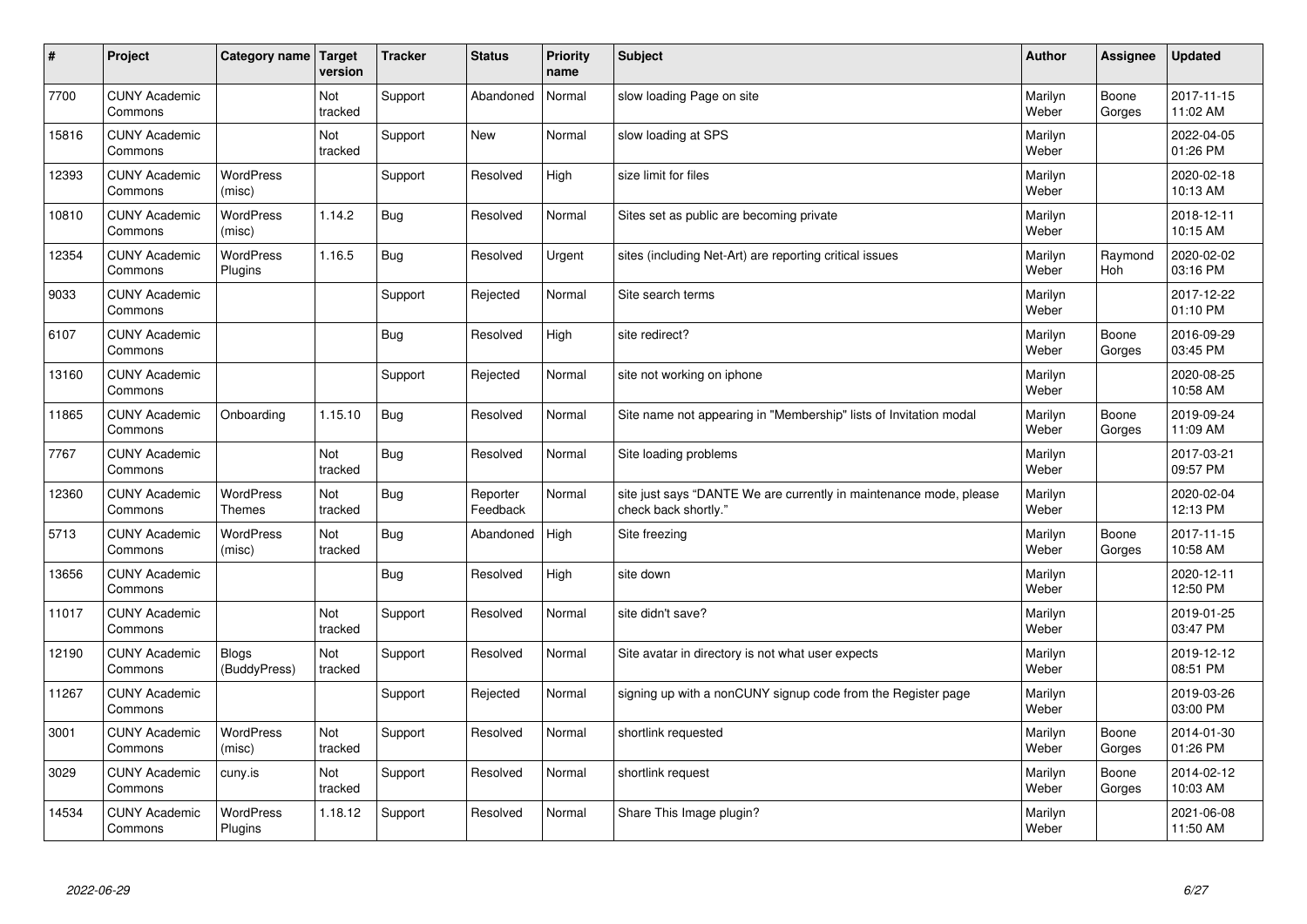| #     | Project                         | Category name               | Target<br>version | <b>Tracker</b> | <b>Status</b>        | <b>Priority</b><br>name | <b>Subject</b>                                                   | <b>Author</b>    | Assignee            | <b>Updated</b>         |
|-------|---------------------------------|-----------------------------|-------------------|----------------|----------------------|-------------------------|------------------------------------------------------------------|------------------|---------------------|------------------------|
| 14265 | <b>CUNY Academic</b><br>Commons | <b>WordPress</b><br>Plugins | 1.18.10           | Support        | Resolved             | Normal                  | separate the tag cloud in the blog sidebar                       | Marilyn<br>Weber | Boone<br>Gorges     | 2021-05-12<br>05:19 PM |
| 9684  | <b>CUNY Academic</b><br>Commons |                             |                   | Support        | Rejected             | Normal                  | SEO cleanup for newlaborforum.cuny.edu                           | Marilyn<br>Weber |                     | 2018-04-30<br>10:29 AM |
| 5052  | <b>CUNY Academic</b><br>Commons | Social Paper                | Future<br>release | Feature        | <b>New</b>           | Low                     | Sentence by sentence or line by line comments (SP suggestion #3) | Marilyn<br>Weber | Boone<br>Gorges     | 2016-02-11<br>10:24 PM |
| 13521 | <b>CUNY Academic</b><br>Commons | Onboarding                  | 1.17.7            | Support        | Resolved             | Normal                  | sent invitations page                                            | Marilyn<br>Weber | Raymond<br>Hoh      | 2020-11-10<br>10:31 AM |
| 15269 | <b>CUNY Academic</b><br>Commons | Redmine                     | Not<br>tracked    | Support        | Resolved             | Normal                  | Segal Theater sites                                              | Marilyn<br>Weber |                     | 2022-02-07<br>04:11 PM |
| 6025  | <b>CUNY Academic</b><br>Commons | Search                      | Not<br>tracked    | Bug            | Resolved             | Normal                  | Search function not working                                      | Marilyn<br>Weber | Boone<br>Gorges     | 2016-10-12<br>09:41 AM |
| 5053  | <b>CUNY Academic</b><br>Commons | Social Paper                | Future<br>release | Feature        | <b>New</b>           | Low                     | Scrollable menu to add readers (SP suggestion #4)                | Marilyn<br>Weber | Samantha<br>Raddatz | 2016-04-21<br>05:21 PM |
| 10298 | <b>CUNY Academic</b><br>Commons |                             | Not<br>tracked    | Support        | Resolved             | Normal                  | RSS feed to itunes problem                                       | Marilyn<br>Weber |                     | 2018-12-10<br>03:57 PM |
| 10820 | <b>CUNY Academic</b><br>Commons |                             | Not<br>tracked    | Support        | Resolved             | Normal                  | retrieve deleted pages/posts                                     | Marilyn<br>Weber |                     | 2018-12-13<br>06:33 PM |
| 3466  | <b>CUNY Academic</b><br>Commons | Membership                  | 1.6.16            | Feature        | Resolved             | Normal                  | restricting undergrad registration                               | Marilyn<br>Weber | Boone<br>Gorges     | 2014-09-18<br>12:02 AM |
| 10240 | <b>CUNY Academic</b><br>Commons | <b>WordPress</b><br>Plugins | 1.13.8            | Support        | Resolved             | Normal                  | require-featured-image plug-in request                           | Marilyn<br>Weber |                     | 2018-08-29<br>05:15 PM |
| 12777 | <b>CUNY Academic</b><br>Commons |                             | 1.16.14           | Support        | Resolved             | Normal                  | request to include custom javascript into a Commons-hosted site  | Marilyn<br>Weber |                     | 2020-06-16<br>04:03 PM |
| 10910 | <b>CUNY Academic</b><br>Commons | Membership                  | Not<br>tracked    | Support        | Resolved             | Normal                  | request to be an admin to a prof's site                          | Marilyn<br>Weber |                     | 2019-01-04<br>10:45 AM |
| 9087  | <b>CUNY Academic</b><br>Commons | <b>WordPress</b><br>Plugins | 1.12.7            | Support        | Resolved             | Normal                  | request for WP Social Sharing                                    | Marilyn<br>Weber |                     | 2018-01-23<br>11:17 AM |
| 5302  | <b>CUNY Academic</b><br>Commons | <b>WordPress</b><br>Plugins | 1.9.10            | Feature        | Resolved             | Normal                  | request for WP Gallery Custom Links plug-in                      | Marilyn<br>Weber | Boone<br>Gorges     | 2016-03-11<br>09:20 PM |
| 8379  | <b>CUNY Academic</b><br>Commons |                             | Not<br>tracked    | Support        | Resolved             | Normal                  | request for site build help                                      | Marilyn<br>Weber |                     | 2017-07-01<br>10:48 AM |
| 12676 | <b>CUNY Academic</b><br>Commons | <b>WordPress</b><br>Plugins | 1.16.10           | Support        | Resolved             | Normal                  | request for Require Post Category plug-in                        | Marilyn<br>Weber |                     | 2020-04-28<br>11:03 AM |
| 16099 | <b>CUNY Academic</b><br>Commons |                             |                   | Support        | Reporter<br>Feedback | Normal                  | request for Newsletter Glue                                      | Marilyn<br>Weber |                     | 2022-05-13<br>12:14 PM |
| 8446  | <b>CUNY Academic</b><br>Commons | <b>WordPress</b><br>Plugins | 1.11.14           | Support        | Resolved             | Normal                  | request for multiple accordion menu plugins                      | Marilyn<br>Weber |                     | 2018-05-07<br>09:57 PM |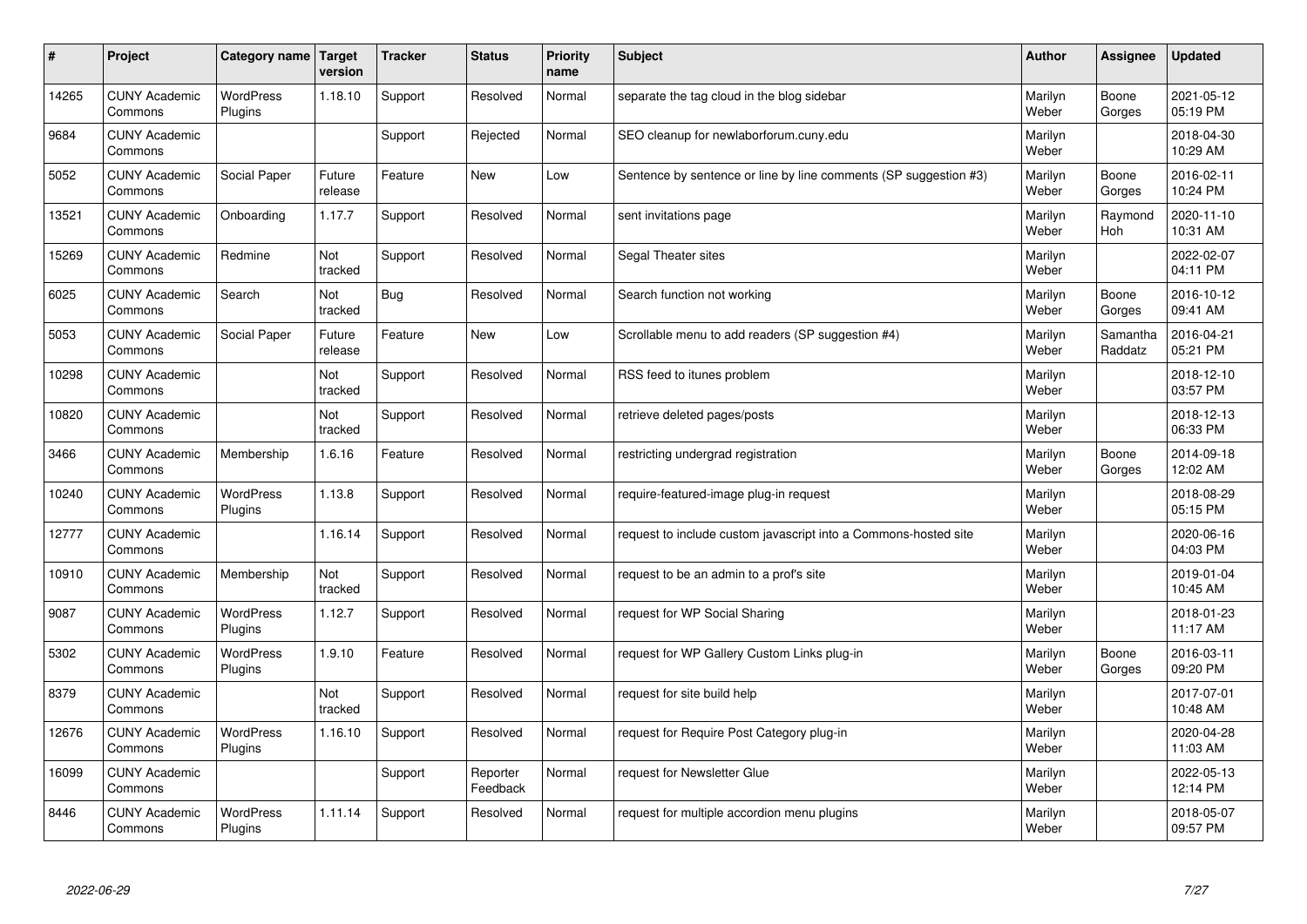| $\pmb{\sharp}$ | Project                         | Category name                | <b>Target</b><br>version | <b>Tracker</b> | <b>Status</b>        | <b>Priority</b><br>name | <b>Subject</b>                                                  | <b>Author</b>    | Assignee              | Updated                |
|----------------|---------------------------------|------------------------------|--------------------------|----------------|----------------------|-------------------------|-----------------------------------------------------------------|------------------|-----------------------|------------------------|
| 11516          | <b>CUNY Academic</b><br>Commons | Membership                   | Not<br>tracked           | Support        | Resolved             | Normal                  | request for email change                                        | Marilyn<br>Weber |                       | 2019-06-04<br>01:48 PM |
| 12999          | <b>CUNY Academic</b><br>Commons |                              | 1.18.1                   | Support        | Resolved             | Normal                  | request for Dentist theme                                       | Marilyn<br>Weber | Boone<br>Gorges       | 2020-12-22<br>03:31 PM |
| 12334          | <b>CUNY Academic</b><br>Commons |                              |                          | Support        | Resolved             | Normal                  | request for a Redmine account                                   | Marilyn<br>Weber | <b>Matt Gold</b>      | 2020-01-30<br>12:01 PM |
| 5282           | <b>CUNY Academic</b><br>Commons | Social Paper                 | Future<br>release        | <b>Bug</b>     | <b>New</b>           | Normal                  | Replying via email directs to paper but not individual comment. | Marilyn<br>Weber | Raymond<br><b>Hoh</b> | 2016-03-02<br>01:48 PM |
| 9541           | <b>CUNY Academic</b><br>Commons | <b>WordPress</b><br>(misc)   | Not<br>tracked           | Support        | Resolved             | Normal                  | repeating header banner                                         | Marilyn<br>Weber | Raymond<br>Hoh        | 2018-04-06<br>12:33 PM |
| 14369          | <b>CUNY Academic</b><br>Commons | WordPress -<br>Media         | Not<br>tracked           | Support        | Resolved             | Normal                  | renewed problem with ppsx files                                 | Marilyn<br>Weber |                       | 2021-04-27<br>12:44 PM |
| 5799           | <b>CUNY Academic</b><br>Commons | <b>Blogs</b><br>(BuddyPress) | Not<br>tracked           | Feature        | Resolved             | Normal                  | removing one's own access to sites?                             | Marilyn<br>Weber | Boone<br>Gorges       | 2016-07-26<br>01:55 PM |
| 8978           | <b>CUNY Academic</b><br>Commons | Groups (misc)                | Not<br>tracked           | Support        | Resolved             | Normal                  | removing old groups                                             | Marilyn<br>Weber |                       | 2018-12-10<br>03:52 PM |
| 8289           | <b>CUNY Academic</b><br>Commons |                              | Not<br>tracked           | Support        | Resolved             | Normal                  | removing my access to sites                                     | Marilyn<br>Weber | Luke<br>Waltzer       | 2017-06-19<br>12:40 PM |
| 11006          | <b>CUNY Academic</b><br>Commons | Groups (misc)                | 1.14.6                   | Support        | Resolved             | Normal                  | removing members from a group isn't working                     | Marilyn<br>Weber |                       | 2019-01-24<br>03:18 PM |
| 6656           | <b>CUNY Academic</b><br>Commons | Support                      | Not<br>tracked           | Support        | Resolved             | Normal                  | Remove user profile                                             | Marilyn<br>Weber | Matt Gold             | 2016-11-10<br>02:18 PM |
| 10387          | <b>CUNY Academic</b><br>Commons | Membership                   | Not<br>tracked           | Support        | Resolved             | Normal                  | remove user page                                                | Marilyn<br>Weber |                       | 2018-09-28<br>02:26 PM |
| 9780           | <b>CUNY Academic</b><br>Commons |                              | Not<br>tracked           | Support        | Resolved             | Normal                  | remove the phone number on this profile?                        | Marilyn<br>Weber |                       | 2018-05-15<br>10:35 AM |
| 16110          | <b>CUNY Academic</b><br>Commons |                              |                          | Support        | Reporter<br>Feedback | Normal                  | remove Creative Commons license from pages?                     | Marilyn<br>Weber | Raymond<br>Hoh        | 2022-05-17<br>06:11 PM |
| 9889           | <b>CUNY Academic</b><br>Commons |                              | Not<br>tracked           | Support        | Resolved             | Normal                  | remove comments from activity feed?                             | Marilyn<br>Weber |                       | 2018-12-10<br>03:53 PM |
| 3593           | <b>CUNY Academic</b><br>Commons | Registration                 | 1.7.2                    | <b>Bug</b>     | Resolved             | High                    | registration problems                                           | Marilyn<br>Weber | Boone<br>Gorges       | 2014-11-01<br>02:57 PM |
| 14526          | <b>CUNY Academic</b><br>Commons | Registration                 | 1.18.12                  | <b>Bug</b>     | Resolved             | High                    | registration interface won't show a space to enter nonCUNY code | Marilyn<br>Weber |                       | 2021-06-03<br>04:02 PM |
| 8906           | <b>CUNY Academic</b><br>Commons | Redmine                      | Not<br>tracked           | Support        | Resolved             | Normal                  | Redmine access?                                                 | Marilyn<br>Weber | Matt Gold             | 2017-11-13<br>06:02 PM |
| 9828           | <b>CUNY Academic</b><br>Commons | Domain<br>Mapping            | 1.13.3                   | Bug            | Resolved             | High                    | redirecting problem                                             | Marilyn<br>Weber | Raymond<br>Hoh        | 2018-05-24<br>02:39 PM |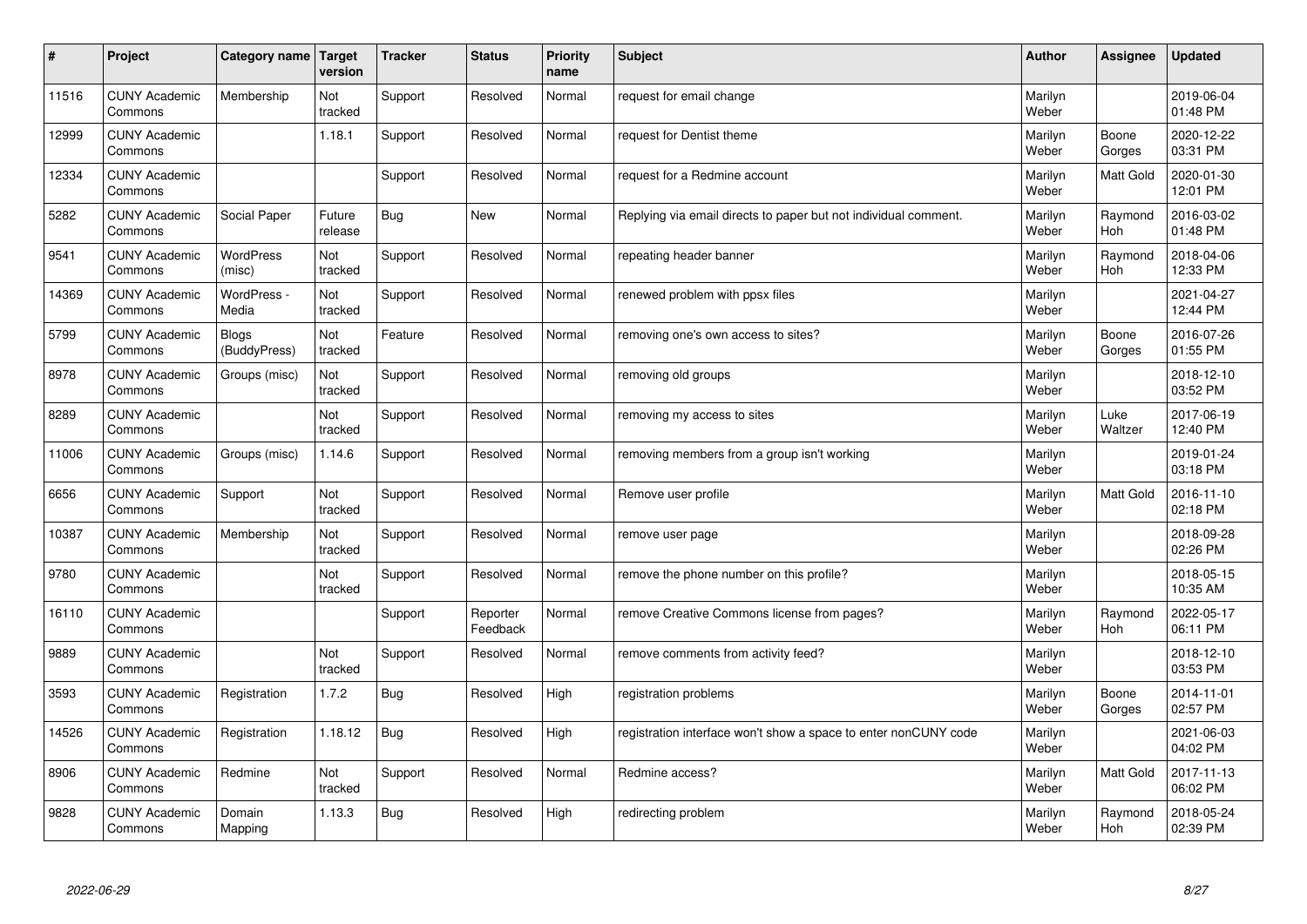| $\sharp$ | Project                         | Category name   Target      | version        | <b>Tracker</b> | <b>Status</b> | <b>Priority</b><br>name | <b>Subject</b>                                                              | <b>Author</b>    | Assignee              | <b>Updated</b>         |
|----------|---------------------------------|-----------------------------|----------------|----------------|---------------|-------------------------|-----------------------------------------------------------------------------|------------------|-----------------------|------------------------|
| 5072     | <b>CUNY Academic</b><br>Commons |                             |                | Feature        | Duplicate     | Normal                  | redirect shortcode handler                                                  | Marilyn<br>Weber | Boone<br>Gorges       | 2016-01-07<br>12:34 PM |
| 8726     | <b>CUNY Academic</b><br>Commons |                             |                | Support        | Resolved      | Normal                  | Redirect problem                                                            | Marilyn<br>Weber |                       | 2017-09-21<br>12:14 PM |
| 10035    | <b>CUNY Academic</b><br>Commons |                             | Not<br>tracked | Bug            | Resolved      | Normal                  | Reconnecting user to site                                                   | Marilyn<br>Weber |                       | 2018-07-23<br>11:55 AM |
| 4918     | <b>CUNY Academic</b><br>Commons | ZenDesk                     | Not<br>tracked | Bug            | Resolved      | High                    | Re-directing Help Requests                                                  | Marilyn<br>Weber | Raymond<br>Hoh        | 2015-11-23<br>11:15 AM |
| 9062     | <b>CUNY Academic</b><br>Commons |                             | Not<br>tracked | Bug            | Resolved      | Normal                  | re-add me as admin of https://commons.gc.cuny.edu/                          | Marilyn<br>Weber |                       | 2018-01-08<br>12:03 PM |
| 8934     | <b>CUNY Academic</b><br>Commons | Reply By Email              | 1.12.4         | Support        | Resolved      | High                    | RBE "could not post" email should have info about attempted From<br>address | Marilyn<br>Weber | Raymond<br>Hoh        | 2017-12-12<br>11:25 AM |
| 14813    | <b>CUNY Academic</b><br>Commons |                             | Not<br>tracked | Support        | Resolved      | Normal                  | raise the file size limit                                                   | Marilyn<br>Weber |                       | 2021-09-30<br>12:02 PM |
| 9949     | <b>CUNY Academic</b><br>Commons |                             | 1.13.4         | Support        | Resolved      | Normal                  | raise storage space limit?                                                  | Marilyn<br>Weber | Boone<br>Gorges       | 2018-06-26<br>12:00 PM |
| 4496     | <b>CUNY Academic</b><br>Commons | cuny.is                     | 1.8.9          | Bug            | Resolved      | Normal                  | Quick links broken?                                                         | Marilyn<br>Weber | Boone<br>Gorges       | 2015-08-28<br>10:39 AM |
| 8882     | <b>CUNY Academic</b><br>Commons |                             | Not<br>tracked | Support        | Resolved      | Normal                  | question about search engines                                               | Marilyn<br>Weber |                       | 2017-11-01<br>03:26 PM |
| 5969     | <b>CUNY Academic</b><br>Commons | Registration                | 1.9.27         | Bug            | Resolved      | Normal                  | Queens students unable to join                                              | Marilyn<br>Weber | Boone<br>Gorges       | 2016-09-04<br>09:41 PM |
| 13633    | <b>CUNY Academic</b><br>Commons |                             | Not<br>tracked | Bug            | Resolved      | High                    | PublicsLab site down                                                        | Marilyn<br>Weber |                       | 2020-11-30<br>02:01 PM |
| 9885     | <b>CUNY Academic</b><br>Commons |                             |                | Support        | Rejected      | Normal                  | Publications field problem                                                  | Marilyn<br>Weber |                       | 2018-06-06<br>01:18 PM |
| 5667     | <b>CUNY Academic</b><br>Commons | <b>Public Portfolio</b>     | 1.9.18         | Bug            | Resolved      | Normal                  | publication section on my public portfolio won't update                     | Marilyn<br>Weber | Boone<br>Gorges       | 2016-06-12<br>10:19 AM |
| 6101     | <b>CUNY Academic</b><br>Commons | Public Portfolio            |                | Bug            | Resolved      | High                    | Profile update problems                                                     | Marilyn<br>Weber | Boone<br>Gorges       | 2016-12-01<br>03:50 PM |
| 9192     | <b>CUNY Academic</b><br>Commons | <b>WordPress</b><br>Plugins | 1.12.8         | Bug            | Resolved      | Normal                  | problems with the Leaflet plug -in                                          | Marilyn<br>Weber | Boone<br>Gorges       | 2018-02-13<br>11:07 AM |
| 4962     | <b>CUNY Academic</b><br>Commons | Events                      | 1.8.18         | Bug            | Resolved      | High                    | Problems with text entry field in the Events Calendar                       | Marilyn<br>Weber | Raymond<br><b>Hoh</b> | 2015-12-01<br>06:57 PM |
| 10606    | <b>CUNY Academic</b><br>Commons | cdev.gc.cuny.ed<br>u.       | Not<br>tracked | Support        | Resolved      | Normal                  | problems with testing environment                                           | Marilyn<br>Weber |                       | 2018-11-02<br>10:27 AM |
| 9518     | <b>CUNY Academic</b><br>Commons |                             | Not<br>tracked | Support        | Rejected      | Normal                  | problems with site on Internet Explorer                                     | Marilyn<br>Weber | Raymond<br>Hoh        | 2019-03-11<br>11:18 PM |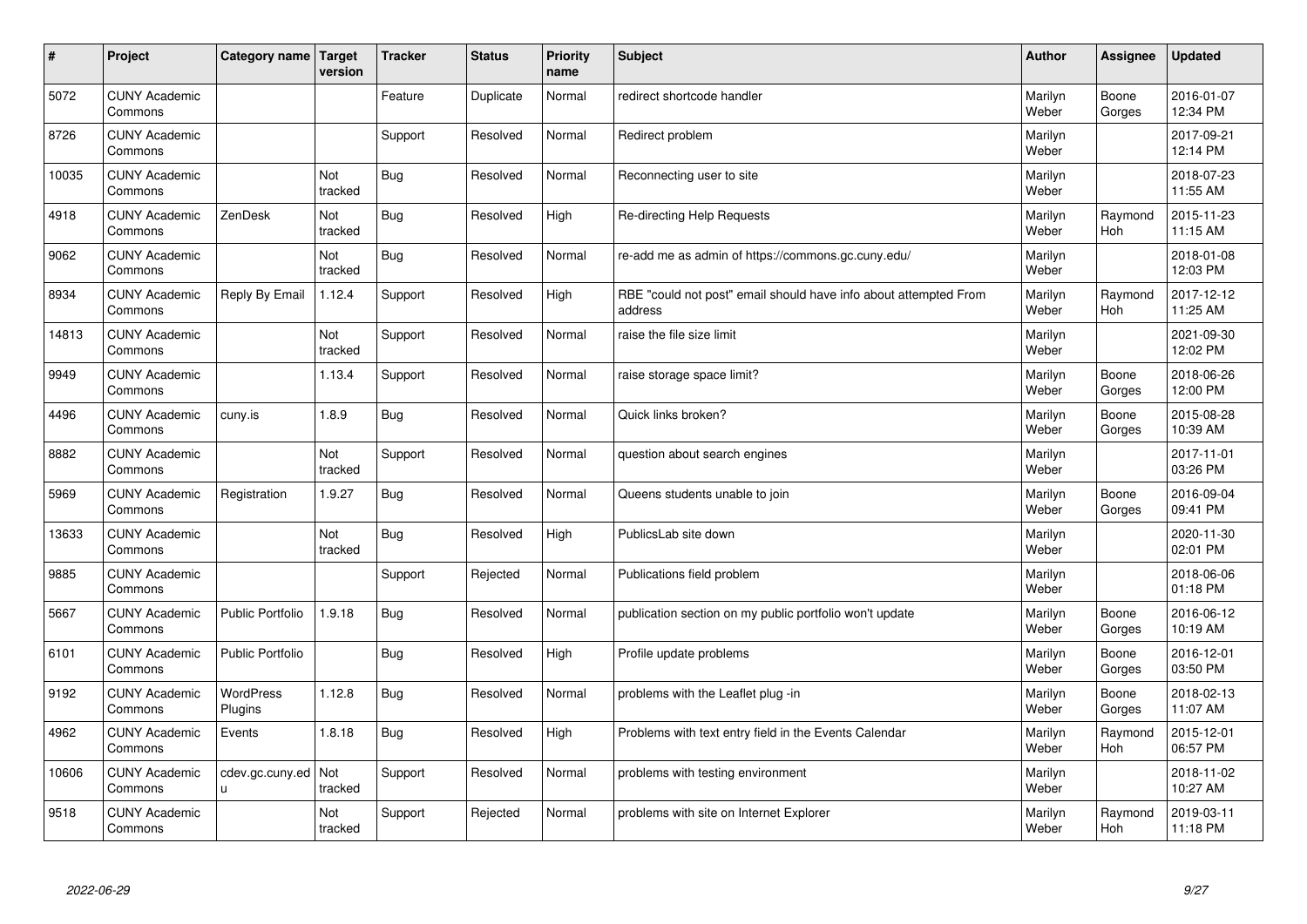| $\vert$ # | Project                         | Category name   Target           | version        | <b>Tracker</b> | <b>Status</b>        | <b>Priority</b><br>name | <b>Subject</b>                                                | <b>Author</b>    | Assignee              | <b>Updated</b>         |
|-----------|---------------------------------|----------------------------------|----------------|----------------|----------------------|-------------------------|---------------------------------------------------------------|------------------|-----------------------|------------------------|
| 11205     | <b>CUNY Academic</b><br>Commons | <b>WordPress</b><br>Plugins      | Not<br>tracked | Support        | Resolved             | Normal                  | problems with Google calendar                                 | Marilyn<br>Weber | Raymond<br><b>Hoh</b> | 2019-03-11<br>02:17 PM |
| 9725      | <b>CUNY Academic</b><br>Commons |                                  | Not<br>tracked | Support        | Resolved             | Normal                  | problems with deleting a site                                 | Marilyn<br>Weber |                       | 2018-05-07<br>10:24 PM |
| 4734      | <b>CUNY Academic</b><br>Commons | <b>BuddyPress</b><br><b>Docs</b> | 1.8.13         | <b>Bug</b>     | Resolved             | High                    | Problems with "Create New Doc"                                | Marilyn<br>Weber | Boone<br>Gorges       | 2015-10-09<br>07:53 AM |
| 11866     | <b>CUNY Academic</b><br>Commons | WordPress<br><b>Themes</b>       | 1.15.10        | Support        | Resolved             | Normal                  | problem with project widget and the 'skills' to generate tags | Marilyn<br>Weber | Raymond<br>Hoh        | 2019-09-19<br>03:20 PM |
| 13091     | <b>CUNY Academic</b><br>Commons |                                  | 1.17.0         | Support        | Resolved             | Normal                  | problem with latex (math equations)                           | Marilyn<br>Weber |                       | 2020-07-28<br>11:09 AM |
| 9154      | <b>CUNY Academic</b><br>Commons | Events                           | 1.12.8         | <b>Bug</b>     | Resolved             | Normal                  | problem with group calendar                                   | Marilyn<br>Weber | Raymond<br>Hoh        | 2018-02-13<br>10:49 AM |
| 15685     | <b>CUNY Academic</b><br>Commons |                                  |                | Support        | <b>New</b>           | High                    | problem with chrome?                                          | Marilyn<br>Weber |                       | 2022-04-25<br>03:40 PM |
| 13378     | <b>CUNY Academic</b><br>Commons |                                  | 1.17.5         | Bug            | Resolved             | Normal                  | problem on one of my sites                                    | Marilyn<br>Weber |                       | 2020-09-24<br>05:27 PM |
| 5184      | <b>CUNY Academic</b><br>Commons | Social Paper                     |                | Bug            | Rejected             | Normal                  | Problem linking SP to a group                                 | Marilyn<br>Weber | Boone<br>Gorges       | 2016-02-21<br>12:27 PM |
| 13286     | <b>CUNY Academic</b><br>Commons |                                  | Not<br>tracked | Support        | <b>New</b>           | Normal                  | problem connecting with WordPress app                         | Marilyn<br>Weber | Raymond<br>Hoh        | 2020-09-08<br>11:16 AM |
| 9276      | <b>CUNY Academic</b><br>Commons |                                  |                | <b>Bug</b>     | Resolved             | High                    | problem adding a member to a group - wrong username?          | Marilyn<br>Weber |                       | 2018-02-25<br>12:47 PM |
| 14900     | <b>CUNY Academic</b><br>Commons |                                  | Not<br>tracked | Support        | Reporter<br>Feedback | Normal                  | previous theme?                                               | Marilyn<br>Weber |                       | 2021-10-25<br>10:31 AM |
| 14378     | <b>CUNY Academic</b><br>Commons |                                  | Not<br>tracked | Support        | Resolved             | Normal                  | PPTX files unfetchable                                        | Marilyn<br>Weber |                       | 2021-05-11<br>11:25 AM |
| 9500      | <b>CUNY Academic</b><br>Commons | WordPress<br>Plugins             | 1.12.12        | Support        | Resolved             | Normal                  | PowerPoint in the media library?                              | Marilyn<br>Weber | Raymond<br>Hoh        | 2018-04-12<br>02:28 PM |
| 13912     | <b>CUNY Academic</b><br>Commons |                                  | Not<br>tracked | Feature        | Hold                 | Low                     | posting "missed schedule"                                     | Marilyn<br>Weber |                       | 2021-02-23<br>10:46 AM |
| 14148     | <b>CUNY Academic</b><br>Commons |                                  |                | Support        | Abandoned            | Normal                  | post notification problem                                     | Marilyn<br>Weber |                       | 2021-09-14<br>10:43 AM |
| 12483     | <b>CUNY Academic</b><br>Commons |                                  | 1.16.7         | <b>Bug</b>     | Resolved             | High                    | post error                                                    | Marilyn<br>Weber |                       | 2020-02-28<br>02:44 PM |
| 11771     | <b>CUNY Academic</b><br>Commons |                                  | Not<br>tracked | Support        | Reporter<br>Feedback | Normal                  | post displays in sections                                     | Marilyn<br>Weber |                       | 2019-08-20<br>10:34 AM |
| 12205     | <b>CUNY Academic</b><br>Commons |                                  |                | Support        | Rejected             | Normal                  | possible update to the 2019 theme?                            | Marilyn<br>Weber |                       | 2020-01-14<br>12:08 PM |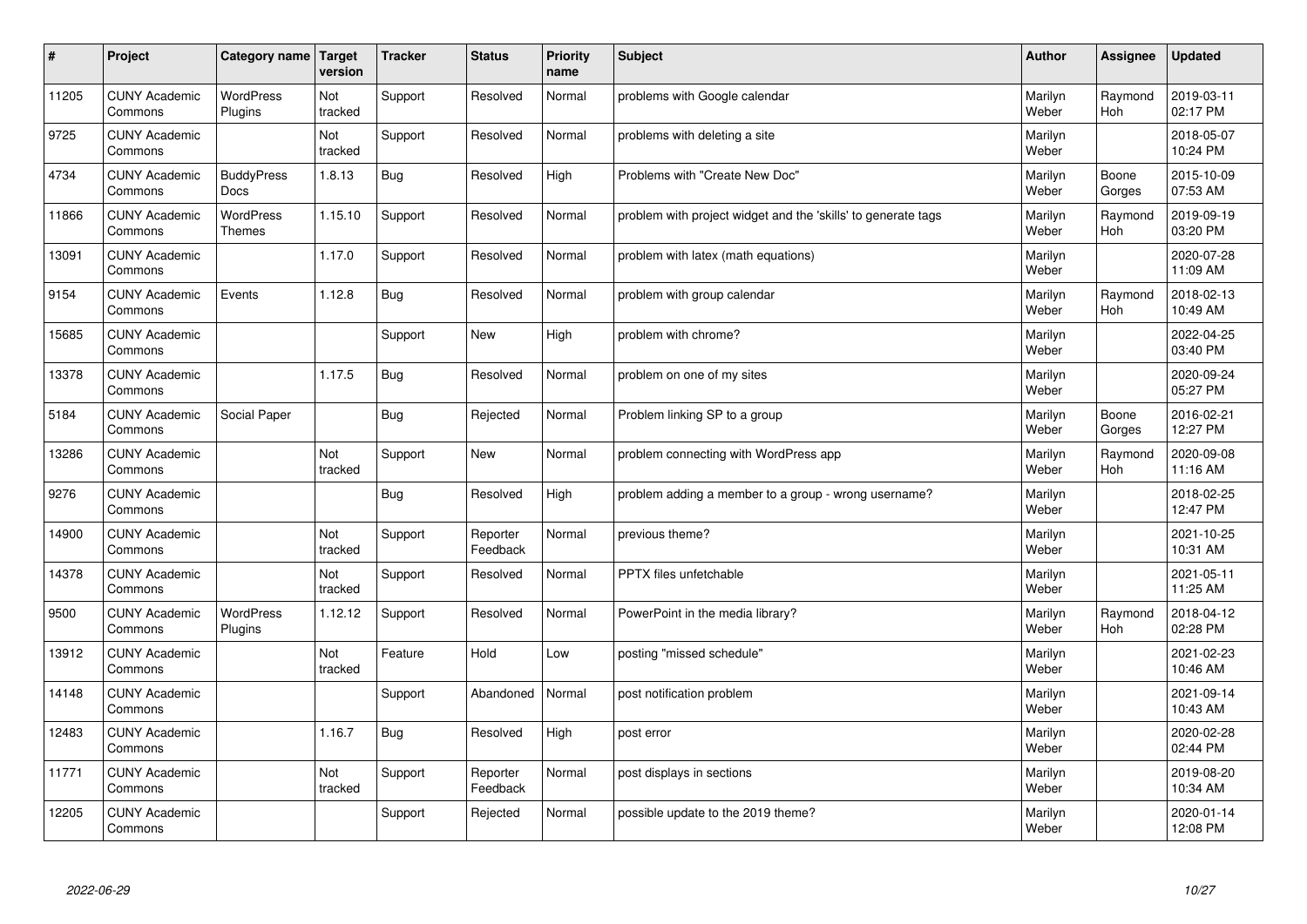| #     | Project                         | Category name   Target            | version           | <b>Tracker</b> | <b>Status</b>        | <b>Priority</b><br>name | <b>Subject</b>                                                                           | <b>Author</b>    | Assignee              | <b>Updated</b>         |
|-------|---------------------------------|-----------------------------------|-------------------|----------------|----------------------|-------------------------|------------------------------------------------------------------------------------------|------------------|-----------------------|------------------------|
| 13016 | <b>CUNY Academic</b><br>Commons | Shortcodes and<br>embeds          | 1.16.15           | Support        | Resolved             | Normal                  | possible to run code examples, like in Jupyter Notebooks?                                | Marilyn<br>Weber |                       | 2020-07-16<br>11:52 AM |
| 8195  | <b>CUNY Academic</b><br>Commons |                                   |                   | Support        | Rejected             | Normal                  | possible to make the Profile pic semi-hidden?                                            | Marilyn<br>Weber |                       | 2017-05-24<br>11:00 PM |
| 9587  | <b>CUNY Academic</b><br>Commons |                                   |                   | Support        | Rejected             | Normal                  | possible request for the "PDF Poster" plugin                                             | Marilyn<br>Weber |                       | 2018-04-24<br>10:52 AM |
| 5346  | <b>CUNY Academic</b><br>Commons | Toolbar                           | 1.9.11            | Bug            | Resolved             | Normal                  | possible dynamic HTML code bug?                                                          | Marilyn<br>Weber | Boone<br>Gorges       | 2016-03-22<br>10:53 AM |
| 5345  | <b>CUNY Academic</b><br>Commons | Social Paper                      | 1.9.17            | Feature        | Rejected             | Normal                  | Plus symbol problem in SP                                                                | Marilyn<br>Weber | Christian<br>Wach     | 2016-05-27<br>04:26 AM |
| 8908  | <b>CUNY Academic</b><br>Commons | WordPress<br>Plugins              | 1.12.2            | Support        | Resolved             | Normal                  | Plugin request from Steve Brier                                                          | Marilyn<br>Weber |                       | 2017-11-27<br>11:39 AM |
| 9026  | <b>CUNY Academic</b><br>Commons | <b>WordPress</b><br>Plugins       | 1.12.6            | Support        | Resolved             | Normal                  | plugin request from Carlos Guevara                                                       | Marilyn<br>Weber |                       | 2018-01-03<br>09:33 AM |
| 5657  | <b>CUNY Academic</b><br>Commons | <b>WordPress</b><br>Plugins       | 1.9.18            | Feature        | Resolved             | Normal                  | Plugin Reguest - Instagram Feed WD                                                       | Marilyn<br>Weber | Boone<br>Gorges       | 2016-06-08<br>12:36 PM |
| 5522  | <b>CUNY Academic</b><br>Commons | <b>WordPress</b><br>Plugins       | 1.9.15            | Feature        | Resolved             | Normal                  | plugin request                                                                           | Marilyn<br>Weber | Boone<br>Gorges       | 2016-05-09<br>10:36 AM |
| 9965  | <b>CUNY Academic</b><br>Commons | WordPress<br>Plugins              | 1.13.4            | Support        | Resolved             | Normal                  | plug-in request for OneTone Companion                                                    | Marilyn<br>Weber | Raymond<br>Hoh        | 2018-06-26<br>12:00 PM |
| 11977 | <b>CUNY Academic</b><br>Commons |                                   | Not<br>tracked    | Support        | Resolved             | Normal                  | please remove me from many sites                                                         | Marilyn<br>Weber |                       | 2019-11-21<br>01:05 PM |
| 8429  | <b>CUNY Academic</b><br>Commons | Membership                        | Not<br>tracked    | Support        | Resolved             | Normal                  | Please make me an admin of https://arc.commons.gc.cuny.edu                               | Marilyn<br>Weber | Boone<br>Gorges       | 2017-07-24<br>03:33 PM |
| 11210 | <b>CUNY Academic</b><br>Commons | Membership                        | Not<br>tracked    | Support        | Resolved             | Normal                  | Please change the email                                                                  | Marilyn<br>Weber |                       | 2019-03-11<br>04:16 PM |
| 10245 | <b>CUNY Academic</b><br>Commons | Email<br><b>Notifications</b>     | 1.13.8            | Support        | Resolved             | Urgent                  | Placeholders in action emails (activation, password reset) not being<br>properly swapped | Marilyn<br>Weber | Raymond<br><b>Hoh</b> | 2018-08-30<br>04:02 PM |
| 11971 | <b>CUNY Academic</b><br>Commons | Email<br>Notifications            | Future<br>release | Bug            | Reporter<br>Feedback | Low                     | Pictures obscured in emailed post notifications                                          | Marilyn<br>Weber | Raymond<br><b>Hoh</b> | 2019-11-21<br>01:14 PM |
| 12302 | <b>CUNY Academic</b><br>Commons | <b>WordPress</b><br><b>Themes</b> | 1.16.4            | Support        | Resolved             | Normal                  | Pictorio theme request                                                                   | Marilyn<br>Weber | Raymond<br><b>Hoh</b> | 2020-01-28<br>11:44 AM |
| 14016 | <b>CUNY Academic</b><br>Commons |                                   |                   | Support        | Rejected             | Normal                  | PDFs not downloading                                                                     | Marilyn<br>Weber |                       | 2021-02-22<br>11:00 AM |
| 10986 | <b>CUNY Academic</b><br>Commons |                                   | Not<br>tracked    | Support        | Resolved             | Normal                  | PDF embedder provoking error                                                             | Marilyn<br>Weber |                       | 2019-03-29<br>04:28 PM |
| 13201 | <b>CUNY Academic</b><br>Commons |                                   |                   | Support        | Rejected             | Low                     | PDF embedder                                                                             | Marilyn<br>Weber |                       | 2020-09-29<br>11:37 AM |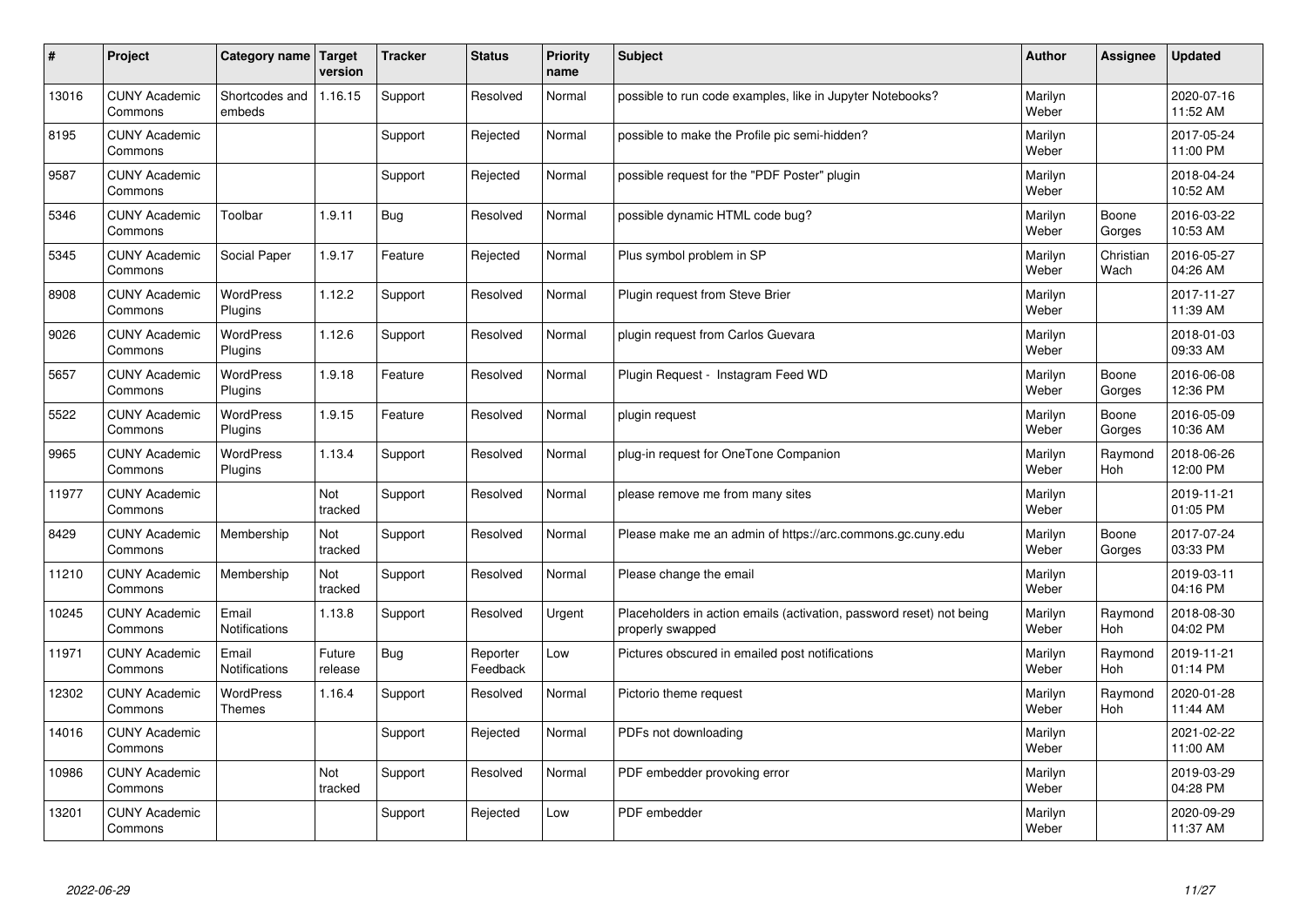| #     | Project                         | Category name                     | Target<br>version | <b>Tracker</b> | <b>Status</b>        | <b>Priority</b><br>name | <b>Subject</b>                                      | <b>Author</b>    | Assignee              | Updated                |
|-------|---------------------------------|-----------------------------------|-------------------|----------------|----------------------|-------------------------|-----------------------------------------------------|------------------|-----------------------|------------------------|
| 8607  | <b>CUNY Academic</b><br>Commons |                                   | Not<br>tracked    | Support        | <b>New</b>           | Normal                  | Paypal?                                             | Marilyn<br>Weber | <b>Matt Gold</b>      | 2018-05-15<br>01:37 PM |
| 13768 | <b>CUNY Academic</b><br>Commons | Domain<br>Mapping                 | Not<br>tracked    | Bug            | Resolved             | Normal                  | patricksweeney.commons.gc.cuny.edu down             | Marilyn<br>Weber | Raymond<br>Hoh        | 2021-01-12<br>10:47 AM |
| 14448 | <b>CUNY Academic</b><br>Commons | Password<br>Reset                 | Not<br>tracked    | Bug            | Rejected             | Normal                  | password reset weirdness                            | Marilyn<br>Weber | Raymond<br><b>Hoh</b> | 2021-05-12<br>01:34 PM |
| 6815  | <b>CUNY Academic</b><br>Commons | Password<br>Reset                 | Not<br>tracked    | Support        | Resolved             | Normal                  | password reset requested                            | Marilyn<br>Weber | <b>Matt Gold</b>      | 2016-11-22<br>10:30 AM |
| 9330  | <b>CUNY Academic</b><br>Commons | <b>WordPress</b><br>Plugins       | 1.12.10           | Bug            | Resolved             | Normal                  | part 2 of problems with the Leaflet plug -in        | Marilyn<br>Weber |                       | 2018-03-04<br>05:58 PM |
| 14074 | <b>CUNY Academic</b><br>Commons | WordPress<br>(misc)               | Not<br>tracked    | Support        | Reporter<br>Feedback | Normal                  | page password protection problem                    | Marilyn<br>Weber |                       | 2021-03-02<br>11:03 AM |
| 11908 | <b>CUNY Academic</b><br>Commons | Spam/Spam<br>Prevention           | 1.17.7            | Support        | Resolved             | Normal                  | overeager spam filter                               | Marilyn<br>Weber | Raymond<br>Hoh        | 2020-11-05<br>04:36 PM |
| 7619  | <b>CUNY Academic</b><br>Commons | Membership                        | Not<br>tracked    | Support        | Resolved             | Normal                  | outside users for a site that isn't a class?        | Marilyn<br>Weber | Matt Gold             | 2017-11-15<br>06:18 PM |
| 12427 | <b>CUNY Academic</b><br>Commons |                                   | Not<br>tracked    | Support        | Resolved             | Normal                  | organizing PDF on a site?                           | Marilyn<br>Weber | scott voth            | 2020-03-10<br>11:11 AM |
| 11002 | <b>CUNY Academic</b><br>Commons |                                   | Not<br>tracked    | Support        | Resolved             | Normal                  | open link in a new tab not working                  | Marilyn<br>Weber |                       | 2019-06-03<br>07:57 PM |
| 14012 | <b>CUNY Academic</b><br>Commons | <b>WordPress</b><br>Plugins       | 1.18.5            | Support        | Resolved             | Normal                  | Open External Links in a New Window plugin?         | Marilyn<br>Weber | Boone<br>Gorges       | 2021-03-02<br>02:07 PM |
| 3592  | <b>CUNY Academic</b><br>Commons | <b>WordPress</b><br>(Permissions) | Not<br>tracked    | Publicity      | Resolved             | Normal                  | Oops - Announcing 1.6!                              | Marilyn<br>Weber | Boone<br>Gorges       | 2014-10-22<br>03:03 PM |
| 13441 | <b>CUNY Academic</b><br>Commons |                                   | 1.17.5            | Support        | Resolved             | Normal                  | ongoing user problems with daily digests            | Marilyn<br>Weber |                       | 2020-10-13<br>10:02 AM |
| 15654 | <b>CUNY Academic</b><br>Commons | <b>WordPress</b><br>Plugins       | 1.19.6            | Support        | Resolved             | Normal                  | Numerous Copies of Events showing up                | Marilyn<br>Weber | Boone<br>Gorges       | 2022-03-22<br>11:30 AM |
| 7613  | <b>CUNY Academic</b><br>Commons | Registration                      | Not<br>tracked    | Support        | Resolved             | Normal                  | non-matriculated students                           | Marilyn<br>Weber | Boone<br>Gorges       | 2017-11-15<br>11:03 AM |
| 12584 | <b>CUNY Academic</b><br>Commons |                                   | Not<br>tracked    | Bug            | Resolved             | Urgent                  | No way to register                                  | Marilyn<br>Weber |                       | 2020-03-27<br>02:38 PM |
| 15045 | <b>CUNY Academic</b><br>Commons |                                   |                   | Support        | <b>New</b>           | Normal                  | no result for KCeL in the search box on the commons | Marilyn<br>Weber |                       | 2021-12-10<br>11:29 AM |
| 6575  | <b>CUNY Academic</b><br>Commons | Groups (misc)                     |                   | Bug            | Rejected             | Normal                  | No papers link for the group "social paper"         | Marilyn<br>Weber |                       | 2016-11-02<br>10:39 PM |
| 11088 | <b>CUNY Academic</b><br>Commons | Group Blogs                       | Not<br>tracked    | Bug            | Resolved             | Normal                  | no notification for comments                        | Marilyn<br>Weber |                       | 2019-02-15<br>03:30 PM |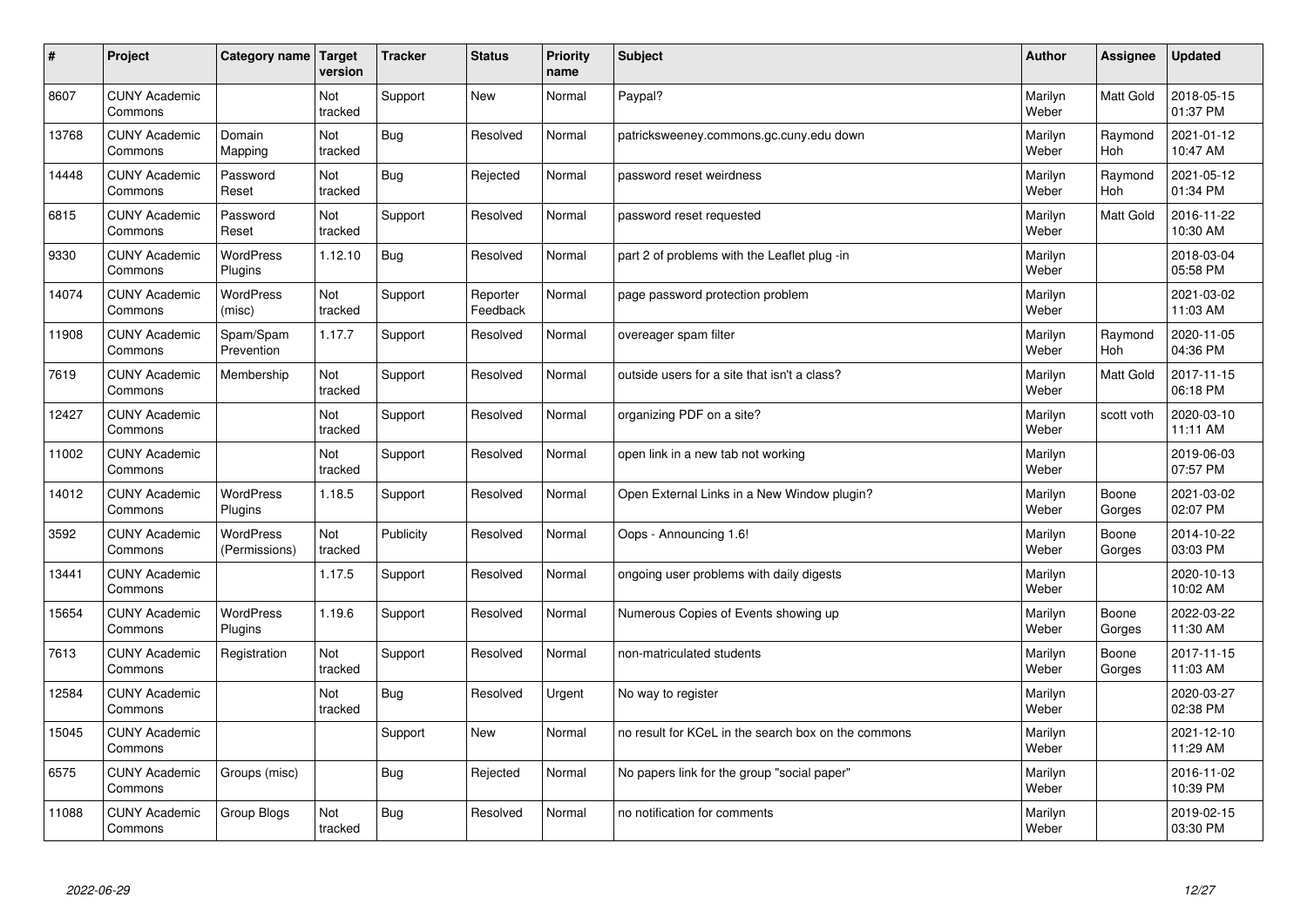| $\vert$ # | Project                         | Category name   Target       | version        | <b>Tracker</b> | <b>Status</b>        | <b>Priority</b><br>name | <b>Subject</b>                                                                          | <b>Author</b>    | Assignee        | <b>Updated</b>         |
|-----------|---------------------------------|------------------------------|----------------|----------------|----------------------|-------------------------|-----------------------------------------------------------------------------------------|------------------|-----------------|------------------------|
| 6818      | <b>CUNY Academic</b><br>Commons | Email<br>Notifications       | 1.10.3         | Support        | Resolved             | Normal                  | No more email notifications?                                                            | Marilyn<br>Weber |                 | 2016-11-22<br>02:51 PM |
| 15211     | <b>CUNY Academic</b><br>Commons | <b>Blogs</b><br>(BuddyPress) | 1.19.2         | Support        | Resolved             | Normal                  | No good error reporting for already-used domain name when creating a<br>site in Firefox | Marilyn<br>Weber | Boone<br>Gorges | 2022-01-25<br>11:33 AM |
| 5177      | <b>CUNY Academic</b><br>Commons | Toolbar                      | 1.9.6          | Bug            | Resolved             | Normal                  | No "My Papers" tab                                                                      | Marilyn<br>Weber | Raymond<br>Hoh  | 2016-01-29<br>08:37 AM |
| 8131      | <b>CUNY Academic</b><br>Commons | WordPress<br>Plugins         | 1.11           | Bug            | Resolved             | Normal                  | Newsletters plug-in                                                                     | Marilyn<br>Weber | Boone<br>Gorges | 2017-05-11<br>09:42 PM |
| 10571     | <b>CUNY Academic</b><br>Commons |                              | Not<br>tracked | Support        | Abandoned            | Normal                  | newsletter queue problem                                                                | Marilyn<br>Weber |                 | 2018-12-10<br>03:58 PM |
| 4577      | <b>CUNY Academic</b><br>Commons | Registration                 | Not<br>tracked | <b>Bug</b>     | Resolved             | Normal                  | New users are not getting their email verification                                      | Marilyn<br>Weber | Boone<br>Gorges | 2016-01-26<br>03:30 PM |
| 6899      | <b>CUNY Academic</b><br>Commons | Account<br>settings          | Not<br>tracked | Support        | Resolved             | Normal                  | New user has misspelled her own name                                                    | Marilyn<br>Weber | Boone<br>Gorges | 2016-12-01<br>05:10 PM |
| 13134     | <b>CUNY Academic</b><br>Commons | Site cloning                 | 1.17.1         | Support        | Resolved             | Normal                  | New site (a clone) point to old dashboard                                               | Marilyn<br>Weber |                 | 2020-08-12<br>03:22 PM |
| 15169     | <b>CUNY Academic</b><br>Commons |                              | 2.0.2          | Support        | Reporter<br>Feedback | Normal                  | new Prelude website zipfiles for custom theme and other files.                          | Marilyn<br>Weber |                 | 2022-06-14<br>11:36 AM |
| 8661      | <b>CUNY Academic</b><br>Commons | Group Blogs                  | Not<br>tracked | Bug            | Resolved             | Normal                  | new group, old site, can't link?                                                        | Marilyn<br>Weber |                 | 2017-11-15<br>01:26 PM |
| 11031     | <b>CUNY Academic</b><br>Commons |                              | Not<br>tracked | Support        | Resolved             | Normal                  | new group with seemingly old topics                                                     | Marilyn<br>Weber |                 | 2019-02-11<br>12:17 PM |
| 13783     | <b>CUNY Academic</b><br>Commons |                              | 1.18.2         | Support        | Resolved             | Normal                  | new CUNY OneSearch url                                                                  | Marilyn<br>Weber |                 | 2021-01-14<br>04:53 PM |
| 12156     | <b>CUNY Academic</b><br>Commons | <b>Blogs</b><br>(BuddyPress) | Not<br>tracked | Support        | Resolved             | Normal                  | My Sites list (Commons Profile or Sites directory) doesn't match toolbar<br>dropdown    | Marilyn<br>Weber |                 | 2019-12-11<br>10:20 AM |
| 5834      | <b>CUNY Academic</b><br>Commons |                              |                | Bug            | Resolved             | Normal                  | My access to cdev                                                                       | Marilyn<br>Weber | Boone<br>Gorges | 2016-07-25<br>03:12 PM |
| 12960     | <b>CUNY Academic</b><br>Commons |                              | 1.16.14        | Support        | Resolved             | Normal                  | mutiple plugin in requests                                                              | Marilyn<br>Weber | Boone<br>Gorges | 2020-06-23<br>10:53 AM |
| 10239     | <b>CUNY Academic</b><br>Commons |                              | Not<br>tracked | Support        | Resolved             | Normal                  | musicroombooking.commons.gc.cuny.edu                                                    | Marilyn<br>Weber |                 | 2018-08-29<br>03:06 PM |
| 6338      | <b>CUNY Academic</b><br>Commons |                              |                | Bug            | Rejected             | Normal                  | Multiple email notifications for each blog post                                         | Marilyn<br>Weber | Boone<br>Gorges | 2016-10-18<br>08:45 PM |
| 12176     | <b>CUNY Academic</b><br>Commons |                              | Not<br>tracked | Support        | Resolved             | Normal                  | Mp4s?                                                                                   | Marilyn<br>Weber |                 | 2019-12-05<br>11:04 AM |
| 7607      | <b>CUNY Academic</b><br>Commons | <b>WordPress</b><br>(misc)   | Not<br>tracked | Feature        | Resolved             | Normal                  | mp4 files                                                                               | Marilyn<br>Weber |                 | 2017-02-15<br>07:37 PM |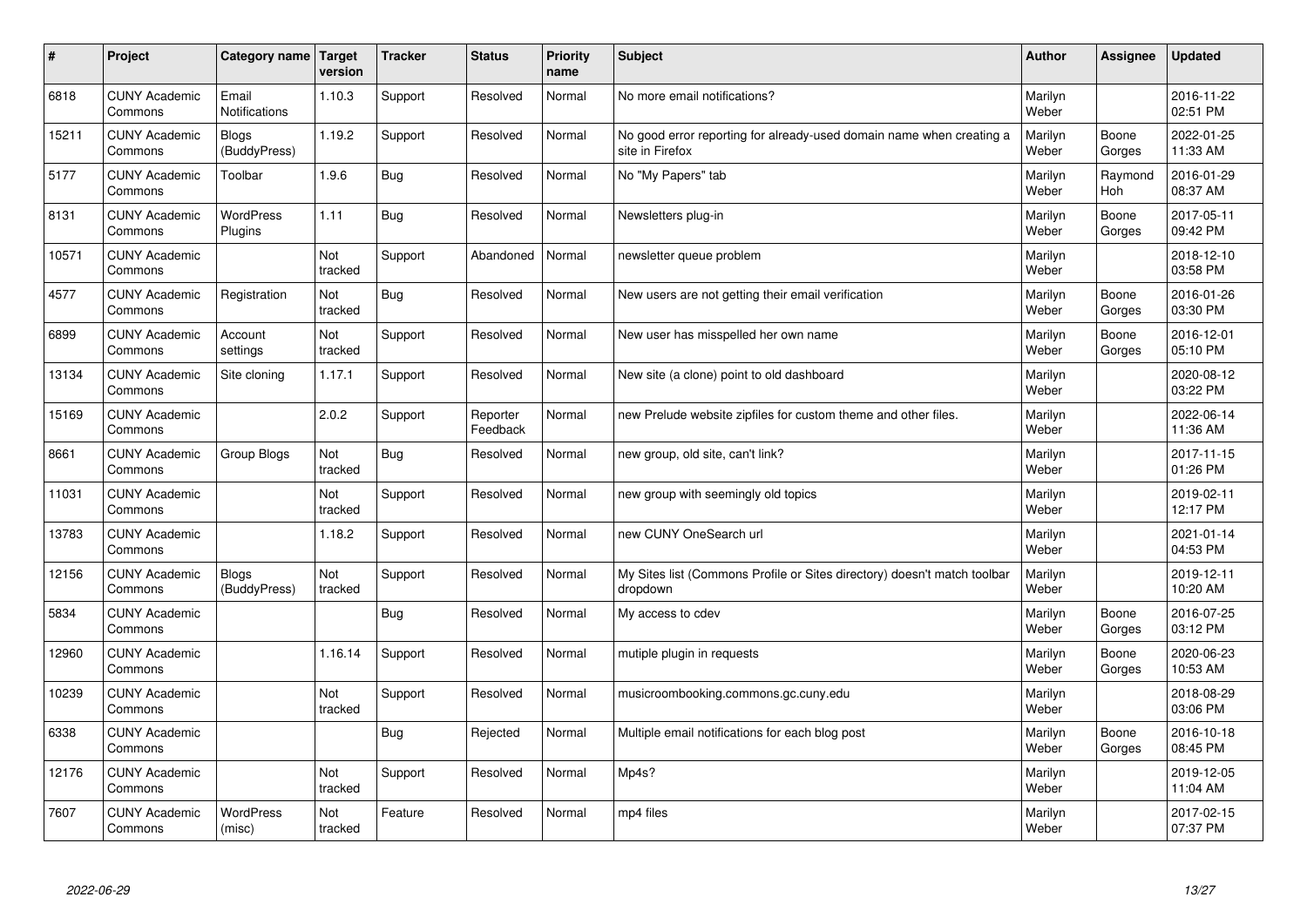| $\vert$ # | Project                         | Category name   Target            | version           | <b>Tracker</b> | <b>Status</b> | <b>Priority</b><br>name | <b>Subject</b>                                                                          | <b>Author</b>    | Assignee              | <b>Updated</b>         |
|-----------|---------------------------------|-----------------------------------|-------------------|----------------|---------------|-------------------------|-----------------------------------------------------------------------------------------|------------------|-----------------------|------------------------|
| 9223      | <b>CUNY Academic</b><br>Commons |                                   | Not<br>tracked    | Support        | Resolved      | Normal                  | moving wordpress sites                                                                  | Marilyn<br>Weber |                       | 2018-02-18<br>08:44 PM |
| 13138     | <b>CUNY Academic</b><br>Commons | Group Library                     | Not<br>tracked    | Support        | Resolved      | Normal                  | moving Library contents for Steve Brier                                                 | Marilyn<br>Weber |                       | 2020-08-03<br>04:00 PM |
| 11907     | <b>CUNY Academic</b><br>Commons | <b>Public Portfolio</b>           | 1.15.13           | Support        | Resolved      | Normal                  | more publications problems (in profile)                                                 | Marilyn<br>Weber |                       | 2019-11-04<br>11:16 AM |
| 8721      | <b>CUNY Academic</b><br>Commons | <b>WordPress</b><br>Plugins       | 1.11.13           | Bug            | Resolved      | Normal                  | more problems with Events calendar                                                      | Marilyn<br>Weber |                       | 2017-09-21<br>10:35 AM |
| 13827     | <b>CUNY Academic</b><br>Commons | Group Forums                      | 1.18.3            | Bug            | Resolved      | Normal                  | more forum post problems                                                                | Marilyn<br>Weber | Raymond<br>Hoh        | 2021-01-22<br>08:19 PM |
| 12363     | <b>CUNY Academic</b><br>Commons | WordPress<br>Plugins              | 1.16.5            | Bug            | Resolved      | Urgent                  | more bbPress problems - now students unable to post either a new<br>thread or a comment | Marilyn<br>Weber | Raymond<br><b>Hoh</b> | 2020-03-17<br>03:07 PM |
| 9163      | <b>CUNY Academic</b><br>Commons | Layout                            | 1.12.8            | Support        | Resolved      | Normal                  | Mobile responsiveness issues                                                            | Marilyn<br>Weber | Raymond<br>Hoh        | 2018-02-13<br>10:49 AM |
| 11609     | <b>CUNY Academic</b><br>Commons |                                   | 1.15.5            | Support        | Resolved      | Normal                  | <b>Mixed Content flag</b>                                                               | Marilyn<br>Weber |                       | 2019-06-27<br>06:54 PM |
| 7836      | <b>CUNY Academic</b><br>Commons | Social Paper                      | Not<br>tracked    | Support        | Resolved      | Normal                  | missing Social Paper                                                                    | Marilyn<br>Weber |                       | 2017-11-15<br>01:31 PM |
| 14734     | <b>CUNY Academic</b><br>Commons | WordPress<br><b>Themes</b>        | 1.18.18           | Support        | Resolved      | Normal                  | missing section of Sujatha Fernandes' site                                              | Marilyn<br>Weber | Raymond<br>Hoh        | 2021-09-06<br>04:15 PM |
| 8259      | <b>CUNY Academic</b><br>Commons |                                   | Not<br>tracked    | Bug            | Resolved      | Normal                  | missing dashboard                                                                       | Marilyn<br>Weber |                       | 2017-11-15<br>01:28 PM |
| 5753      | <b>CUNY Academic</b><br>Commons | <b>WordPress</b><br>(misc)        | Not<br>tracked    | Support        | Resolved      | Normal                  | merging blogs and groups                                                                | Marilyn<br>Weber | Boone<br>Gorges       | 2016-08-29<br>03:09 PM |
| 8638      | <b>CUNY Academic</b><br>Commons | Group Blogs                       | 1.11.11           | Bug            | Resolved      | Normal                  | members not syncing from group to site                                                  | Marilyn<br>Weber |                       | 2017-09-01<br>03:50 PM |
| 12137     | <b>CUNY Academic</b><br>Commons | <b>WordPress</b><br><b>Themes</b> | Not<br>tracked    | Support        | Resolved      | Normal                  | media player problem                                                                    | Marilyn<br>Weber |                       | 2019-12-12<br>08:52 PM |
| 8873      | <b>CUNY Academic</b><br>Commons |                                   | Not<br>tracked    | Support        | Resolved      | Normal                  | maximum file upload size?                                                               | Marilyn<br>Weber |                       | 2017-10-30<br>11:23 AM |
| 4013      | <b>CUNY Academic</b><br>Commons |                                   |                   | Bug            | Duplicate     | Normal                  | Math question?                                                                          | Marilyn<br>Weber |                       | 2015-04-22<br>04:05 PM |
| 13699     | <b>CUNY Academic</b><br>Commons |                                   | Not<br>tracked    | Support        | Resolved      | Normal                  | Martin Segal Center site down                                                           | Marilyn<br>Weber | Raymond<br>Hoh        | 2020-12-22<br>03:03 PM |
| 5684      | <b>CUNY Academic</b><br>Commons | <b>Group Files</b>                | Not<br>tracked    | Bug            | Resolved      | Normal                  | Making Group files appear as Blog entries                                               | Marilyn<br>Weber | Boone<br>Gorges       | 2017-11-20<br>03:28 PM |
| 5050      | <b>CUNY Academic</b><br>Commons | Social Paper                      | Future<br>release | Feature        | <b>New</b>    | Low                     | Making comments visible in SP editing mode (SP suggestion #1)                           | Marilyn<br>Weber | Samantha<br>Raddatz   | 2019-09-17<br>11:10 PM |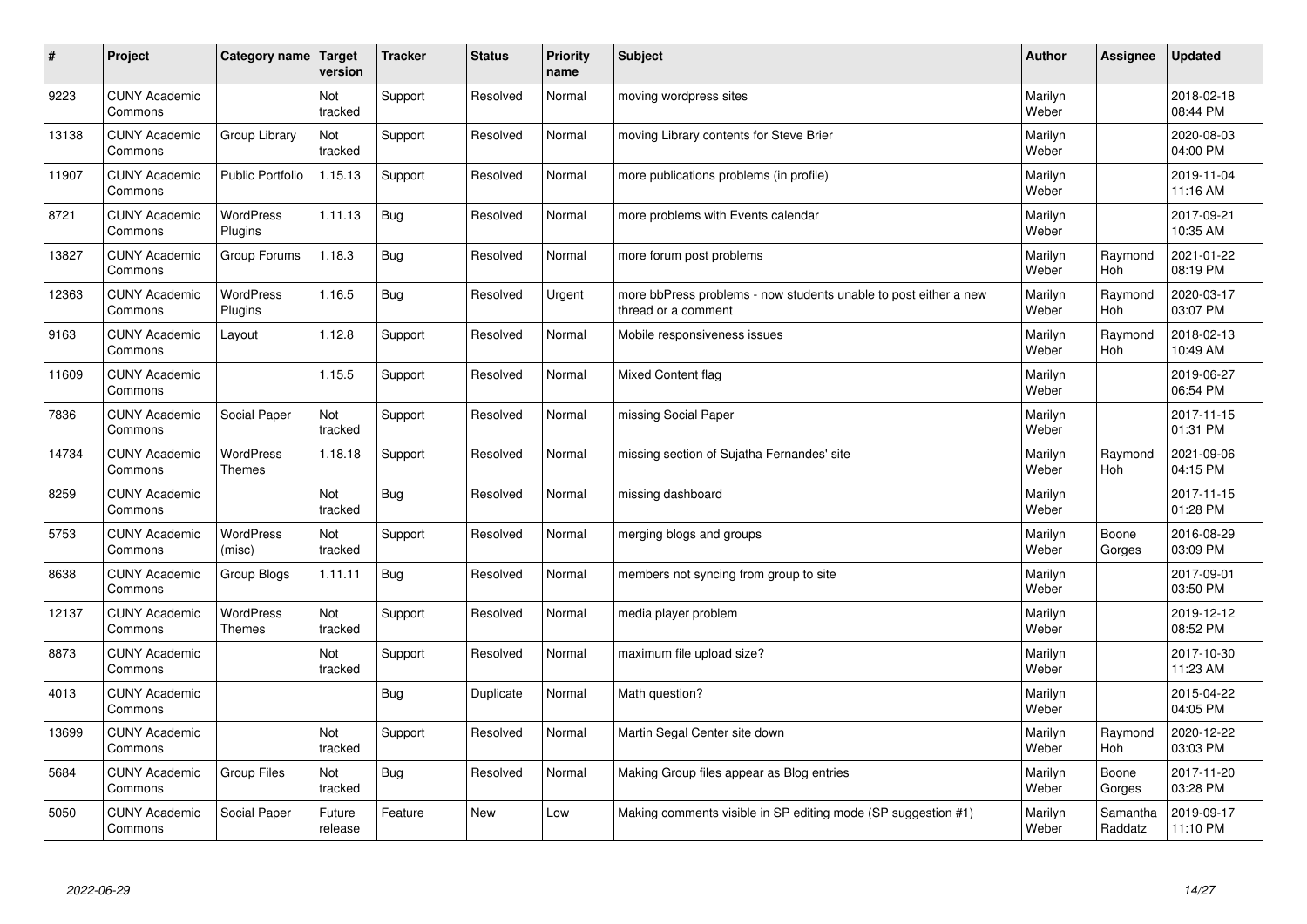| $\sharp$ | Project                         | Category name   Target            | version        | <b>Tracker</b> | <b>Status</b> | <b>Priority</b><br>name | <b>Subject</b>                                                              | <b>Author</b>    | Assignee        | <b>Updated</b>         |
|----------|---------------------------------|-----------------------------------|----------------|----------------|---------------|-------------------------|-----------------------------------------------------------------------------|------------------|-----------------|------------------------|
| 13918    | <b>CUNY Academic</b><br>Commons |                                   | Not<br>tracked | Support        | Rejected      | Normal                  | MailPoet Newsletters Premium plugin                                         | Marilyn<br>Weber |                 | 2021-02-09<br>11:01 AM |
| 14972    | <b>CUNY Academic</b><br>Commons |                                   |                | Support        | Rejected      | Normal                  | Mailchimp plugin                                                            | Marilyn<br>Weber |                 | 2021-11-17<br>02:13 PM |
| 14973    | <b>CUNY Academic</b><br>Commons |                                   |                | Support        | Resolved      | Normal                  | <b>Mail Poet</b>                                                            | Marilyn<br>Weber |                 | 2021-12-06<br>10:20 AM |
| 10059    | <b>CUNY Academic</b><br>Commons | <b>WordPress</b><br><b>Themes</b> | Not<br>tracked | Support        | Resolved      | Normal                  | Magazine Premium theme for new site                                         | Marilyn<br>Weber |                 | 2020-02-17<br>03:39 PM |
| 15610    | <b>CUNY Academic</b><br>Commons | <b>WordPress</b><br>Plugins       | Not<br>tracked | Support        | Rejected      | Normal                  | Loops & Logic plugin                                                        | Marilyn<br>Weber | Raymond<br>Hoh  | 2022-03-19<br>11:16 AM |
| 14885    | <b>CUNY Academic</b><br>Commons | WordPress<br>Plugins              | 1.18.22        | Bug            | Resolved      | Normal                  | Long Loading Times -- Wordpress Admin Site                                  | Marilyn<br>Weber | Raymond<br>Hoh  | 2021-10-26<br>12:28 PM |
| 14411    | <b>CUNY Academic</b><br>Commons | <b>WordPress</b><br><b>Themes</b> | 1.18.10        | Bug            | Resolved      | Normal                  | logo problems                                                               | Marilyn<br>Weber |                 | 2021-05-03<br>04:37 PM |
| 13288    | <b>CUNY Academic</b><br>Commons |                                   |                | Support        | Abandoned     | Normal                  | log in problems on iPhone 6                                                 | Marilyn<br>Weber |                 | 2020-10-27<br>10:26 AM |
| 14304    | <b>CUNY Academic</b><br>Commons | Group Library                     | 1.18.8         | Bug            | Resolved      | Normal                  | Library items change folders when adding subsequent items in new<br>folders | Marilyn<br>Weber | Boone<br>Gorges | 2021-04-13<br>11:21 AM |
| 13185    | <b>CUNY Academic</b><br>Commons | WordPress<br><b>Themes</b>        | 1.17.2         | Support        | Resolved      | Normal                  | Less theme?                                                                 | Marilyn<br>Weber |                 | 2020-08-25<br>11:26 AM |
| 14242    | <b>CUNY Academic</b><br>Commons |                                   |                | Support        | Resolved      | Normal                  | LAILAC site missing content                                                 | Marilyn<br>Weber |                 | 2021-03-27<br>08:40 AM |
| 7349     | <b>CUNY Academic</b><br>Commons | Membership                        | Not<br>tracked | <b>Bug</b>     | Resolved      | Normal                  | <b>LACUNY</b> Institute website                                             | Marilyn<br>Weber | Boone<br>Gorges | 2017-01-11<br>04:26 PM |
| 15266    | <b>CUNY Academic</b><br>Commons |                                   |                | Support        | Resolved      | Normal                  | Just an appreciation                                                        | Marilyn<br>Weber |                 | 2022-02-07<br>10:42 AM |
| 10537    | <b>CUNY Academic</b><br>Commons |                                   | Not<br>tracked | Bug            | Resolved      | Normal                  | jpegs not showing                                                           | Marilyn<br>Weber |                 | 2018-10-23<br>10:51 AM |
| 13826    | <b>CUNY Academic</b><br>Commons |                                   |                | Support        | Resolved      | Normal                  | January 14th                                                                | Marilyn<br>Weber |                 | 2021-01-26<br>04:26 PM |
| 6800     | <b>CUNY Academic</b><br>Commons |                                   |                | Bug            | Rejected      | Immediate               | Is something going on?                                                      | Marilyn<br>Weber |                 | 2016-11-18<br>04:40 PM |
| 13596    | <b>CUNY Academic</b><br>Commons |                                   |                | Support        | Abandoned     | Normal                  | invited as Author but show as Contributor                                   | Marilyn<br>Weber |                 | 2021-09-14<br>10:41 AM |
| 12006    | <b>CUNY Academic</b><br>Commons | Group<br>Invitations              | 1.15.13        | Bug            | Resolved      | Immediate               | Invite system is broken.                                                    | Marilyn<br>Weber | Boone<br>Gorges | 2019-10-23<br>10:16 AM |
| 6860     | <b>CUNY Academic</b><br>Commons | User<br>Onboarding                | 1.12           | Bug            | Resolved      | Normal                  | Invitation to join a group is appearing as an invitiation to join the site! | Marilyn<br>Weber | Boone<br>Gorges | 2017-10-30<br>10:03 AM |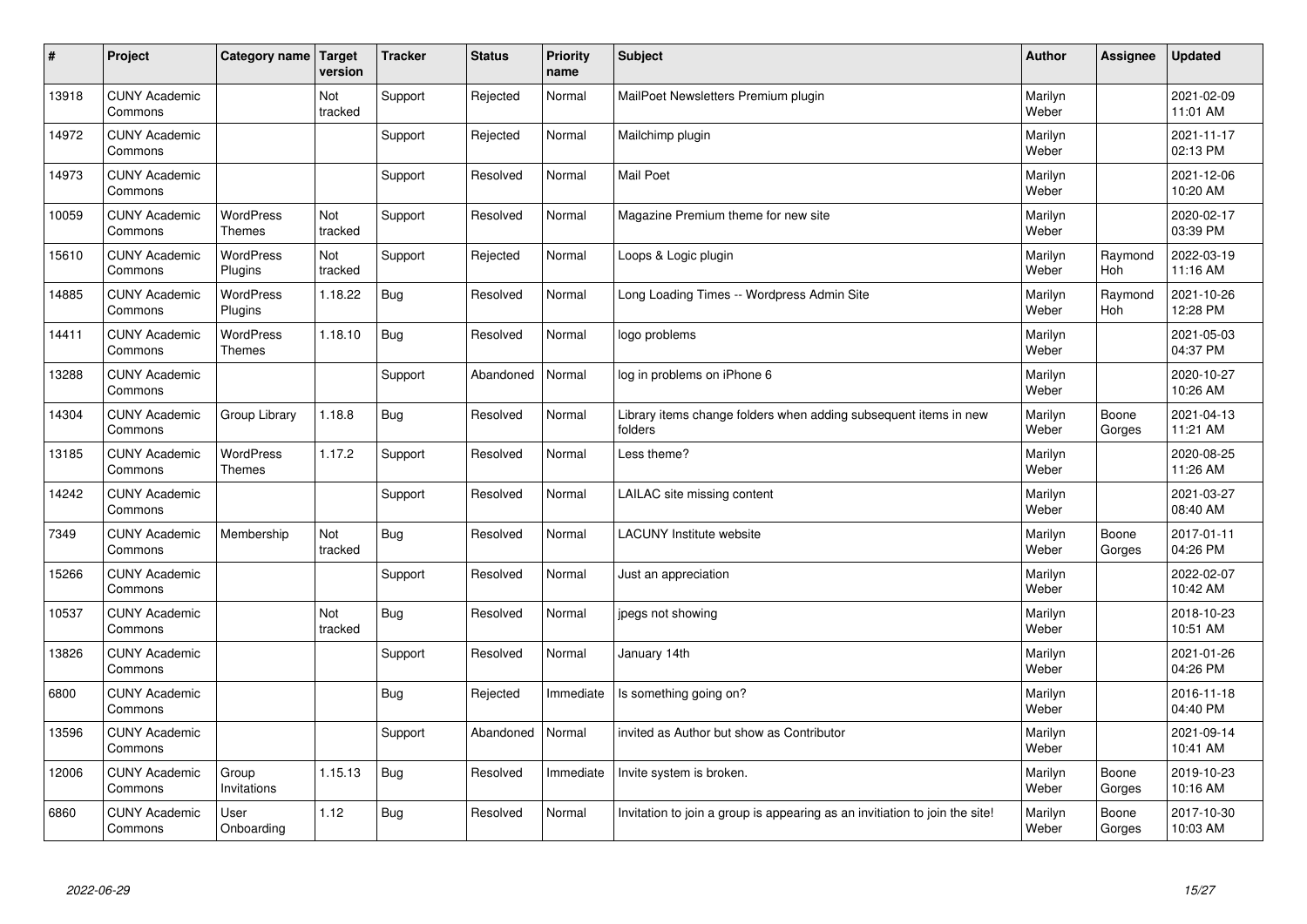| #     | Project                         | Category name   Target            | version        | <b>Tracker</b> | <b>Status</b>                       | <b>Priority</b><br>name | <b>Subject</b>                                                                                        | <b>Author</b>    | Assignee              | <b>Updated</b>         |
|-------|---------------------------------|-----------------------------------|----------------|----------------|-------------------------------------|-------------------------|-------------------------------------------------------------------------------------------------------|------------------|-----------------------|------------------------|
| 14008 | <b>CUNY Academic</b><br>Commons |                                   |                | Bug            | Resolved                            | High                    | invisible user                                                                                        | Marilyn<br>Weber |                       | 2021-02-18<br>05:53 PM |
| 14799 | <b>CUNY Academic</b><br>Commons |                                   | 1.18.19        | Support        | Resolved                            | High                    | install the official Classic Widgets?                                                                 | Marilyn<br>Weber |                       | 2021-09-22<br>02:17 PM |
| 7460  | <b>CUNY Academic</b><br>Commons | <b>WordPress</b><br><b>Themes</b> | 1.10.8         | Support        | Resolved                            | Normal                  | install Independent Publisher theme?                                                                  | Marilyn<br>Weber | Boone<br>Gorges       | 2017-01-21<br>09:34 PM |
| 5059  | <b>CUNY Academic</b><br>Commons |                                   | Not<br>tracked | Bug            | Resolved                            | Normal                  | Instagram embed?                                                                                      | Marilyn<br>Weber |                       | 2016-01-26<br>12:05 AM |
| 11912 | <b>CUNY Academic</b><br>Commons |                                   |                | Support        | Resolved                            | Normal                  | influence search results?                                                                             | Marilyn<br>Weber |                       | 2020-02-11<br>10:51 AM |
| 16291 | <b>CUNY Academic</b><br>Commons | Site cloning                      | 2.0.2          | Support        | Staged for<br>Production<br>Release | Normal                  | Images coming up blank in Media Library                                                               | Marilyn<br>Weber | Raymond<br><b>Hoh</b> | 2022-06-23<br>08:28 PM |
| 14625 | <b>CUNY Academic</b><br>Commons |                                   | Not<br>tracked | Support        | Rejected                            | Normal                  | image won't appear in slideshow.                                                                      | Marilyn<br>Weber |                       | 2021-07-27<br>10:33 AM |
| 7668  | <b>CUNY Academic</b><br>Commons | <b>WordPress</b><br>Plugins       |                | Support        | Rejected                            | Normal                  | Iframes question                                                                                      | Marilyn<br>Weber |                       | 2017-04-11<br>09:29 PM |
| 8529  | <b>CUNY Academic</b><br>Commons |                                   | Not<br>tracked | Support        | Resolved                            | Normal                  | Iframe regiest?                                                                                       | Marilyn<br>Weber |                       | 2017-08-16<br>04:40 PM |
| 13012 | <b>CUNY Academic</b><br>Commons | <b>WordPress</b><br>(misc)        |                | Support        | Rejected                            | Normal                  | icon image associated with the teaching template's Creative Commons<br>License                        | Marilyn<br>Weber | Raymond<br><b>Hoh</b> | 2020-08-25<br>10:56 AM |
| 9604  | <b>CUNY Academic</b><br>Commons |                                   | Not<br>tracked | Support        | Resolved                            | Normal                  | I (Marilyn) can only log into cdev as teststudent                                                     | Marilyn<br>Weber |                       | 2018-04-21<br>10:20 AM |
| 13715 | <b>CUNY Academic</b><br>Commons |                                   | Not<br>tracked | Bug            | Resolved                            | High                    | https://ulysses.commons.gc.cuny.edu down                                                              | Marilyn<br>Weber |                       | 2020-12-22<br>03:02 PM |
| 11896 | <b>CUNY Academic</b><br>Commons |                                   | Not<br>tracked | Support        | Resolved                            | Normal                  | https://thenurseswritingproject.commons.gc.cuny.edu                                                   | Marilyn<br>Weber |                       | 2019-09-24<br>08:09 AM |
| 11922 | <b>CUNY Academic</b><br>Commons | Membership                        | Not<br>tracked | Support        | Resolved                            | Normal                  | https://commons.gc.cuny.edu/members/cunyhealthequity/                                                 | Marilyn<br>Weber |                       | 2019-10-02<br>04:05 PM |
| 11650 | <b>CUNY Academic</b><br>Commons |                                   | Not<br>tracked | Support        | Resolved                            | Normal                  | https://commons.gc.cuny.edu/groups/introduction-to-literary-studies-eng<br>ish-252-at-hunter-college/ | Marilyn<br>Weber |                       | 2019-07-18<br>02:28 PM |
| 11964 | <b>CUNY Academic</b><br>Commons | Layout                            | 1.15.12        | Bug            | Resolved                            | Normal                  | https://commons.gc.cuny.edu/create/ not displaying correctly in Edge                                  | Marilyn<br>Weber | Raymond<br><b>Hoh</b> | 2019-10-22<br>11:54 AM |
| 7995  | <b>CUNY Academic</b><br>Commons | Domain<br>Mapping                 | Not<br>tracked | <b>Bug</b>     | Resolved                            | Urgent                  | http://on.socialpaper.gc.cuny.edu down?                                                               | Marilyn<br>Weber |                       | 2017-04-21<br>11:07 AM |
| 6851  | <b>CUNY Academic</b><br>Commons | Redmine                           | Not<br>tracked | Support        | Resolved                            | Normal                  | How do I help users join Redmine?                                                                     | Marilyn<br>Weber | <b>Matt Gold</b>      | 2016-11-28<br>10:16 AM |
| 11233 | <b>CUNY Academic</b><br>Commons |                                   | 1.14.9         | Support        | Resolved                            | Normal                  | Hotjar?                                                                                               | Marilyn<br>Weber |                       | 2019-03-26<br>12:10 PM |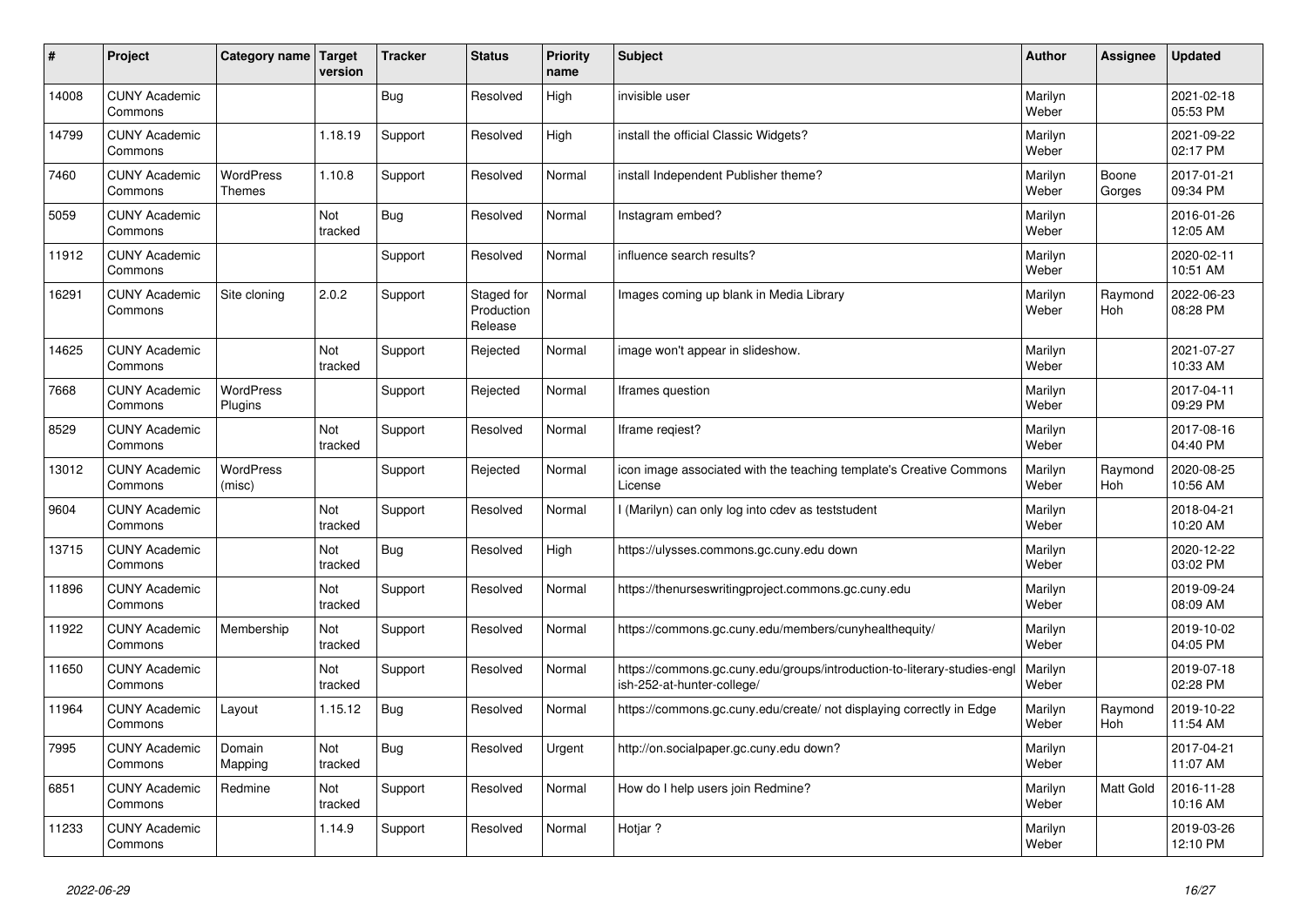| $\pmb{\#}$ | Project                         | Category name                 | Target<br>version | <b>Tracker</b> | <b>Status</b> | <b>Priority</b><br>name | <b>Subject</b>                                          | <b>Author</b>    | Assignee              | <b>Updated</b>         |
|------------|---------------------------------|-------------------------------|-------------------|----------------|---------------|-------------------------|---------------------------------------------------------|------------------|-----------------------|------------------------|
| 2777       | <b>CUNY Academic</b><br>Commons | <b>WordPress</b><br>(misc)    | Not<br>tracked    | <b>Bug</b>     | Resolved      | Normal                  | Hero slide access                                       | Marilyn<br>Weber | Boone<br>Gorges       | 2013-09-07<br>12:26 PM |
| 6286       | <b>CUNY Academic</b><br>Commons | Groups (misc)                 | Not<br>tracked    | Bug            | Resolved      | Immediate               | Groups pages not displaying at all!                     | Marilyn<br>Weber | Boone<br>Gorges       | 2017-11-15<br>10:57 AM |
| 12487      | <b>CUNY Academic</b><br>Commons | Group Forums                  | 1.16.7            | Bug            | Resolved      | Normal                  | group posting problems?                                 | Marilyn<br>Weber | Raymond<br><b>Hoh</b> | 2020-03-10<br>11:40 AM |
| 6313       | <b>CUNY Academic</b><br>Commons | Groups (misc)                 |                   | <b>Bug</b>     | Duplicate     | Normal                  | group member no longer in group, can't rejoin.          | Marilyn<br>Weber |                       | 2016-10-14<br>09:27 PM |
| 11567      | <b>CUNY Academic</b><br>Commons | Group Files                   | 1.15.4            | <b>Bug</b>     | Resolved      | Normal                  | Group files pagination doesn't work properly in folders | Marilyn<br>Weber | Boone<br>Gorges       | 2019-06-25<br>04:22 PM |
| 3035       | <b>CUNY Academic</b><br>Commons | <b>Ground Control</b>         | Not<br>tracked    | Publicity      | Deferred      | Normal                  | Ground Control article                                  | Marilyn<br>Weber | Marilyn<br>Weber      | 2015-03-21<br>08:54 PM |
| 3037       | <b>CUNY Academic</b><br>Commons | <b>Ground Control</b>         | Not<br>tracked    | Publicity      | Resolved      | Normal                  | <b>Ground Control</b>                                   | Marilyn<br>Weber | scott voth            | 2016-01-26<br>05:23 PM |
| 3039       | <b>CUNY Academic</b><br>Commons | <b>Ground Control</b>         | Not<br>tracked    | Publicity      | Resolved      | Normal                  | <b>Ground Control</b>                                   | Marilyn<br>Weber | Sarah<br>Morgano      | 2016-01-26<br>05:19 PM |
| 3040       | <b>CUNY Academic</b><br>Commons | <b>Ground Control</b>         | Not<br>tracked    | Publicity      | Resolved      | Normal                  | <b>Ground Control</b>                                   | Marilyn<br>Weber | Micki<br>Kaufman      | 2016-01-26<br>05:16 PM |
| 3038       | <b>CUNY Academic</b><br>Commons | <b>Ground Control</b>         | Not<br>tracked    | Publicity      | Resolved      | Normal                  | <b>Ground Control</b>                                   | Marilyn<br>Weber | Matt Gold             | 2016-01-26<br>05:10 PM |
| 3041       | <b>CUNY Academic</b><br>Commons | <b>Ground Control</b>         | Not<br>tracked    | Publicity      | Resolved      | Normal                  | <b>Ground Control</b>                                   | Marilyn<br>Weber | <b>Chris Stein</b>    | 2016-01-26<br>04:52 PM |
| 3036       | <b>CUNY Academic</b><br>Commons | <b>Ground Control</b>         | Not<br>tracked    | Publicity      | Deferred      | Normal                  | <b>Ground Control</b>                                   | Marilyn<br>Weber | Dominic<br>Giglio     | 2015-03-21<br>09:10 PM |
| 14270      | <b>CUNY Academic</b><br>Commons | WordPress<br><b>Themes</b>    | 1.18.8            | Support        | Resolved      | Normal                  | grid theme?                                             | Marilyn<br>Weber |                       | 2021-04-13<br>11:20 AM |
| 10850      | <b>CUNY Academic</b><br>Commons |                               |                   | Support        | Rejected      | Normal                  | Gravity form being resent                               | Marilyn<br>Weber |                       | 2018-12-20<br>10:18 PM |
| 13584      | <b>CUNY Academic</b><br>Commons |                               |                   | Support        | Abandoned     | Normal                  | Graphy theme question                                   | Marilyn<br>Weber |                       | 2021-09-14<br>10:41 AM |
| 13184      | <b>CUNY Academic</b><br>Commons | <b>WordPress</b><br>Plugins   | 1.17.2            | Support        | Resolved      | Normal                  | google translate plugin                                 | Marilyn<br>Weber |                       | 2020-08-25<br>11:36 AM |
| 10266      | <b>CUNY Academic</b><br>Commons |                               |                   | Support        | Resolved      | Normal                  | GC email change requested                               | Marilyn<br>Weber | Matt Gold             | 2018-08-30<br>03:07 PM |
| 5448       | <b>CUNY Academic</b><br>Commons | Email<br><b>Notifications</b> | 1.10.2            | Bug            | Rejected      | Normal                  | garbled CAC activity digests                            | Marilyn<br>Weber | Raymond<br>Hoh        | 2016-11-20<br>02:38 AM |
| 7785       | <b>CUNY Academic</b><br>Commons |                               | Not<br>tracked    | Support        | Resolved      | Normal                  | ftp access or files?                                    | Marilyn<br>Weber | Boone<br>Gorges       | 2017-03-13<br>02:34 PM |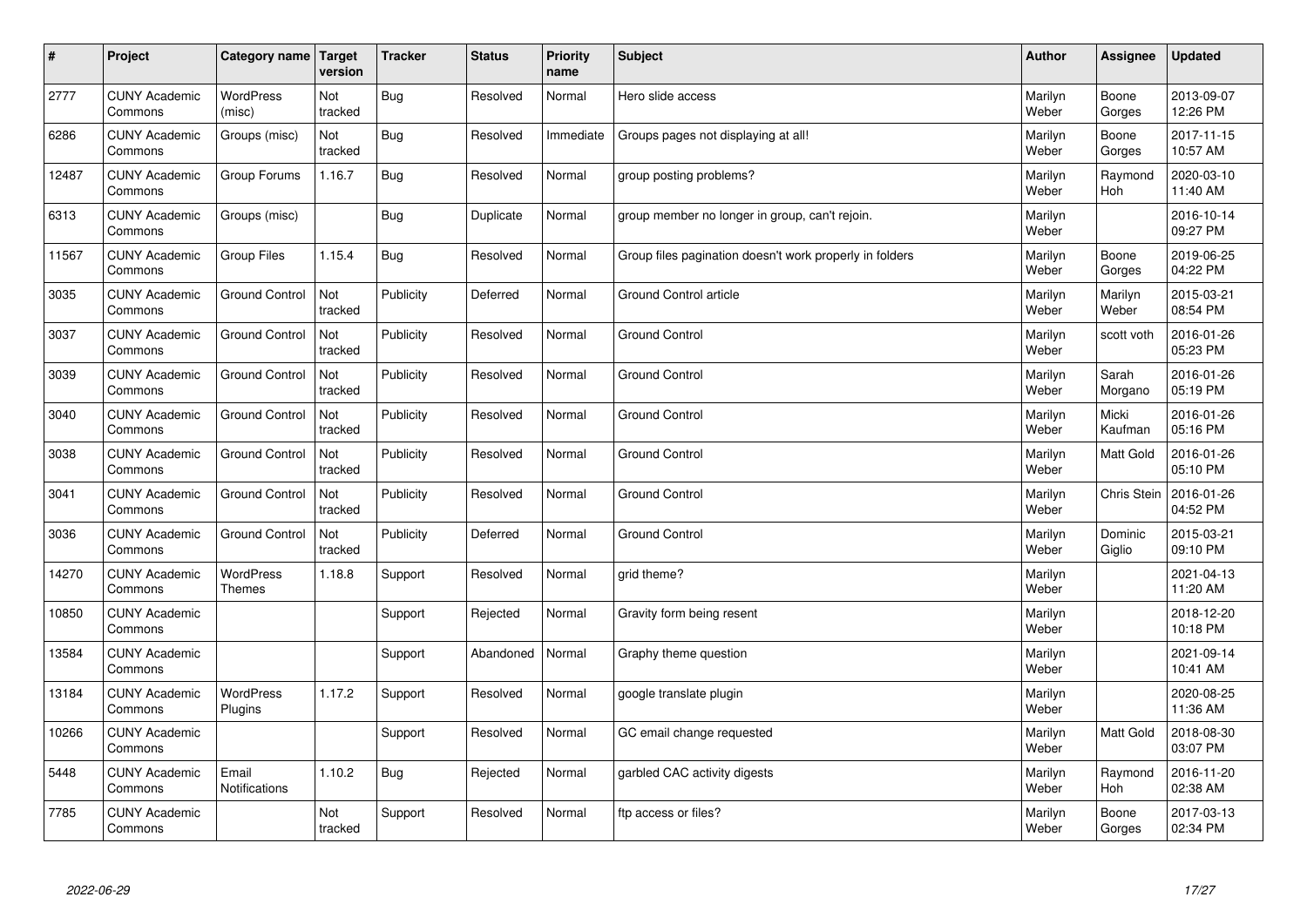| $\sharp$ | Project                         | Category name   Target      | version           | <b>Tracker</b> | <b>Status</b>        | <b>Priority</b><br>name | <b>Subject</b>                                           | <b>Author</b>    | Assignee              | <b>Updated</b>         |
|----------|---------------------------------|-----------------------------|-------------------|----------------|----------------------|-------------------------|----------------------------------------------------------|------------------|-----------------------|------------------------|
| 5397     | <b>CUNY Academic</b><br>Commons | Social Paper                | Future<br>release | Feature        | <b>New</b>           | Normal                  | frustrating to have to enable/disable in SP              | Marilyn<br>Weber | Samantha<br>Raddatz   | 2016-04-20<br>03:39 PM |
| 7310     | <b>CUNY Academic</b><br>Commons |                             | 1.10.7            | Bug            | Resolved             | Normal                  | Friendship request mystery.                              | Marilyn<br>Weber | Boone<br>Gorges       | 2017-01-05<br>03:12 PM |
| 13341    | <b>CUNY Academic</b><br>Commons | Group Forums                | 1.17.4            | Bug            | Resolved             | Normal                  | Forum reply problems                                     | Marilyn<br>Weber | Raymond<br><b>Hoh</b> | 2020-09-22<br>12:08 PM |
| 10361    | <b>CUNY Academic</b><br>Commons | Group Forums                | 1.13.10           | Bug            | Resolved             | Normal                  | forum post pending oddity                                | Marilyn<br>Weber |                       | 2018-09-25<br>10:45 AM |
| 6893     | <b>CUNY Academic</b><br>Commons | Group Forums                |                   | Bug            | Resolved             | Normal                  | Forum for CUNY Academic Commons Team is gone             | Marilyn<br>Weber | Boone<br>Gorges       | 2016-12-01<br>08:08 AM |
| 9134     | <b>CUNY Academic</b><br>Commons | Membership                  | Not<br>tracked    | Support        | Abandoned            | Normal                  | former user                                              | Marilyn<br>Weber | <b>Matt Gold</b>      | 2019-09-18<br>10:26 AM |
| 11198    | <b>CUNY Academic</b><br>Commons |                             | Not<br>tracked    | Support        | Resolved             | Normal                  | former CUNY employee                                     | Marilyn<br>Weber |                       | 2019-03-07<br>02:21 PM |
| 5019     | <b>CUNY Academic</b><br>Commons | Registration                | Not<br>tracked    | Support        | Resolved             | Normal                  | Forgotten password for user with new email address       | Marilyn<br>Weber | Marilyn<br>Weber      | 2015-12-11<br>04:18 PM |
| 5988     | <b>CUNY Academic</b><br>Commons | Support                     |                   | Support        | Rejected             | Normal                  | Forbidden error when trying to join                      | Marilyn<br>Weber | Boone<br>Gorges       | 2016-09-08<br>01:42 PM |
| 13169    | <b>CUNY Academic</b><br>Commons |                             | 1.17.4            | Support        | Rejected             | Normal                  | footer logo image has no alt-text                        | Marilyn<br>Weber |                       | 2020-09-22<br>10:18 AM |
| 13641    | <b>CUNY Academic</b><br>Commons |                             | 1.18.2            | Support        | Resolved             | Normal                  | follow up to migration request                           | Marilyn<br>Weber | Boone<br>Gorges       | 2021-01-12<br>10:59 AM |
| 13841    | <b>CUNY Academic</b><br>Commons | <b>WordPress</b><br>Plugins | 1.18.3            | Support        | Resolved             | Normal                  | Folders plugin request                                   | Marilyn<br>Weber | Boone<br>Gorges       | 2021-01-26<br>04:43 PM |
| 13227    | <b>CUNY Academic</b><br>Commons | Group Library               | 1.17.2            | <b>Bug</b>     | Resolved             | High                    | folder not appearing in library                          | Marilyn<br>Weber |                       | 2020-08-21<br>04:22 PM |
| 8917     | <b>CUNY Academic</b><br>Commons | Group Files                 | 1.12.3            | Bug            | Resolved             | High                    | Files not downloading from Groups properly               | Marilyn<br>Weber | Boone<br>Gorges       | 2017-11-29<br>10:04 PM |
| 7745     | <b>CUNY Academic</b><br>Commons | <b>WordPress</b><br>Plugins | 1.10.13           | Support        | Resolved             | Normal                  | Featured Video Plus plugin requested                     | Marilyn<br>Weber |                       | 2017-03-03<br>01:51 PM |
| 7972     | <b>CUNY Academic</b><br>Commons |                             | Not<br>tracked    | Support        | Resolved             | Normal                  | expand the memory limit for videos?                      | Marilyn<br>Weber |                       | 2017-04-20<br>10:07 AM |
| 8693     | <b>CUNY Academic</b><br>Commons | WordPress<br>Plugins        |                   | Support        | Resolved             | Normal                  | Existing blog wants to replace Mailpoet with Newsletters | Marilyn<br>Weber |                       | 2017-09-12<br>02:24 PM |
| 14398    | <b>CUNY Academic</b><br>Commons |                             | Not<br>tracked    | Support        | Reporter<br>Feedback | Normal                  | Events plug-in notification problem                      | Marilyn<br>Weber |                       | 2021-05-11<br>11:21 AM |
| 14889    | <b>CUNY Academic</b><br>Commons | Events                      | 1.19.0            | Support        | Resolved             | Normal                  | events in group - can they be edited by all admins?      | Marilyn<br>Weber | Raymond<br>Hoh        | 2021-12-13<br>03:31 PM |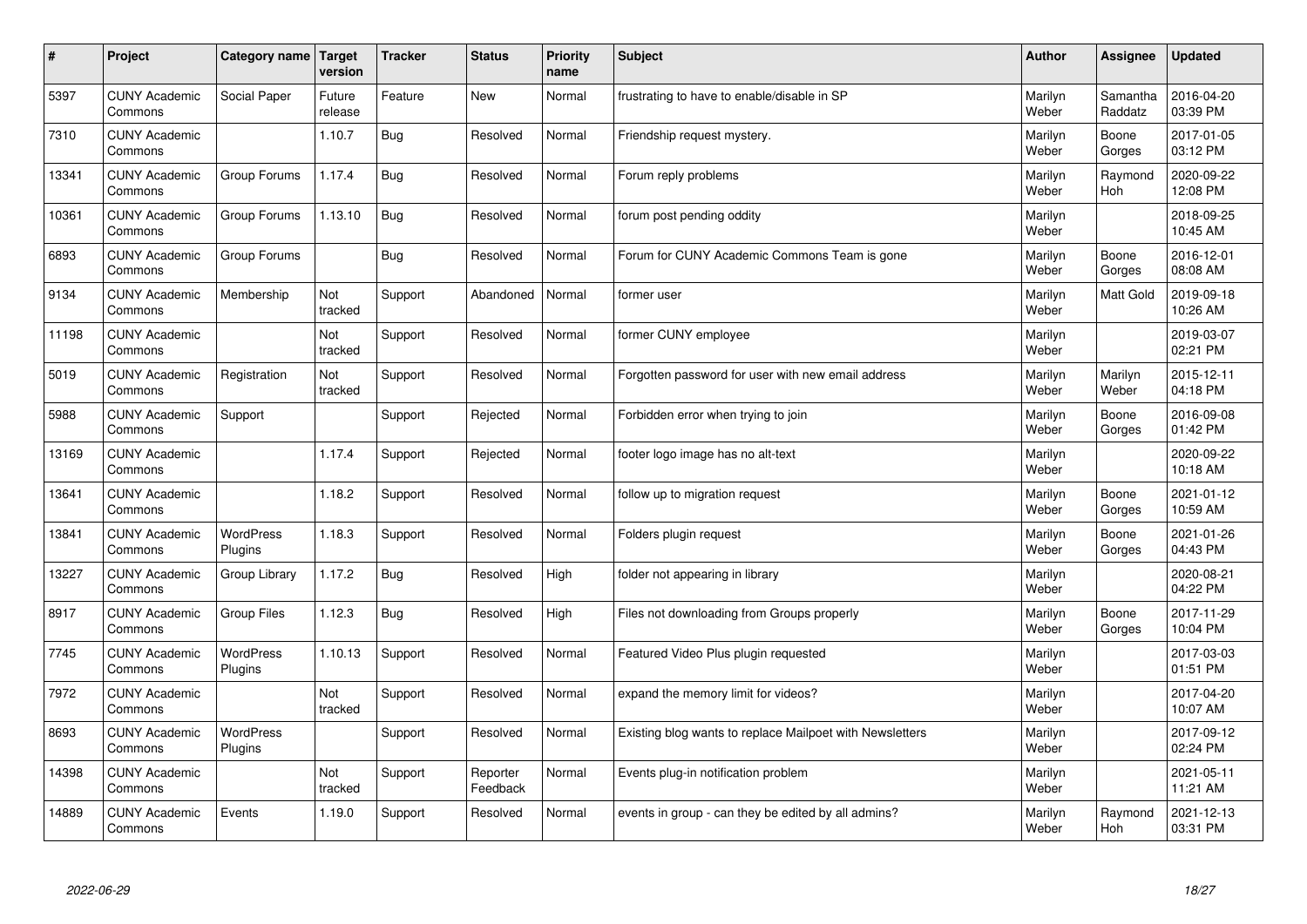| $\sharp$ | Project                         | Category name   Target      | version        | <b>Tracker</b> | <b>Status</b>        | <b>Priority</b><br>name | <b>Subject</b>                                                  | <b>Author</b>    | Assignee         | <b>Updated</b>         |
|----------|---------------------------------|-----------------------------|----------------|----------------|----------------------|-------------------------|-----------------------------------------------------------------|------------------|------------------|------------------------|
| 14410    | <b>CUNY Academic</b><br>Commons |                             | 1.18.10        | Bug            | Resolved             | Normal                  | events calendar problem?                                        | Marilyn<br>Weber |                  | 2021-05-10<br>04:45 PM |
| 8552     | <b>CUNY Academic</b><br>Commons | <b>WordPress</b><br>Plugins | 1.11.10        | Bug            | Resolved             | Normal                  | Events Calendar problem                                         | Marilyn<br>Weber |                  | 2017-08-18<br>04:36 PM |
| 5875     | <b>CUNY Academic</b><br>Commons | <b>WordPress</b><br>Plugins | Not<br>tracked | Bug            | Resolved             | Normal                  | Events Calendar garbled in IE                                   | Marilyn<br>Weber | Marilyn<br>Weber | 2017-11-15<br>05:45 PM |
| 15565    | <b>CUNY Academic</b><br>Commons |                             |                | Support        | <b>New</b>           | Normal                  | Events - send updates to an email listserv                      | Marilyn<br>Weber |                  | 2022-03-10<br>01:06 PM |
| 15655    | <b>CUNY Academic</b><br>Commons |                             | 2.0.2          | Support        | Reporter<br>Feedback | Normal                  | Event Aggregator plugin?                                        | Marilyn<br>Weber |                  | 2022-06-14<br>11:36 AM |
| 13741    | <b>CUNY Academic</b><br>Commons | <b>WordPress</b><br>Plugins | 1.18.3         | Support        | Resolved             | Normal                  | Ensemble Video Plugin                                           | Marilyn<br>Weber |                  | 2021-01-26<br>04:43 PM |
| 11147    | <b>CUNY Academic</b><br>Commons | Membership                  | Not<br>tracked | Support        | Resolved             | Normal                  | employee email change                                           | Marilyn<br>Weber |                  | 2019-03-12<br>03:58 PM |
| 5036     | <b>CUNY Academic</b><br>Commons | WordPress<br>Plugins        | 1.9.1.1        | Feature        | Resolved             | Normal                  | <b>Embeds request</b>                                           | Marilyn<br>Weber | Boone<br>Gorges  | 2015-12-18<br>10:12 PM |
| 4340     | <b>CUNY Academic</b><br>Commons | WordPress -<br>Media        | 1.8.14         | Feature        | Resolved             | Normal                  | embedding a video                                               | Marilyn<br>Weber | Daniel<br>Jones  | 2015-10-20<br>12:01 AM |
| 15120    | <b>CUNY Academic</b><br>Commons |                             |                | Support        | Resolved             | Normal                  | embed Zoom recordings in a post?                                | Marilyn<br>Weber |                  | 2021-12-29<br>08:15 AM |
| 13121    | <b>CUNY Academic</b><br>Commons |                             |                | Support        | Rejected             | Normal                  | embed a DropBox Paper file                                      | Marilyn<br>Weber |                  | 2020-08-25<br>10:56 AM |
| 15025    | <b>CUNY Academic</b><br>Commons |                             |                | Support        | Duplicate            | Normal                  | emails for all the papers on the commons that have been changed | Marilyn<br>Weber |                  | 2021-12-02<br>11:57 AM |
| 4542     | <b>CUNY Academic</b><br>Commons | <b>WordPress</b><br>Plugins | 1.8.10         | Bug            | Resolved             | Normal                  | Emailing group users problem                                    | Marilyn<br>Weber | Boone<br>Gorges  | 2015-09-11<br>11:16 AM |
| 12382    | <b>CUNY Academic</b><br>Commons | Membership                  | Not<br>tracked | Support        | <b>New</b>           | Normal                  | Email request change                                            | Marilyn<br>Weber | Marilyn<br>Weber | 2020-02-06<br>12:56 PM |
| 10256    | <b>CUNY Academic</b><br>Commons |                             |                | Support        | Resolved             | Normal                  | email change requested                                          | Marilyn<br>Weber | <b>Matt Gold</b> | 2018-08-29<br>02:52 PM |
| 9928     | <b>CUNY Academic</b><br>Commons | Account<br>settings         |                | Support        | Resolved             | Normal                  | email change request from former student                        | Marilyn<br>Weber | <b>Matt Gold</b> | 2018-06-14<br>10:20 AM |
| 9787     | <b>CUNY Academic</b><br>Commons | Registration                |                | Support        | Resolved             | Normal                  | email change request                                            | Marilyn<br>Weber | <b>Matt Gold</b> | 2018-05-16<br>09:55 PM |
| 9477     | <b>CUNY Academic</b><br>Commons | Account<br>settings         |                | Support        | Resolved             | Normal                  | email change request                                            | Marilyn<br>Weber | <b>Matt Gold</b> | 2018-03-24<br>08:53 AM |
| 9004     | <b>CUNY Academic</b><br>Commons | Membership                  | Not<br>tracked | Support        | Resolved             | Normal                  | email change request                                            | Marilyn<br>Weber |                  | 2017-12-14<br>12:27 PM |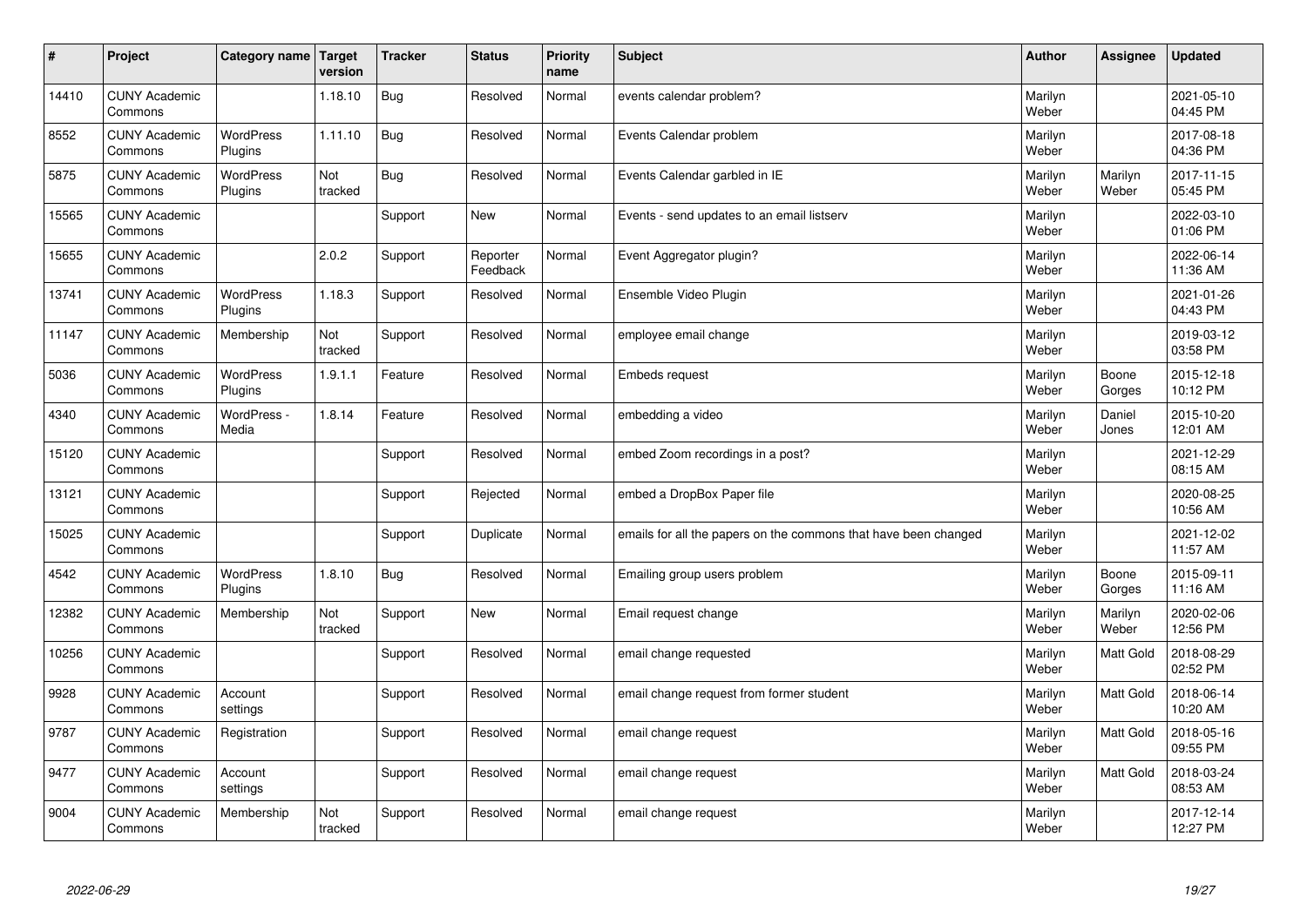| $\sharp$ | Project                         | Category name   Target      | version           | <b>Tracker</b> | <b>Status</b>        | <b>Priority</b><br>name | <b>Subject</b>                            | <b>Author</b>    | Assignee         | <b>Updated</b>         |
|----------|---------------------------------|-----------------------------|-------------------|----------------|----------------------|-------------------------|-------------------------------------------|------------------|------------------|------------------------|
| 8848     | <b>CUNY Academic</b><br>Commons |                             | Not<br>tracked    | Support        | Resolved             | Normal                  | email change request                      | Marilyn<br>Weber |                  | 2017-10-24<br>11:19 AM |
| 9162     | <b>CUNY Academic</b><br>Commons | Registration                | Not<br>tracked    | Support        | Resolved             | Normal                  | email change due to user error            | Marilyn<br>Weber | <b>Matt Gold</b> | 2018-02-13<br>11:11 AM |
| 9823     | <b>CUNY Academic</b><br>Commons | Account<br>settings         | Not<br>tracked    | Support        | Resolved             | Normal                  | email change                              | Marilyn<br>Weber | Matt Gold        | 2018-05-23<br>01:58 PM |
| 8729     | <b>CUNY Academic</b><br>Commons |                             | Not<br>tracked    | Support        | Resolved             | Normal                  | email change                              | Marilyn<br>Weber |                  | 2017-09-25<br>02:14 PM |
| 7775     | <b>CUNY Academic</b><br>Commons | Membership                  | Not<br>tracked    | Support        | Resolved             | Normal                  | Email change                              | Marilyn<br>Weber |                  | 2017-03-08<br>10:09 PM |
| 6175     | <b>CUNY Academic</b><br>Commons | Account<br>settings         |                   | Support        | Resolved             | Normal                  | Email address (user cannot access old)    | Marilyn<br>Weber | Matt Gold        | 2016-11-29<br>06:31 PM |
| 14077    | <b>CUNY Academic</b><br>Commons | <b>WordPress</b><br>Plugins | 1.18.7            | Support        | Resolved             | Normal                  | Elementor Pro plugin for the slider       | Marilyn<br>Weber | Raymond<br>Hoh   | 2021-03-23<br>11:43 AM |
| 13947    | <b>CUNY Academic</b><br>Commons | WordPress<br>Plugins        | 1.18.4            | <b>Bug</b>     | Resolved             | Normal                  | Elementor plugin problem                  | Marilyn<br>Weber | Raymond<br>Hoh   | 2021-02-08<br>09:34 PM |
| 14509    | <b>CUNY Academic</b><br>Commons | WordPress<br>Plugins        | 1.18.12           | Bug            | Resolved             | Normal                  | Elementor Editor problem                  | Marilyn<br>Weber |                  | 2021-06-08<br>09:55 AM |
| 5844     | <b>CUNY Academic</b><br>Commons |                             | Not<br>tracked    | Support        | Resolved             | Normal                  | edit Host Files on Windows 10 problems    | Marilyn<br>Weber |                  | 2016-07-27<br>09:08 AM |
| 10176    | <b>CUNY Academic</b><br>Commons | Documentation               | Not<br>tracked    | Bug            | Resolved             | Normal                  | domain mapping requests                   | Marilyn<br>Weber | scott voth       | 2018-08-29<br>05:30 PM |
| 13085    | <b>CUNY Academic</b><br>Commons | Domain<br>Mapping           | Not<br>tracked    | Support        | Resolved             | Normal                  | domain mapping request                    | Marilyn<br>Weber | Matt Gold        | 2020-07-28<br>03:33 PM |
| 9207     | <b>CUNY Academic</b><br>Commons |                             | Future<br>release | Support        | Reporter<br>Feedback | Normal                  | display dashboards made in Tableau?       | Marilyn<br>Weber | Boone<br>Gorges  | 2018-04-10<br>10:42 AM |
| 8576     | <b>CUNY Academic</b><br>Commons | <b>WordPress</b><br>Plugins | 1.11.11           | Support        | Resolved             | Normal                  | Digital Measures plugin request           | Marilyn<br>Weber |                  | 2017-09-01<br>03:44 PM |
| 15260    | <b>CUNY Academic</b><br>Commons |                             |                   | Support        | Reporter<br>Feedback | Normal                  | Diacritical markings   European Stages    | Marilyn<br>Weber |                  | 2022-02-04<br>08:16 AM |
| 5968     | <b>CUNY Academic</b><br>Commons | Membership                  | Not<br>tracked    | Bug            | Resolved             | Normal                  | Deleting account without knowing password | Marilyn<br>Weber | <b>Matt Gold</b> | 2017-11-15<br>06:19 PM |
| 11509    | <b>CUNY Academic</b><br>Commons |                             | Not<br>tracked    | Support        | Reporter<br>Feedback | Normal                  | deleted Page causing a Menu problem?      | Marilyn<br>Weber |                  | 2019-06-04<br>09:54 AM |
| 14360    | <b>CUNY Academic</b><br>Commons |                             |                   | Support        | Rejected             | Normal                  | danielgerouldarchives.org?                | Marilyn<br>Weber |                  | 2021-04-27<br>10:42 AM |
| 14812    | <b>CUNY Academic</b><br>Commons |                             | Not<br>tracked    | Support        | Resolved             | Normal                  | Custom Sidebars and Wordpress 5.6         | Marilyn<br>Weber |                  | 2021-09-30<br>10:43 AM |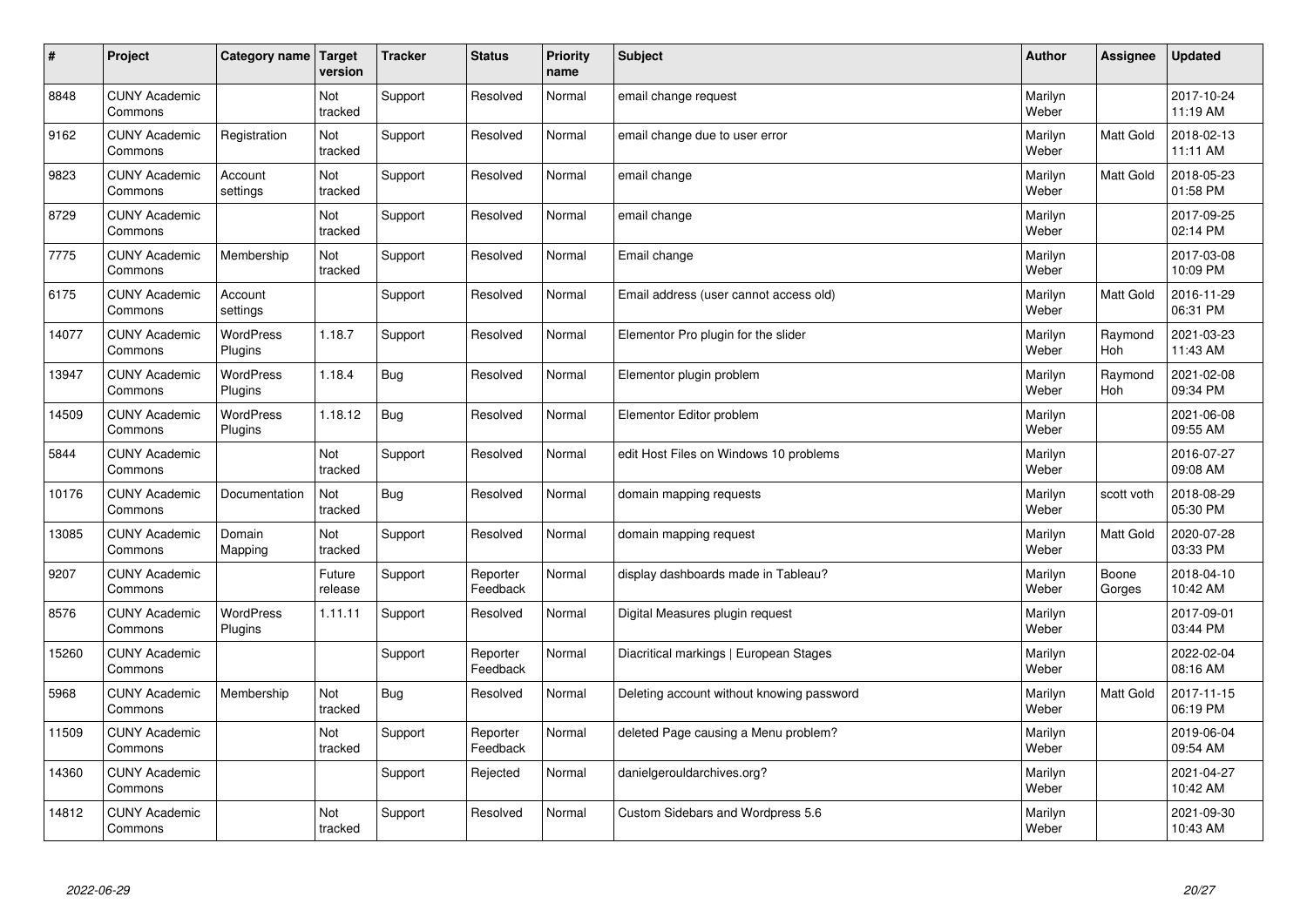| #     | Project                         | Category name   Target       | version        | <b>Tracker</b>    | <b>Status</b>        | <b>Priority</b><br>name | <b>Subject</b>                                                      | <b>Author</b>    | Assignee         | <b>Updated</b>         |
|-------|---------------------------------|------------------------------|----------------|-------------------|----------------------|-------------------------|---------------------------------------------------------------------|------------------|------------------|------------------------|
| 13916 | <b>CUNY Academic</b><br>Commons |                              |                | Support           | Rejected             | Normal                  | <b>Custom Sidebars</b>                                              | Marilyn<br>Weber |                  | 2021-02-23<br>10:45 AM |
| 3093  | <b>CUNY Academic</b><br>Commons | <b>WordPress</b><br>Plugins  |                | Bug               | Rejected             | Normal                  | Custom Google Maps                                                  | Marilyn<br>Weber | Boone<br>Gorges  | 2014-05-02<br>10:52 AM |
| 14711 | <b>CUNY Academic</b><br>Commons |                              |                | Support           | Rejected             | Normal                  | Custom Facebook Feed plugin problem                                 | Marilyn<br>Weber |                  | 2022-04-27<br>04:29 PM |
| 9886  | <b>CUNY Academic</b><br>Commons | cuny.is                      | Not<br>tracked | Support           | Resolved             | Normal                  | cuny.is SSL                                                         | Marilyn<br>Weber |                  | 2018-10-26<br>02:07 PM |
| 8878  | <b>CUNY Academic</b><br>Commons | cuny.is                      | Not<br>tracked | Bug               | Resolved             | Urgent                  | cuny is site link won't work                                        | Marilyn<br>Weber | Boone<br>Gorges  | 2017-11-01<br>03:06 PM |
| 6118  | <b>CUNY Academic</b><br>Commons | cuny.is                      |                | Feature           | Resolved             | Normal                  | Cuny. Is request from Javier Otero Peña                             | Marilyn<br>Weber | Sarah<br>Morgano | 2016-10-04<br>07:02 PM |
| 4880  | <b>CUNY Academic</b><br>Commons | Password<br>Reset            | Not<br>tracked | Support           | Resolved             | High                    | CUNY Central person having password trouble                         | Marilyn<br>Weber |                  | 2015-11-10<br>12:40 PM |
| 13328 | <b>CUNY Academic</b><br>Commons | Group Forums                 | Not<br>tracked | Bug               | Reporter<br>Feedback | Normal                  | cross-posting in two related groups                                 | Marilyn<br>Weber | Raymond<br>Hoh   | 2020-09-15<br>10:39 PM |
| 5083  | <b>CUNY Academic</b><br>Commons | WordPress<br>Plugins         | 1.9.5          | Support           | Rejected             | Normal                  | creating a shortcode for the iframe code of the google form         | Marilyn<br>Weber | Marilyn<br>Weber | 2016-01-12<br>04:25 PM |
| 7608  | <b>CUNY Academic</b><br>Commons | Registration                 | Not<br>tracked | Feature           | Resolved             | Normal                  | create an account                                                   | Marilyn<br>Weber |                  | 2017-02-15<br>10:45 PM |
| 3417  | <b>CUNY Academic</b><br>Commons | <b>BuddyPress</b><br>(misc)  | Not<br>tracked | Bug               | Rejected             | High                    | copying two commons groups                                          | Marilyn<br>Weber | Marilyn<br>Weber | 2014-11-05<br>09:56 AM |
| 11811 | <b>CUNY Academic</b><br>Commons |                              | Not<br>tracked | Support           | Duplicate            | Normal                  | Content of Publications widget on profile page being erased on save | Marilyn<br>Weber |                  | 2019-10-08<br>11:16 AM |
| 8459  | <b>CUNY Academic</b><br>Commons |                              | Not<br>tracked | Documentatio<br>n | Resolved             | Normal                  | comprehensive list of plugins?                                      | Marilyn<br>Weber |                  | 2017-10-11<br>11:24 AM |
| 7226  | <b>CUNY Academic</b><br>Commons | Registration                 | Not<br>tracked | Bug               | Abandoned            | Normal                  | Community college student cannot register?                          | Marilyn<br>Weber |                  | 2017-11-15<br>01:55 PM |
| 3530  | <b>CUNY Academic</b><br>Commons | Server                       | Not<br>tracked | Bug               | Resolved             | High                    | Commons running very slowly/ "connection lost"                      | Marilyn<br>Weber | Matt Gold        | 2014-10-08<br>09:34 AM |
| 10562 | <b>CUNY Academic</b><br>Commons |                              |                | Bug               | Rejected             | Normal                  | Commons is down                                                     | Marilyn<br>Weber |                  | 2018-10-23<br>10:49 AM |
| 6857  | <b>CUNY Academic</b><br>Commons | <b>Blogs</b><br>(BuddyPress) | Not<br>tracked | Support           | Resolved             | Normal                  | Committee on Religion website                                       | Marilyn<br>Weber | Boone<br>Gorges  | 2017-08-17<br>10:24 AM |
| 7994  | <b>CUNY Academic</b><br>Commons | WordPress<br>(misc)          | 1.10.17        | Bug               | Resolved             | Urgent                  | Comments not appearing                                              | Marilyn<br>Weber |                  | 2017-04-20<br>11:16 AM |
| 11149 | <b>CUNY Academic</b><br>Commons |                              | Not<br>tracked | Support           | Reporter<br>Feedback | Normal                  | comments getting blocked                                            | Marilyn<br>Weber | Raymond<br>Hoh   | 2019-03-26<br>11:40 AM |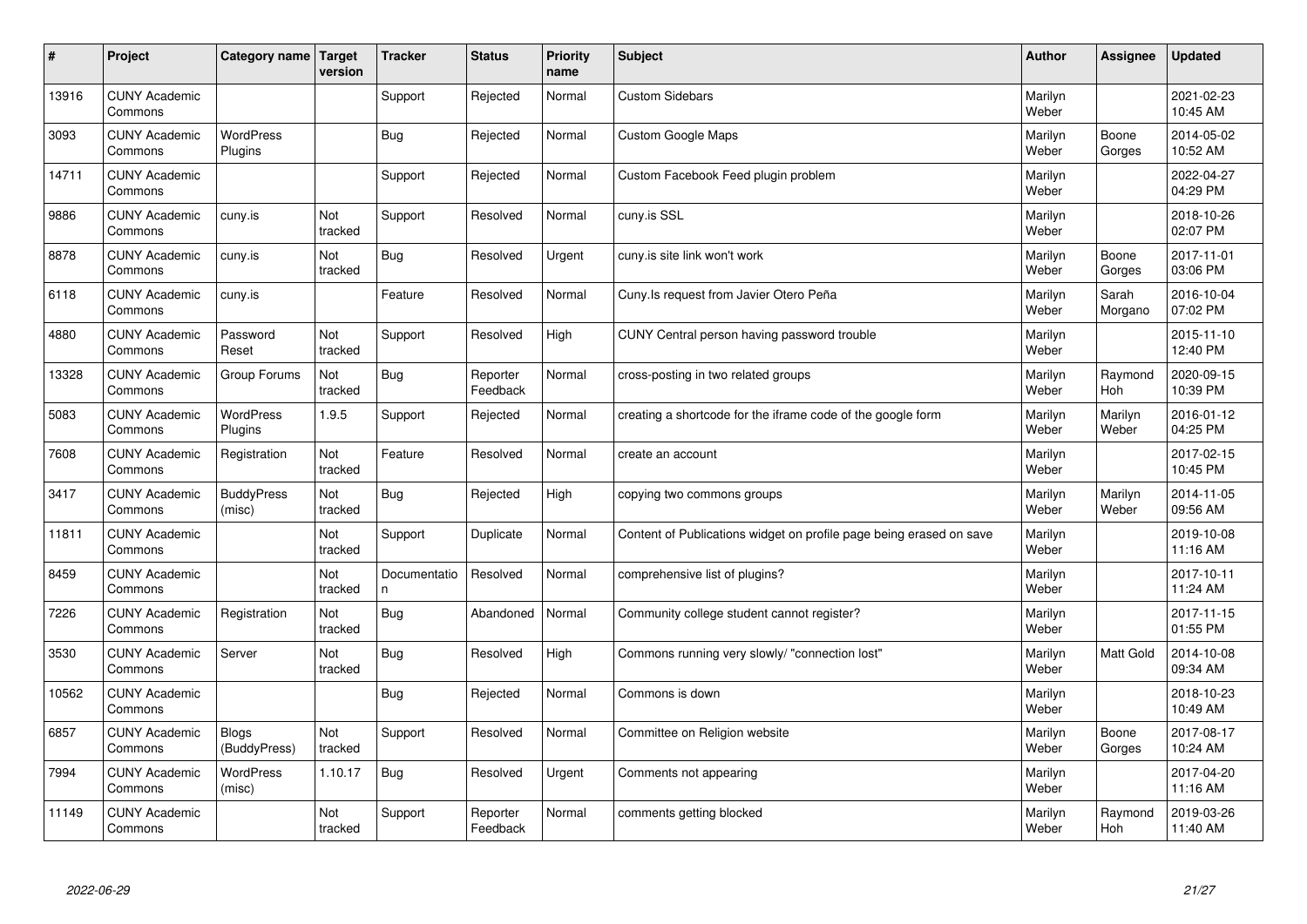| $\sharp$ | Project                         | Category name                     | Target<br>version | <b>Tracker</b> | <b>Status</b>        | <b>Priority</b><br>name | <b>Subject</b>                                       | <b>Author</b>    | Assignee              | Updated                |
|----------|---------------------------------|-----------------------------------|-------------------|----------------|----------------------|-------------------------|------------------------------------------------------|------------------|-----------------------|------------------------|
| 12395    | <b>CUNY Academic</b><br>Commons | Spam/Spam<br>Prevention           | Not<br>tracked    | Support        | Resolved             | Normal                  | comments again being blocked                         | Marilyn<br>Weber | Raymond<br><b>Hoh</b> | 2020-03-10<br>11:13 AM |
| 11519    | <b>CUNY Academic</b><br>Commons |                                   | Not<br>tracked    | Support        | Assigned             | Normal                  | comment option not appearing                         | Marilyn<br>Weber |                       | 2019-09-24<br>10:28 AM |
| 11976    | <b>CUNY Academic</b><br>Commons | <b>WordPress</b><br><b>Themes</b> | Not<br>tracked    | Support        | Resolved             | Normal                  | ColorMag request                                     | Marilyn<br>Weber |                       | 2021-02-01<br>10:25 AM |
| 3138     | <b>CUNY Academic</b><br>Commons | Documentation                     | Not<br>tracked    | Bug            | Resolved             | Normal                  | Codex documentation                                  | Marilyn<br>Weber | scott voth            | 2016-03-04<br>08:49 AM |
| 9335     | <b>CUNY Academic</b><br>Commons | <b>WordPress</b><br><b>Themes</b> | 1.12.10           | Bug            | Resolved             | Normal                  | clone http://digitalscholarship.ccny.cuny.edu site?  | Marilyn<br>Weber | Boone<br>Gorges       | 2018-03-14<br>12:43 PM |
| 7100     | <b>CUNY Academic</b><br>Commons | WordPress<br>Plugins              | 1.10.5            | Bug            | Resolved             | High                    | Cincopa plugin problem                               | Marilyn<br>Weber | Boone<br>Gorges       | 2016-12-19<br>10:32 AM |
| 10657    | <b>CUNY Academic</b><br>Commons |                                   | Not<br>tracked    | Support        | Reporter<br>Feedback | Normal                  | child theme problems                                 | Marilyn<br>Weber |                       | 2018-11-08<br>01:19 PM |
| 5992     | <b>CUNY Academic</b><br>Commons | Email<br>Notifications            | Future<br>release | Feature        | <b>New</b>           | Normal                  | Changing the From line of autogenerated blog emails  | Marilyn<br>Weber |                       | 2018-09-27<br>05:19 PM |
| 14891    | <b>CUNY Academic</b><br>Commons |                                   | Not<br>tracked    | Support        | Resolved             | Normal                  | changing site template after creation?               | Marilyn<br>Weber |                       | 2022-04-27<br>04:58 PM |
| 13159    | <b>CUNY Academic</b><br>Commons | Group Library                     | Not<br>tracked    | Support        | Resolved             | Normal                  | changing folder names?                               | Marilyn<br>Weber | Boone<br>Gorges       | 2020-08-27<br>08:59 AM |
| 7486     | <b>CUNY Academic</b><br>Commons | Membership                        | Not<br>tracked    | Support        | Resolved             | Normal                  | changed email address                                | Marilyn<br>Weber |                       | 2017-01-24<br>10:00 PM |
| 5985     | <b>CUNY Academic</b><br>Commons | Support                           | Not<br>tracked    | Support        | Resolved             | Normal                  | change user's email address (she cannot access old)  | Marilyn<br>Weber | Boone<br>Gorges       | 2016-09-07<br>01:43 PM |
| 9340     | <b>CUNY Academic</b><br>Commons | <b>WordPress</b><br>Plugins       | 1.12.10           | Bug            | Resolved             | Normal                  | change the web preview?                              | Marilyn<br>Weber | Raymond<br>Hoh        | 2018-03-13<br>11:50 AM |
| 10257    | <b>CUNY Academic</b><br>Commons | Membership                        | Not<br>tracked    | Support        | Resolved             | Normal                  | change the email from @login.cuny.edu to campu email | Marilyn<br>Weber |                       | 2018-12-10<br>03:55 PM |
| 16198    | <b>CUNY Academic</b><br>Commons |                                   | 2.0.1             | <b>Bug</b>     | Resolved             | Normal                  | Change role to                                       | Marilyn<br>Weber | Boone<br>Gorges       | 2022-06-14<br>11:35 AM |
| 8630     | <b>CUNY Academic</b><br>Commons | Membership                        | Not<br>tracked    | Support        | Resolved             | Normal                  | Change in email/campus                               | Marilyn<br>Weber |                       | 2017-08-30<br>03:48 PM |
| 5991     | <b>CUNY Academic</b><br>Commons | Email<br>Notifications            | Future<br>release | Support        | Resolved             | Normal                  | change format of autogenerated blog emails           | Marilyn<br>Weber | Paige<br>Dupont       | 2018-01-12<br>02:55 PM |
| 3674     | <b>CUNY Academic</b><br>Commons |                                   |                   | Bug            | Rejected             | Normal                  | CBox pagination issue with the Wiki                  | Marilyn<br>Weber |                       | 2014-11-20<br>05:03 PM |
| 3673     | <b>CUNY Academic</b><br>Commons |                                   |                   | <b>Bug</b>     | Rejected             | Normal                  | CBox pagination issue with the Wiki                  | Marilyn<br>Weber |                       | 2014-11-20<br>04:08 PM |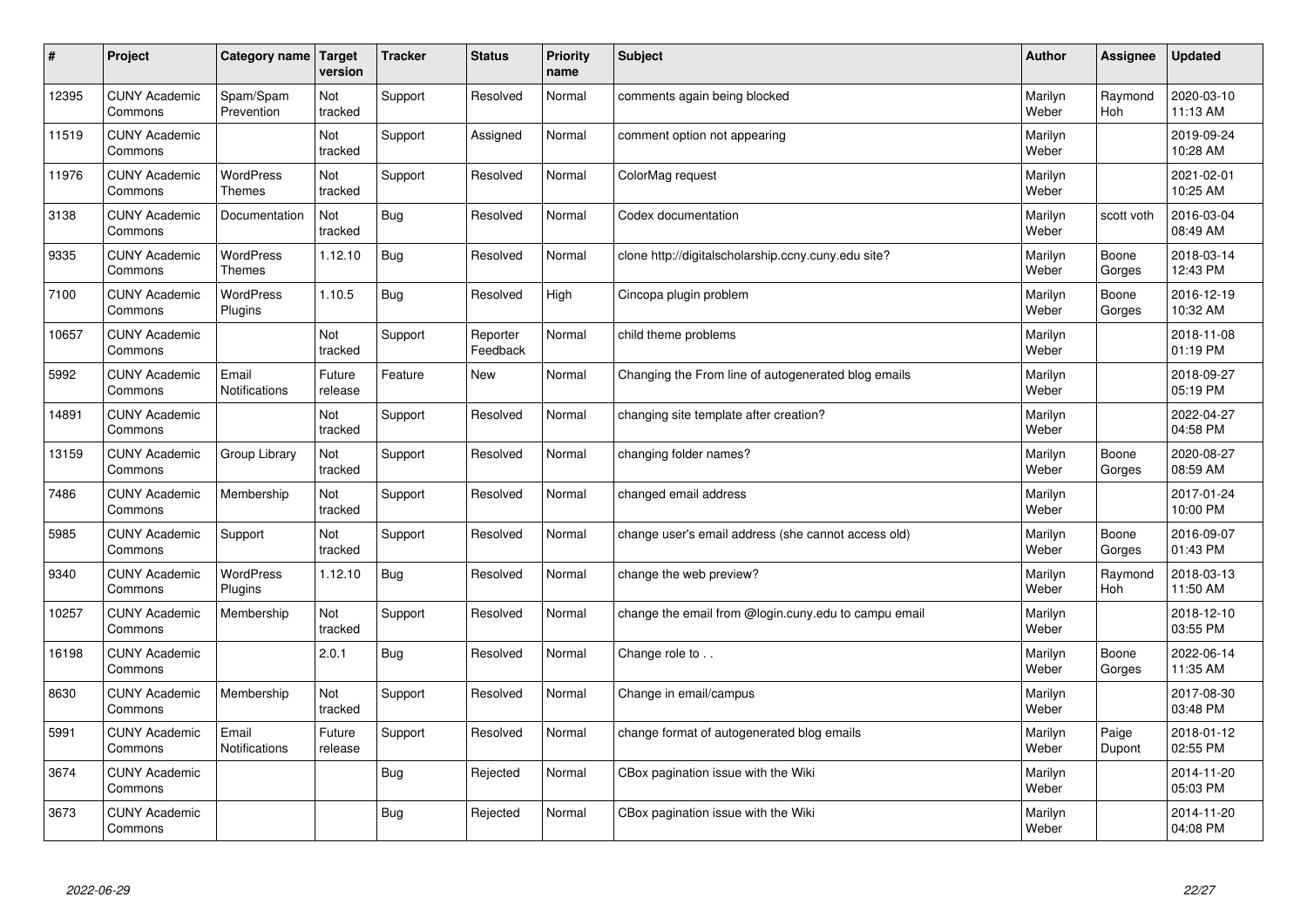| #     | Project                         | Category name Target              | version           | <b>Tracker</b> | <b>Status</b>        | <b>Priority</b><br>name | <b>Subject</b>                                                                                                                                  | <b>Author</b>    | <b>Assignee</b>     | <b>Updated</b>         |
|-------|---------------------------------|-----------------------------------|-------------------|----------------|----------------------|-------------------------|-------------------------------------------------------------------------------------------------------------------------------------------------|------------------|---------------------|------------------------|
| 8125  | <b>CUNY Academic</b><br>Commons | <b>WordPress</b><br><b>Themes</b> | 1.10.19           | <b>Bug</b>     | Resolved             | High                    | careerplan admin page failing to load with "currently unable to handle<br>this request"                                                         | Marilyn<br>Weber |                     | 2017-07-13<br>12:54 PM |
| 6410  | <b>CUNY Academic</b><br>Commons |                                   |                   | Bug            | Duplicate            | Immediate               | Cannot log in - gives privacy error                                                                                                             | Marilyn<br>Weber | Boone<br>Gorges     | 2016-10-24<br>10:01 AM |
| 5435  | <b>CUNY Academic</b><br>Commons |                                   | Not<br>tracked    | <b>Bug</b>     | Resolved             | Urgent                  | Can't see the dashboard                                                                                                                         | Marilyn<br>Weber |                     | 2016-04-12<br>11:33 AM |
| 13065 | <b>CUNY Academic</b><br>Commons |                                   | Not<br>tracked    | Support        | Resolved             | Normal                  | can't invite new user to group                                                                                                                  | Marilyn<br>Weber |                     | 2020-07-22<br>04:24 PM |
| 13295 | <b>CUNY Academic</b><br>Commons |                                   | Not<br>tracked    | Support        | Resolved             | Normal                  | can't find new user                                                                                                                             | Marilyn<br>Weber |                     | 2020-09-08<br>10:18 AM |
| 10772 | <b>CUNY Academic</b><br>Commons | Groups (misc)                     | 1.14.2            | <b>Bug</b>     | Resolved             | Normal                  | can't create groups                                                                                                                             | Marilyn<br>Weber |                     | 2018-12-04<br>10:42 AM |
| 13975 | <b>CUNY Academic</b><br>Commons | Social Paper                      | Not<br>tracked    | Support        | Reporter<br>Feedback | Normal                  | can't approve comments on Social Paper paper                                                                                                    | Marilyn<br>Weber |                     | 2021-02-12<br>09:33 AM |
| 5058  | <b>CUNY Academic</b><br>Commons | Social Paper                      | Future<br>release | Feature        | New                  | Low                     | Can there be a clearer signal that even when comments have already<br>been made you add comments by clicking on the side? (SP suggestion<br>#5) | Marilyn<br>Weber | Samantha<br>Raddatz | 2016-02-11<br>10:24 PM |
| 14129 | <b>CUNY Academic</b><br>Commons | Onboarding                        | 1.18.6            | Support        | Resolved             | Normal                  | can only see some invites sent                                                                                                                  | Marilyn<br>Weber | Raymond<br>Hoh      | 2021-04-09<br>09:00 AM |
| 14606 | <b>CUNY Academic</b><br>Commons | WordPress<br>(misc)               | Not<br>tracked    | Support        | Rejected             | Normal                  | calendar wrong month                                                                                                                            | Marilyn<br>Weber |                     | 2021-07-23<br>12:11 PM |
| 13958 | <b>CUNY Academic</b><br>Commons |                                   | 1.18.4            | Support        | Resolved             | Normal                  | calendar widget problem                                                                                                                         | Marilyn<br>Weber |                     | 2021-02-09<br>11:05 AM |
| 9888  | <b>CUNY Academic</b><br>Commons | <b>WordPress</b><br>Plugins       | 1.13.3            | Support        | Resolved             | Normal                  | Business directory Plug-in request                                                                                                              | Marilyn<br>Weber |                     | 2018-06-12<br>11:52 AM |
| 11225 | <b>CUNY Academic</b><br>Commons |                                   | Not<br>tracked    | Support        | Resolved             | Normal                  | bulk upload?                                                                                                                                    | Marilyn<br>Weber |                     | 2019-09-18<br>10:31 AM |
| 14850 | <b>CUNY Academic</b><br>Commons |                                   |                   | Support        | Abandoned            | Normal                  | brooklyn waterfront site "connection not secure"                                                                                                | Marilyn<br>Weber |                     | 2022-04-27<br>04:56 PM |
| 5319  | <b>CUNY Academic</b><br>Commons |                                   | Not<br>tracked    | Bug            | Resolved             | Normal                  | <b>Broken URL</b>                                                                                                                               | Marilyn<br>Weber | Marilyn<br>Weber    | 2017-11-15<br>05:46 PM |
| 13675 | <b>CUNY Academic</b><br>Commons | Group Library                     | 1.18.1            | Bug            | Resolved             | High                    | broken Library                                                                                                                                  | Marilyn<br>Weber |                     | 2020-12-09<br>05:02 PM |
| 14404 | <b>CUNY Academic</b><br>Commons |                                   | Not<br>tracked    | Support        | Resolved             | Normal                  | blocked IP of user?                                                                                                                             | Marilyn<br>Weber |                     | 2021-05-10<br>01:00 PM |
| 15279 | <b>CUNY Academic</b><br>Commons |                                   |                   | <b>Bug</b>     | Rejected             | Normal                  | big delay - cloning the history site                                                                                                            | Marilyn<br>Weber |                     | 2022-02-09<br>01:49 PM |
| 5630  | <b>CUNY Academic</b><br>Commons | <b>WordPress</b><br><b>Themes</b> | 1.9.17            | Feature        | Resolved             | Normal                  | Bavota magazine Pro theme                                                                                                                       | Marilyn<br>Weber | Boone<br>Gorges     | 2016-06-02<br>12:09 AM |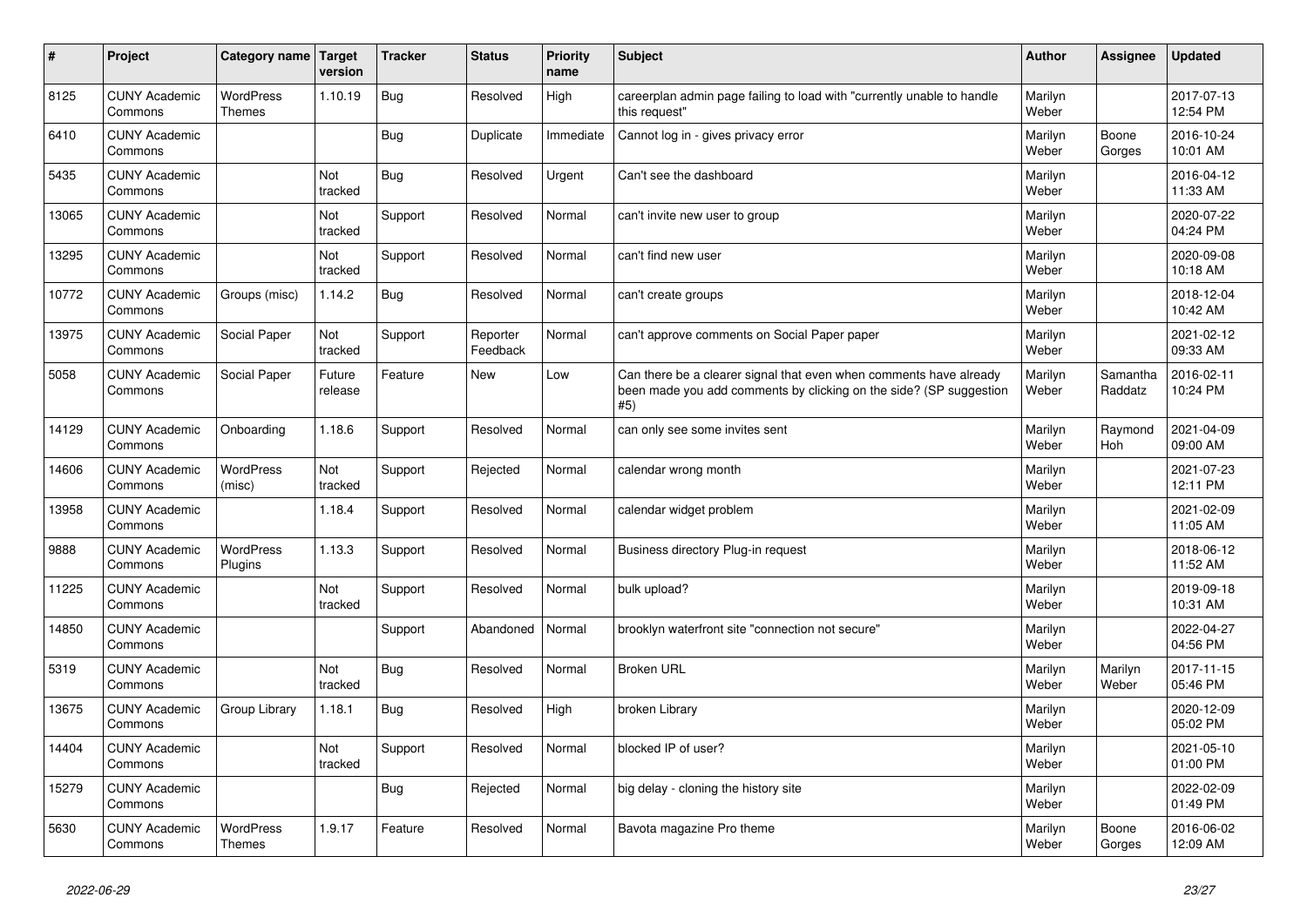| #     | Project                         | Category name   Target        | version        | <b>Tracker</b> | <b>Status</b>        | <b>Priority</b><br>name | <b>Subject</b>                                             | <b>Author</b>    | Assignee              | <b>Updated</b>         |
|-------|---------------------------------|-------------------------------|----------------|----------------|----------------------|-------------------------|------------------------------------------------------------|------------------|-----------------------|------------------------|
| 10260 | <b>CUNY Academic</b><br>Commons |                               |                | Bug            | Rejected             | Normal                  | bad activation email                                       | Marilyn<br>Weber |                       | 2018-08-30<br>01:25 PM |
| 7376  | <b>CUNY Academic</b><br>Commons | Email<br><b>Notifications</b> |                | <b>Bug</b>     | Rejected             | Normal                  | automatic forwarding of blog posts not working             | Marilyn<br>Weber | Boone<br>Gorges       | 2017-05-01<br>10:36 PM |
| 11787 | <b>CUNY Academic</b><br>Commons |                               | Not<br>tracked | Support        | Reporter<br>Feedback | Normal                  | automated comments notifications on ZenDesk                | Marilyn<br>Weber |                       | 2019-08-26<br>06:18 PM |
| 8924  | <b>CUNY Academic</b><br>Commons | <b>WordPress</b><br>Plugins   | 1.12.4         | Bug            | Resolved             | Normal                  | auto-remove feature on http://pcp.gc.cuny.edu              | Marilyn<br>Weber | Matt Gold             | 2017-12-04<br>10:18 AM |
| 9224  | <b>CUNY Academic</b><br>Commons | Group Files                   | 1.13           | Feature        | Resolved             | Normal                  | attachments to forum posts clutter up Files area           | Marilyn<br>Weber | Boone<br>Gorges       | 2018-03-22<br>03:34 PM |
| 9078  | <b>CUNY Academic</b><br>Commons | <b>WordPress</b><br>Plugins   | 1.12.7         | Support        | Resolved             | Normal                  | arcgis web maps?                                           | Marilyn<br>Weber | Raymond<br>Hoh        | 2018-01-23<br>11:11 AM |
| 14344 | <b>CUNY Academic</b><br>Commons | Domain<br>Mapping             | Not<br>tracked | Support        | Resolved             | Normal                  | arabstages.org site down                                   | Marilyn<br>Weber | Raymond<br>Hoh        | 2021-04-19<br>01:42 PM |
| 15022 | <b>CUNY Academic</b><br>Commons |                               |                | Support        | Rejected             | High                    | ArabStages                                                 | Marilyn<br>Weber |                       | 2021-12-06<br>10:16 AM |
| 8071  | <b>CUNY Academic</b><br>Commons | <b>WordPress</b><br>Plugins   | Not<br>tracked | Support        | Rejected             | Normal                  | Anthologize                                                | Marilyn<br>Weber |                       | 2017-05-10<br>10:15 AM |
| 8577  | <b>CUNY Academic</b><br>Commons | Membership                    | Not<br>tracked | Support        | Resolved             | Normal                  | another user email change                                  | Marilyn<br>Weber |                       | 2017-08-25<br>10:23 AM |
| 12346 | <b>CUNY Academic</b><br>Commons | Redmine                       |                | Support        | Resolved             | Normal                  | another Redmine request                                    | Marilyn<br>Weber | Matt Gold             | 2020-01-30<br>08:20 PM |
| 5037  | <b>CUNY Academic</b><br>Commons | Registration                  | Not<br>tracked | Support        | Resolved             | Normal                  | Another Forgotten password for user with new email address | Marilyn<br>Weber | Boone<br>Gorges       | 2015-12-22<br>05:24 PM |
| 11217 | <b>CUNY Academic</b><br>Commons | Membership                    | Not<br>tracked | Support        | Resolved             | Normal                  | Another email update                                       | Marilyn<br>Weber |                       | 2019-03-12<br>03:37 PM |
| 10006 | <b>CUNY Academic</b><br>Commons | Membership                    | Not<br>tracked | Support        | Resolved             | Normal                  | another email change request                               | Marilyn<br>Weber |                       | 2018-07-13<br>12:36 PM |
| 8855  | <b>CUNY Academic</b><br>Commons |                               | Not<br>tracked | Support        | Resolved             | Normal                  | another email change request                               | Marilyn<br>Weber |                       | 2017-10-25<br>10:55 AM |
| 8200  | <b>CUNY Academic</b><br>Commons | Groups (misc)                 | Not<br>tracked | <b>Bug</b>     | Resolved             | Normal                  | Announcements has disappeared                              | Marilyn<br>Weber | Boone<br>Gorges       | 2017-05-26<br>04:04 PM |
| 13013 | <b>CUNY Academic</b><br>Commons |                               | Not<br>tracked | Bug            | Resolved             | Normal                  | an invite to Group Admins from Brian Foote?!               | Marilyn<br>Weber |                       | 2020-07-07<br>02:36 PM |
| 13238 | <b>CUNY Academic</b><br>Commons | WordPress -<br>Media          | 1.17.3         | Support        | Resolved             | Normal                  | allow ppsx file?                                           | Marilyn<br>Weber | Raymond<br><b>Hoh</b> | 2020-09-10<br>11:46 AM |
| 13637 | <b>CUNY Academic</b><br>Commons |                               |                | Support        | Abandoned            | Normal                  | All-in-One Migration plugin request                        | Marilyn<br>Weber |                       | 2020-12-08<br>10:46 AM |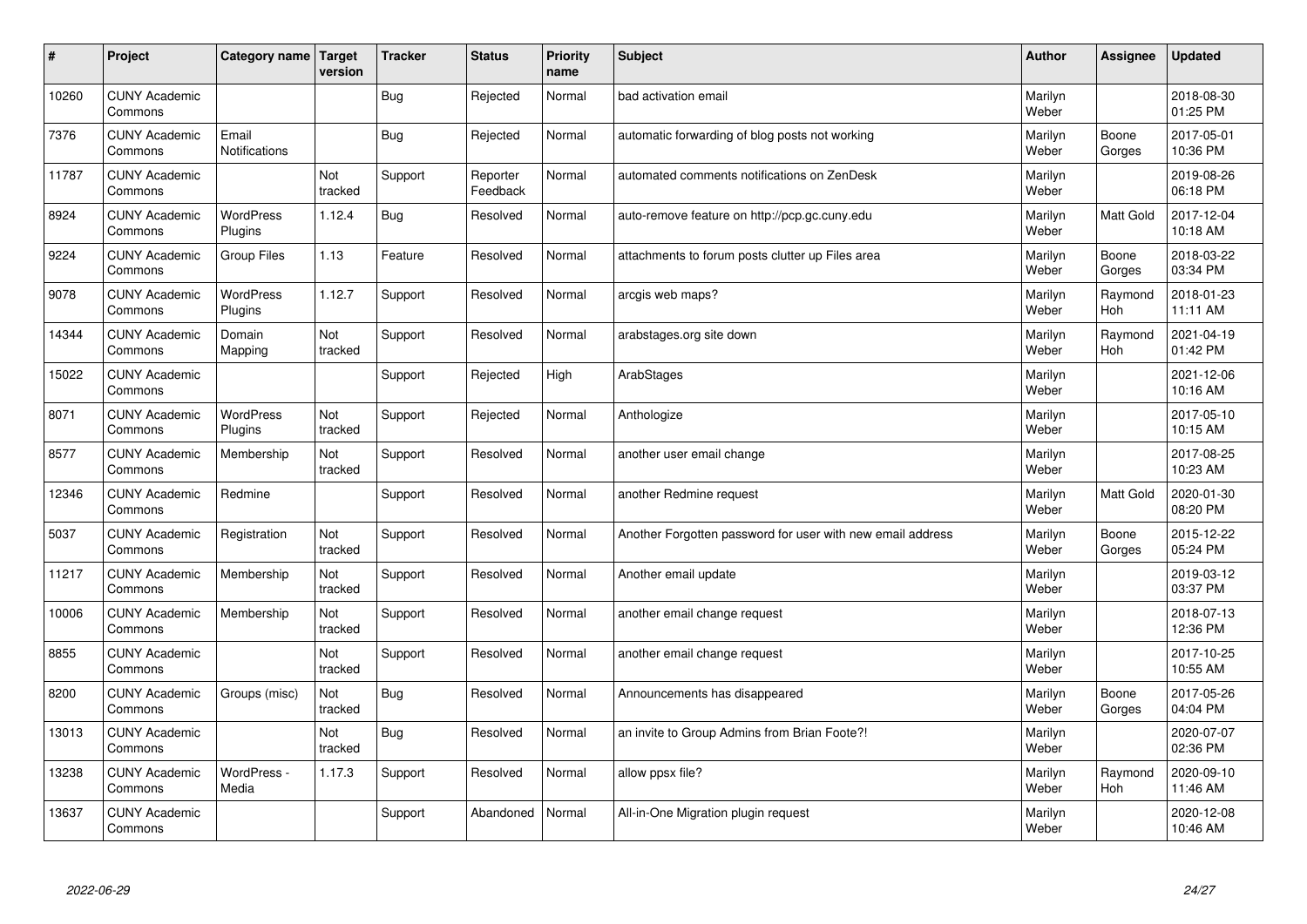| #     | Project                         | Category name   Target       | version           | <b>Tracker</b> | <b>Status</b>        | <b>Priority</b><br>name | <b>Subject</b>                                              | <b>Author</b>    | Assignee         | Updated                |
|-------|---------------------------------|------------------------------|-------------------|----------------|----------------------|-------------------------|-------------------------------------------------------------|------------------|------------------|------------------------|
| 15370 | <b>CUNY Academic</b><br>Commons |                              |                   | Support        | Reporter<br>Feedback | Normal                  | All-in-One Event Calendar?                                  | Marilyn<br>Weber |                  | 2022-02-17<br>11:03 AM |
| 13173 | <b>CUNY Academic</b><br>Commons | Group Library                | 1.17.1            | Support        | Resolved             | High                    | all uploads to the library are silent                       | Marilyn<br>Weber |                  | 2020-08-10<br>04:12 PM |
| 12515 | <b>CUNY Academic</b><br>Commons | cuny.is                      | 1.16.7            | Support        | Resolved             | Normal                  | AJAX actions on cuny is admin page are failing              | Marilyn<br>Weber |                  | 2020-03-10<br>11:57 AM |
| 3620  | <b>CUNY Academic</b><br>Commons | Groups (misc)                | Not<br>tracked    | <b>Bug</b>     | Resolved             | Normal                  | admins of The Group for Group Admins                        | Marilyn<br>Weber |                  | 2014-11-03<br>08:38 AM |
| 14594 | <b>CUNY Academic</b><br>Commons |                              | Not<br>tracked    | Support        | Resolved             | Normal                  | Administration email verification?                          | Marilyn<br>Weber |                  | 2021-07-12<br>11:40 AM |
| 12038 | <b>CUNY Academic</b><br>Commons |                              | 1.15.13           | <b>Bug</b>     | Resolved             | Normal                  | admin visibility problem at careerplan.commons.gc.cuny.edu  | Marilyn<br>Weber |                  | 2019-11-12<br>10:20 AM |
| 9919  | <b>CUNY Academic</b><br>Commons |                              | Not<br>tracked    | Bug            | Resolved             | Normal                  | admin of https://sphcurriculum.commons.gc.cuny.edu          | Marilyn<br>Weber |                  | 2018-06-12<br>09:37 PM |
| 8531  | <b>CUNY Academic</b><br>Commons | Membership                   | Not<br>tracked    | Support        | Resolved             | Normal                  | admin of https://admissions.commons.gc.cuny.edu             | Marilyn<br>Weber |                  | 2017-08-15<br>04:20 PM |
| 8481  | <b>CUNY Academic</b><br>Commons | Membership                   | Not<br>tracked    | Support        | Resolved             | Normal                  | admin of http://swipanalytic.org/organizers/                | Marilyn<br>Weber |                  | 2019-02-19<br>01:58 PM |
| 4834  | <b>CUNY Academic</b><br>Commons | <b>Blogs</b><br>(BuddyPress) |                   | Bug            | Resolved             | Normal                  | Admin invite problem                                        | Marilyn<br>Weber | Boone<br>Gorges  | 2015-11-13<br>12:25 PM |
| 8222  | <b>CUNY Academic</b><br>Commons | Membership                   | Not<br>tracked    | Support        | Resolved             | Normal                  | Admin for iletc.commons.gc.cuny.edu                         | Marilyn<br>Weber | Boone<br>Gorges  | 2017-06-08<br>10:06 AM |
| 9535  | <b>CUNY Academic</b><br>Commons |                              | Not<br>tracked    | Support        | Resolved             | Normal                  | admin for https://video.commons.gc.cuny.edu/?               | Marilyn<br>Weber | <b>Matt Gold</b> | 2018-04-13<br>05:06 PM |
| 8471  | <b>CUNY Academic</b><br>Commons |                              | Not<br>tracked    | Support        | Resolved             | Normal                  | admin at https://commons.gc.cuny.edu/                       | Marilyn<br>Weber |                  | 2017-09-06<br>01:50 PM |
| 13935 | <b>CUNY Academic</b><br>Commons | WordPress<br>Plugins         | 1.18.4            | Support        | Resolved             | Low                     | Add Users sidebar widget not working                        | Marilyn<br>Weber |                  | 2021-02-09<br>11:05 AM |
| 5199  | <b>CUNY Academic</b><br>Commons | Social Paper                 | Future<br>release | Feature        | New                  | Normal                  | add tables to the SP editor                                 | Marilyn<br>Weber |                  | 2016-10-24<br>11:27 AM |
| 7922  | <b>CUNY Academic</b><br>Commons | Membership                   | Not<br>tracked    | Support        | Resolved             | Normal                  | add me as an admin to the MALs alumni site?                 | Marilyn<br>Weber |                  | 2017-04-06<br>05:19 PM |
| 10066 | <b>CUNY Academic</b><br>Commons | Membership                   | Not<br>tracked    | Support        | Resolved             | Normal                  | add me as an admin to https://pkms.commons.gc.cuny.edu/     | Marilyn<br>Weber |                  | 2018-07-26<br>11:54 AM |
| 8120  | <b>CUNY Academic</b><br>Commons | Membership                   | Not<br>tracked    | Support        | Resolved             | Normal                  | add me as an admin to https://nyslavery.commons.gc.cuny.edu | Marilyn<br>Weber |                  | 2017-05-10<br>02:19 PM |
| 8401  | <b>CUNY Academic</b><br>Commons | Membership                   | Not<br>tracked    | Support        | Resolved             | Normal                  | add me as an admin                                          | Marilyn<br>Weber | Boone<br>Gorges  | 2017-07-11<br>11:40 AM |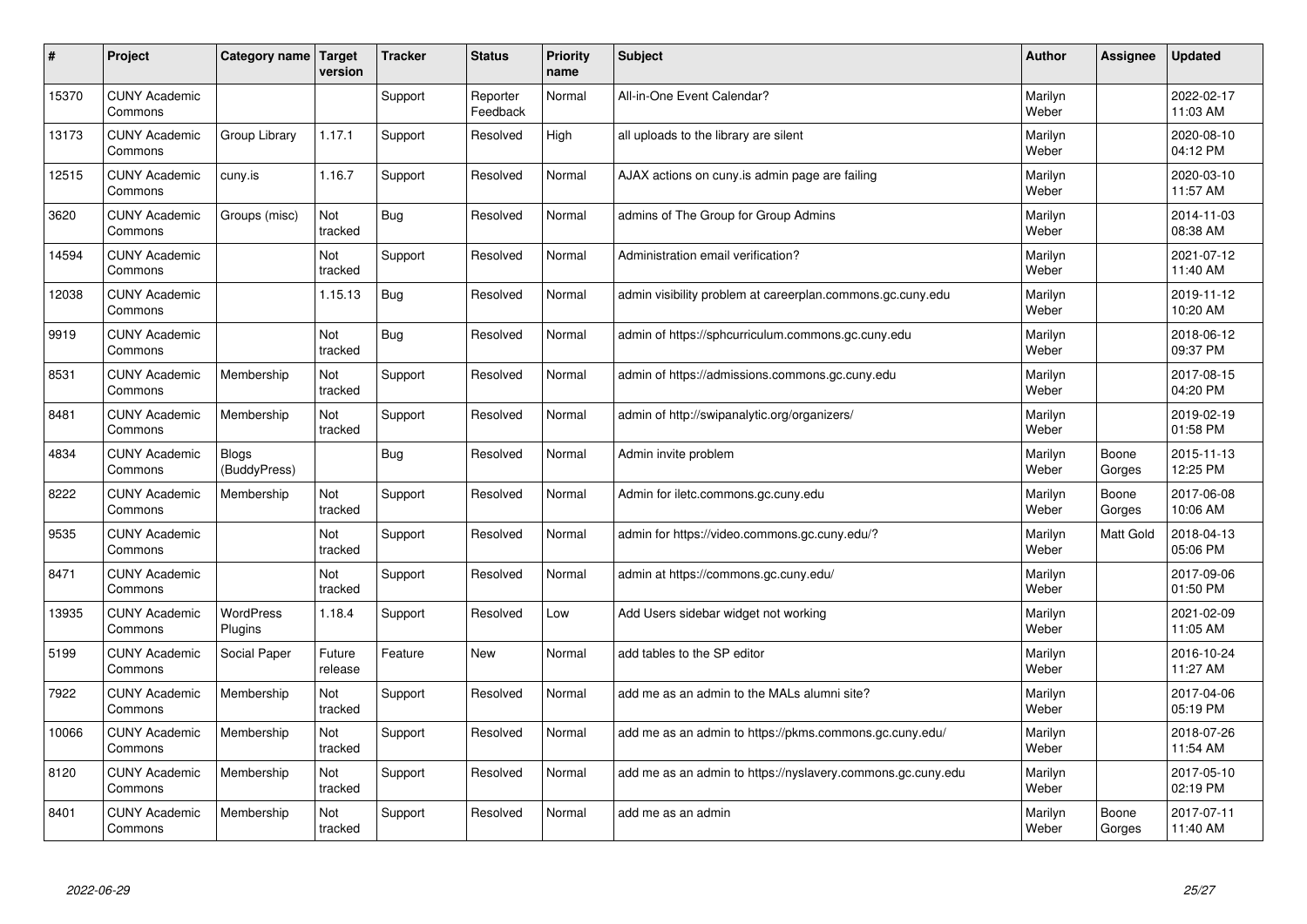| #     | Project                         | Category name Target              | version           | <b>Tracker</b> | <b>Status</b>        | <b>Priority</b><br>name | <b>Subject</b>                                                | <b>Author</b>    | Assignee              | Updated                |
|-------|---------------------------------|-----------------------------------|-------------------|----------------|----------------------|-------------------------|---------------------------------------------------------------|------------------|-----------------------|------------------------|
| 10932 | <b>CUNY Academic</b><br>Commons |                                   |                   | Support        | Resolved             | Normal                  | add me as admin to meenaalexander.com                         | Marilyn<br>Weber | <b>Matt Gold</b>      | 2019-01-09<br>02:12 PM |
| 6602  | <b>CUNY Academic</b><br>Commons | ZenDesk                           | 1.10              | Bug            | Resolved             | High                    | Add Friend button not working                                 | Marilyn<br>Weber | Raymond<br><b>Hoh</b> | 2016-11-04<br>12:14 PM |
| 5396  | <b>CUNY Academic</b><br>Commons |                                   |                   | Outreach       | Resolved             | Urgent                  | Add CUNY Central to the survey choices?                       | Marilyn<br>Weber | Samantha<br>Raddatz   | 2016-03-31<br>01:38 PM |
| 7678  | <b>CUNY Academic</b><br>Commons | Groups (misc)                     | Not<br>tracked    | Support        | Resolved             | Normal                  | add admin to student group                                    | Marilyn<br>Weber | Boone<br>Gorges       | 2017-02-15<br>11:58 AM |
| 3121  | <b>CUNY Academic</b><br>Commons | <b>WordPress</b><br><b>Themes</b> | 1.5.21            | Bug            | Resolved             | High                    | Add Academica theme?                                          | Marilyn<br>Weber | Boone<br>Gorges       | 2014-03-24<br>11:04 AM |
| 13541 | <b>CUNY Academic</b><br>Commons |                                   | Not<br>tracked    | Support        | Resolved             | Normal                  | add a page template to OER site.                              | Marilyn<br>Weber |                       | 2020-11-11<br>11:12 AM |
| 9835  | <b>CUNY Academic</b><br>Commons | Group Forums                      | Future<br>release | Bug            | Assigned             | Normal                  | add a "like" function?                                        | Marilyn<br>Weber | Erik<br>Trainer       | 2018-06-05<br>01:49 PM |
| 9834  | <b>CUNY Academic</b><br>Commons |                                   |                   | Support        | Duplicate            | Normal                  | add a "like" function                                         | Marilyn<br>Weber |                       | 2018-05-25<br>10:38 AM |
| 9992  | <b>CUNY Academic</b><br>Commons |                                   | 1.13.6            | Bug            | Resolved             | Normal                  | ACERT website down again                                      | Marilyn<br>Weber |                       | 2018-07-10<br>12:15 PM |
| 10440 | <b>CUNY Academic</b><br>Commons |                                   | Not<br>tracked    | Support        | Resolved             | Normal                  | Acert post problem                                            | Marilyn<br>Weber |                       | 2018-12-10<br>03:57 PM |
| 13255 | <b>CUNY Academic</b><br>Commons |                                   | Not<br>tracked    | Support        | Reporter<br>Feedback | Normal                  | Accessibility problems                                        | Marilyn<br>Weber |                       | 2020-09-01<br>05:48 PM |
| 6599  | <b>CUNY Academic</b><br>Commons | ZenDesk                           | 1.10              | Bug            | Duplicate            | Urgent                  | Accept Friend button not working                              | Marilyn<br>Weber | Raymond<br>Hoh        | 2016-11-04<br>06:35 PM |
| 4997  | <b>CUNY Academic</b><br>Commons | <b>WordPress</b><br>Plugins       | 1.9.4             | Feature        | Resolved             | Normal                  | ability to embed maps from StoryMapJS?                        | Marilyn<br>Weber | Boone<br>Gorges       | 2016-01-07<br>12:34 PM |
| 13034 | <b>CUNY Academic</b><br>Commons |                                   | Not<br>tracked    | Support        | Reporter<br>Feedback | Normal                  | a site is asking people to join the Commons to get a download | Marilyn<br>Weber |                       | 2020-07-12<br>07:23 AM |
| 11848 | <b>CUNY Academic</b><br>Commons |                                   | Not<br>tracked    | Support        | Hold                 | Normal                  | a Dean of Faculty wants to share a large file                 | Marilyn<br>Weber |                       | 2019-09-24<br>08:44 AM |
| 6106  | <b>CUNY Academic</b><br>Commons | Server                            | Not<br>tracked    | <b>Bug</b>     | Resolved             | Normal                  | 504 error                                                     | Marilyn<br>Weber |                       | 2017-11-15<br>01:55 PM |
| 11453 | <b>CUNY Academic</b><br>Commons | WordPress<br>(misc)               | 1.15.2            | Bug            | Resolved             | Normal                  | 403 error on Firefox                                          | Marilyn<br>Weber | Raymond<br>Hoh        | 2019-05-28<br>11:46 AM |
| 13944 | <b>CUNY Academic</b><br>Commons | <b>WordPress</b><br>Plugins       | 1.18.4            | Support        | Resolved             | Normal                  | 3D FlipBook request                                           | Marilyn<br>Weber |                       | 2021-02-09<br>11:05 AM |
| 9355  | <b>CUNY Academic</b><br>Commons |                                   | Not<br>tracked    | Support        | Resolved             | Normal                  | 14gb of video?                                                | Marilyn<br>Weber |                       | 2018-03-13<br>11:56 AM |